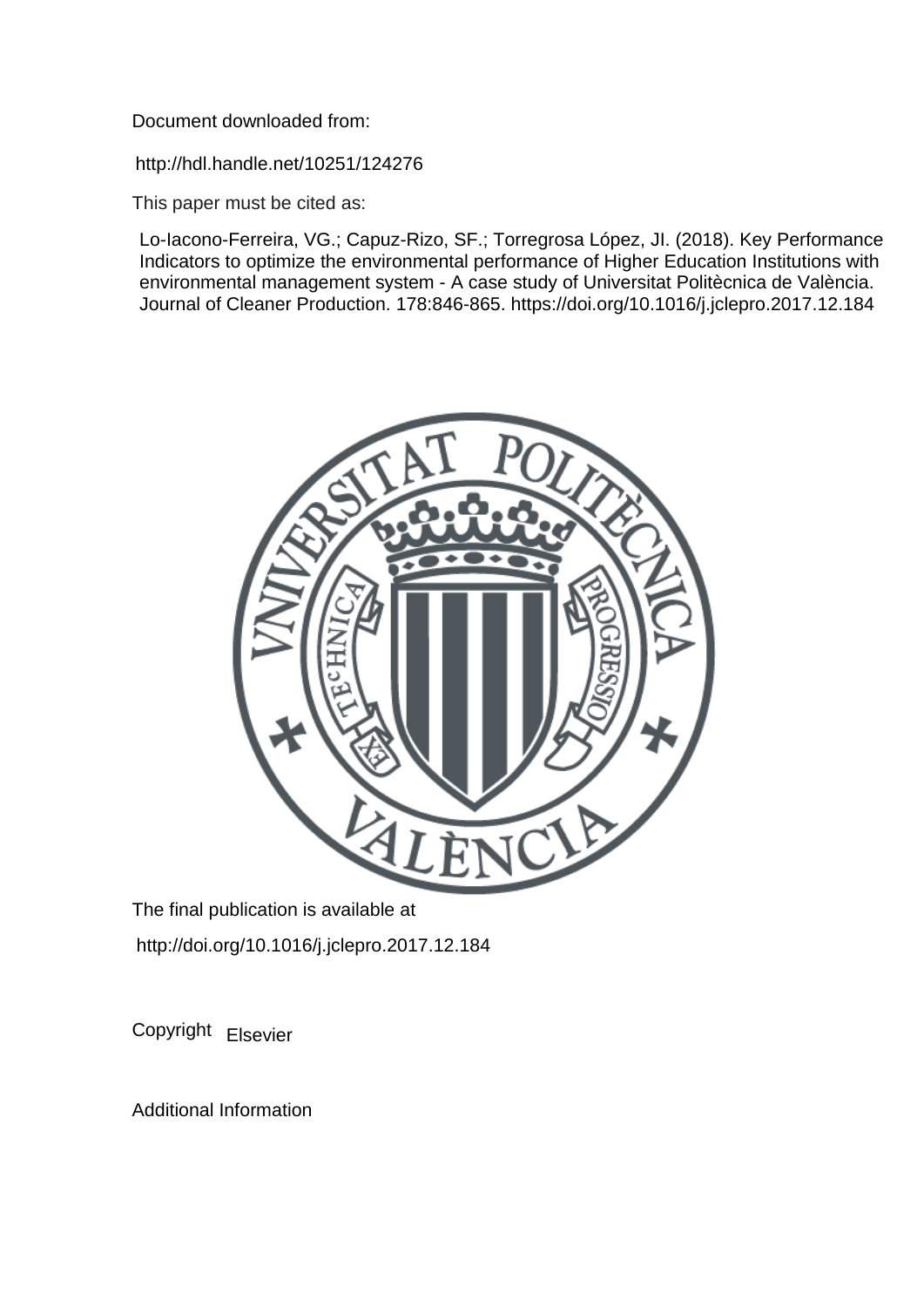# Key Performance Indicators to optimize the environmental performance of Higher Education Institutions with EMS. Case study of Universitat Politècnica de València.

## **Abstract**

The environmental performance has been gaining place in the decision makers board of organizations. Higher Education Institution with environmental awareness required, as all organizations, tools to help the development of policies and programs toward a better performance.

Key Performance Indicators are usually part of economic and financial decision-maker boards. The definition of a set of Key Performance Indicators regarding the relevant environmental aspects of an institution seems to be a step toward the integration of environmental issues in the overall management.

In this paper, a methodological proposal to define environmental Key Performance Indicators for Higher Education Institutions with robust Environmental Management System (ISO certified or EMAS verified) is proposed together with a validation system based on Metaperformance evaluation indicators. The proposal is based on the significant environmental aspects along with the degree of operational control that the organization has over them. Additionally, a list of over 140 environmental indicators described and classified are offer as inspiration.

An environmental unit, EPSA, of Universitat Politècnica de València, EMAS verified, is used as a pilot case study. As a result, seven Key Performance Indicators are defined, although only three could be fully assessed. Energy consumption, waste management treatment and greenhouse gases emissions are the key elements of these indicators.

Institutions with robust Environmental Management Systems have significant advantages on the identification of the relevant environmental aspects and the definition of the goals that set the start point to define Key Performance Indicators. However, these systems do not ensure the availability of data or the quality desired. In the case study, additional resources are required in order to obtained results for the Key Performance Indicators that assess it significant environmental aspects. The effort would benefit both the Environmental Management System and the decision-making board.

## **Keywords**

Higher Education Institution; Key Performance Indicator; Environmental Indicators; Environmental performance; Environmental Management System.

#### **Highlights**

- Use of KPIs as tool to improve the environmental performance of HEIs.
- EMAS framework serves as guide for the definition of KPIs.
- Energy consumption, waste management and GHG are key aspects to assess on HEIs.
- Build-up area is the functional unit suggested for HEIs KPIs
- Full-time equivalent student and employees are the reporting units suggested.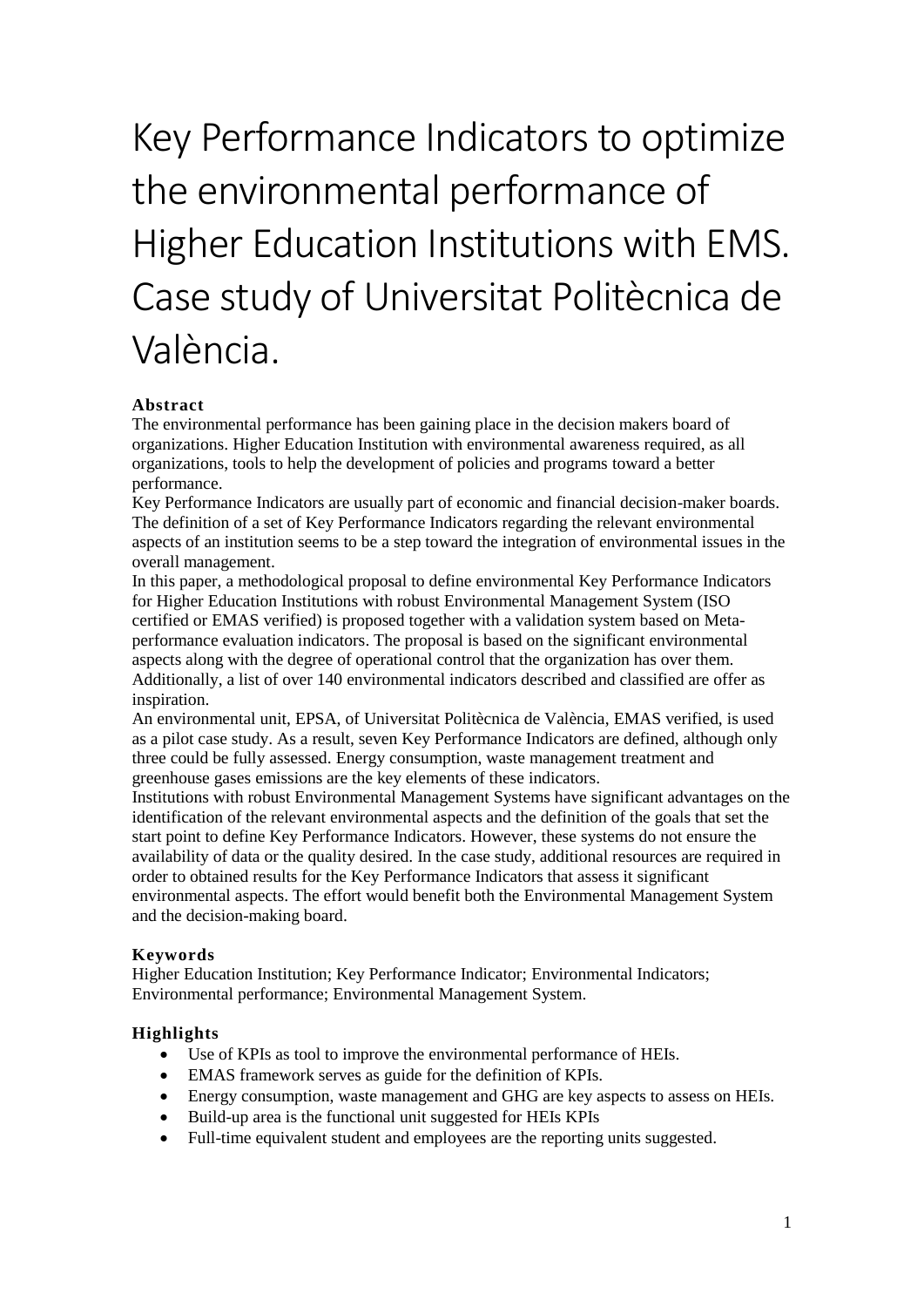#### **Abbreviations**

AASHE: Association for the Advancement of Sustainability in Higher Education CC: Complete Control CO2e: Carbon Dioxide equivalent. CS: Control State EA: Environmental Aspects EAS: Environmental Aspects State EMAS: Eco-Management and Audit Scheme EMS: Environmental Management System EPIs: Environmental Performance Indicators EPSA: Higher Polytechnic School of Alcoy (Escuela Politécnica Superior de Alcoy in Spanish) EU: Environmental Unit FTE: Full-time equivalent GHG: Greenhouse Gases GRI: Global Reporting Initiative HEIs: Higher Education institution ISO: International Standard Organization KPIs: Key Performance Indicators NS: Insignificant PC: Partial Control PIs: Performance Indicators S: Significant STARS: Sustainability Tracking, Assessment & Rating System UC: Uncontrolled UPV: Universitat Politècnica de València

# 1 Introduction

Many organizations seek ways to understand, communicate and improve their environmental performance. This can be achieved by effectively managing those elements of their activities, products and services that can significantly impact the environment (International Organization for Standardization, 2013). Higher education institutions (HEIs) are not an exception. The number of HEIs aware of their environmental impact has increase in the last decades. As in any enterprise, an environmental management system (EMS) can by launched at a HEI. There are several examples with different degrees of involvement and commitment, e.g. Gustavo de lima et al., (2016), Hancock and Nuttman, (2014) and Lozano et al. (2014). The communication and reporting of performances and strategies related either to environment or to the whole sustainability package have also emerged. However, the communication does not necessarily mean that the organization is doing its best (Beloff et al., 2004).

Although activities, products and services are not as easy to identify as in industrial or services companies, they are part of daily operation of a HEI. Qualify students, expert teachers and successful researchers can be seen as HEIs products along with patents and startups generated as a result of their activities. HEIs frequently provide services to companies and governments on those issues where they have expertise. All these actions are articulated through a large number of management, research, teaching and development activities. Assessing the environmental performance of these activities is the key for having a HEI as environmentally responsible as possible toward its sustainable development (Disterheft et al., 2012).

Traditional environmental assessments of HEIs encompass both three activities (teaching, researching and transferring technology services) probably because their individual impacts are difficult to allocate. The simplest systems are limited to treat the information available, without major efforts to expand this information. Results can be useful, in some way, to assess the evolution of those aspects studied. HEIs with resources and certain environmental degree has a dedicated office with an EMS (certified or verified) to manage and assess environmental issues related to their activity. Cons of these systems are widely known; e.g. lack of detailed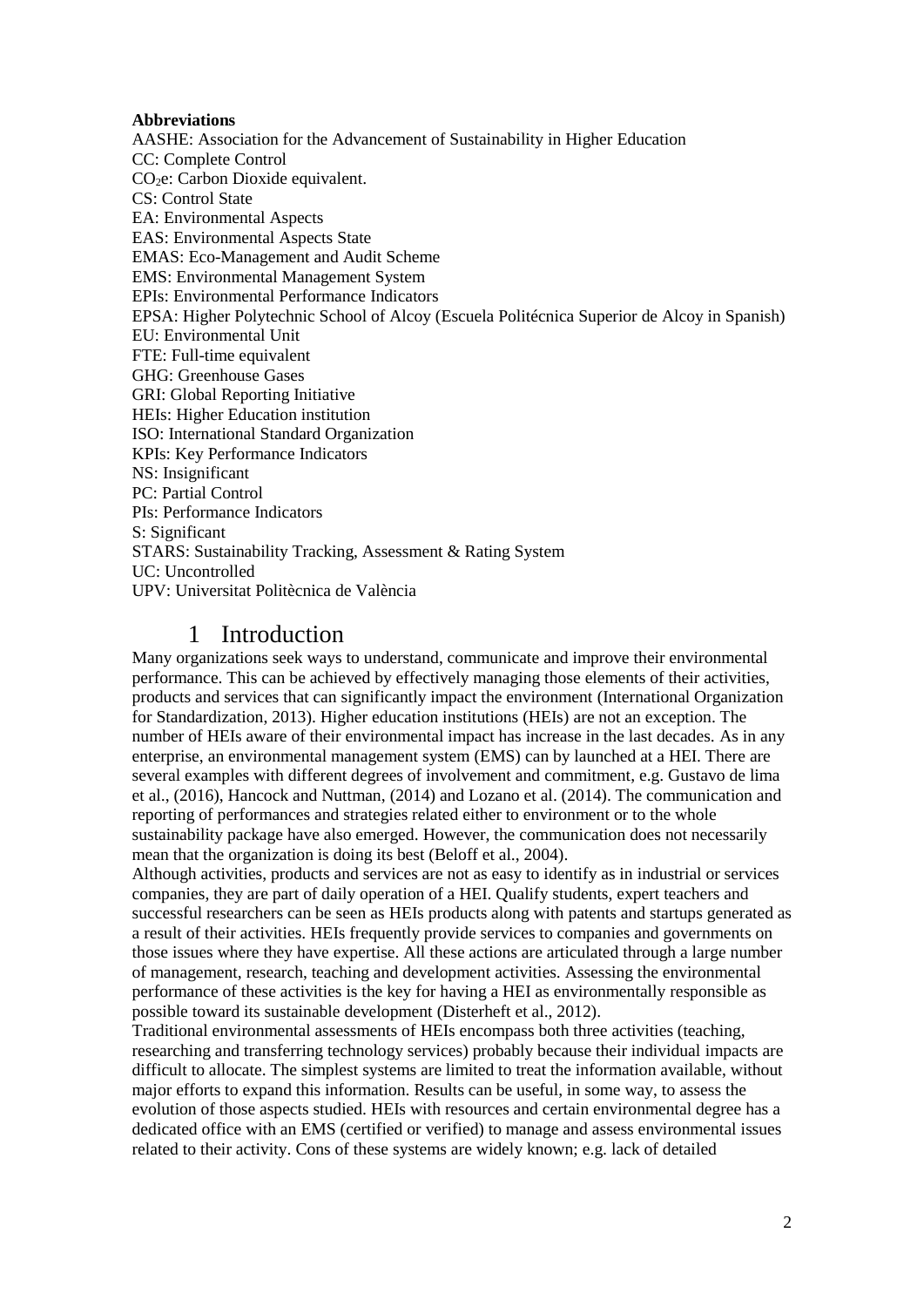information, replicate issues, etc. in essence, lack of standardization (Mazzi et al., 2012; Torregrosa-López et al. 2016).

For a successful management (including the definition of environmental policies), managers need information about the performance and tendencies of the organization (Azma, 2010; Bauler, 2012). There are many ways to get information. Their efficiency depends on the type of organization and the use of the information. Aggregate indicators, for example, compiles data on a single index. The aggregation of data on a single index might increases the risk of losing relevant information (Alam et al., 2016). Ecological Footprint can be an example of a single index where the result is skewed by the criteria followed though the assessment beside other considerations (Lambrechts and Van Liedekerke, 2014; Lo-Iacono-Ferreira et al., 2016a). Other technics are available to aggregate information. Multi-criteria analysis has proven to be useful in aggregation although evaluators need to make some choices adding uncertainty to the assessment. Initiatives combining tools were developed trying to solve some of the problems that traditional EMS has. For example, the combination of different management tasks as life cycle assessment (LCA), multi-criteria analysis and performance indicators trying to solve the lack of detailed information (Hermann et al., 2007). Nevertheless, having accurate environmental information shouldn't be a problem if there is a well-developed EMS. Performance Indicators (PIs) are goal-related indicators that includes the reference point needed for its evaluation (Barnetson and Cutright, 2000). They indicate if targets will be met and shad light over the requirement of additional measures. According to ISO 14031 (International Organization for Standardization, 2013) environmental PIs provide data and information about the organization's environmental performance. These indicators can be classified in two types: (a) operational performance indicators, which provide environmental performance information on the operation of the production or service processes develop by the organization, and (b) managerial performance indicators which provide information efforts that influence positively the environmental performance of the organization (Perotto et al., 2008). Performance indicators must have certain characteristics and properties to be considered in

order to ensure usability, comparability and consistency (Bonaccosi et al., 2007; Bauler, 2012; ISO, 2013):

- Intelligible: Meaning and theoretical terms should be clear and well-defined.
- Useful: Procedures must be exhaustively defined in order to ensure comparability even if it is an indicator for internal use only. Indicators must be easy to measure and easy to apply.
- Standardized: A standardization or functional unit is required to give meaning to the indicator. EMAS (European Commission, 2009), for example, propose the ratio input / output; an easy to use standardization for traditional companies with clear outputs. HEIs required additional considerations regarding outputs or results regarding their nature as described above.
- Sensitive: The sensitivity to stresses on the system must be perceptible and the response to stress, predictable.
- Coherent: All PIs must be coherent with the environmental policy of the organization.
- Representative: The environmental performance of the organization must be represented by the set of indicators defined.

Key Performance Indicators (KPIs) are indexes used to evaluate the crucial factors related to a defined goal (e.g. zero waste management system). The success of the organization in achieving this goal depends on these factors. Identifying the crucial factors and follow them up is a way to know how the organization is developing (Kerzner, 2011; Zaman, 2014).

When KPIs are defined, additionally to the properties and characteristics mentioned for PIs, the SMART criteria must be followed ensuring Specific, Measurable, Achievable, Relevant and Timely indicators (Doran, 1981). The set of key indicators should provide coverage of the system having a known response to natural disturbances and changes over time.

If these indicators are also environmental indicators, resulting environmental KPIs, its integration in the EMS would provide relevant information about how the organization is managing those crucial factors linked to the environmental performance. As environmental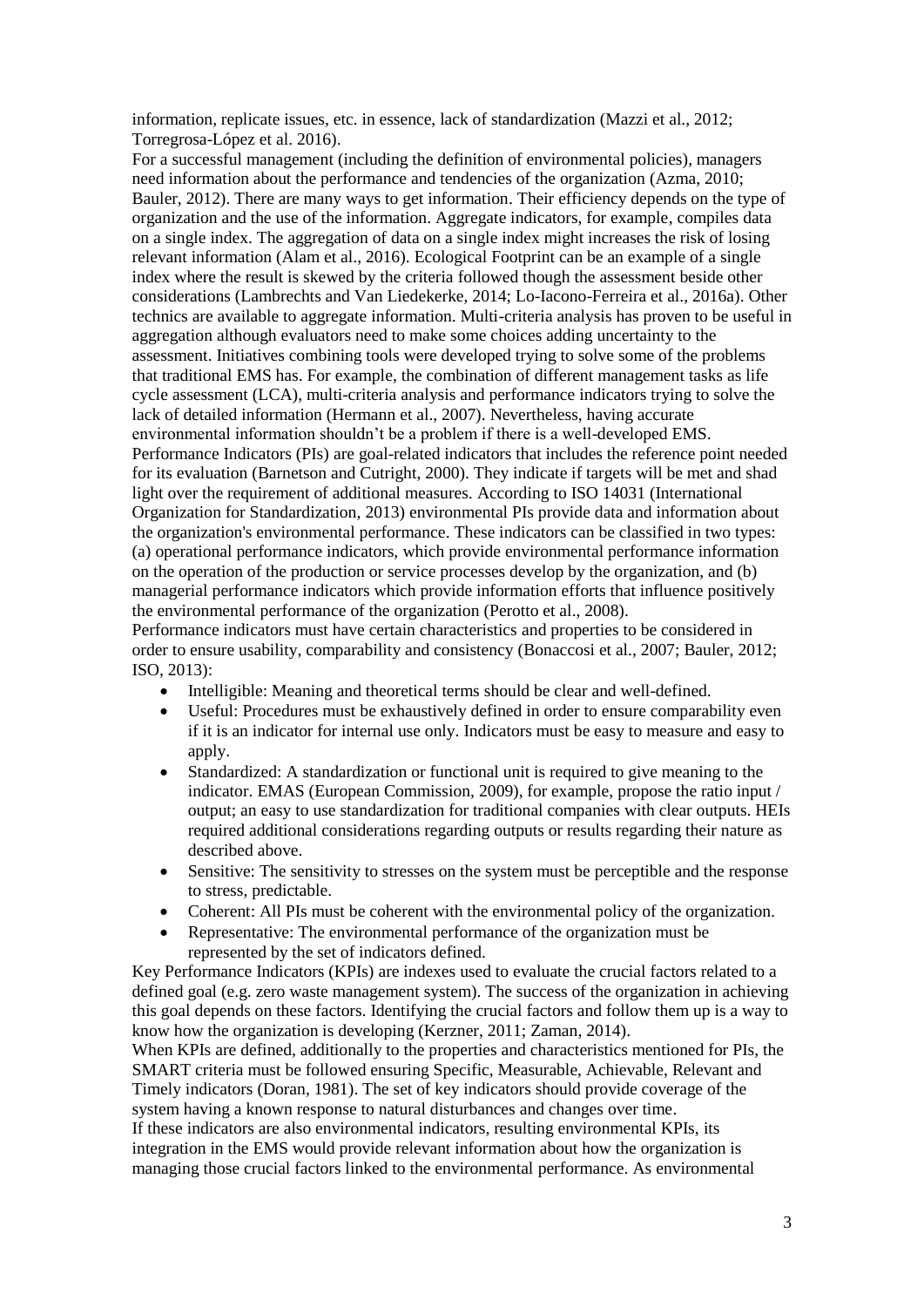indicators, it is advisable that they suite in the DPSIR framework (Drive forces, Pressure, State, Impact, Response) used by organizations as the European Environmental Agency in its reporting activities (Smeets and Weterings, 1999). DPSIR scheme is shown in Fig. 1 where the interactions between each type of indicator can be seen.

- Drive forces indicators represents human influence and natural conditions that drives changes on the environment (population growth).
- Pressures indicators shows the stress that human activities and natural conditions place on the environment (e.g.  $CO<sub>2</sub>$  emissions).
- State indicators represents the condition of the environment (e.g. Concentration of  $CO<sub>2</sub>$ ).
- Impacts indicators shows the effects of environmental changes either biological, economic or social (e.g. percentage of population expose to noise).
- Responses indicators accounts the action or responses of society to the environmental situation (e.g. environmental expenditures).



Figure 1. DPSIR framework

In addition to the DPSIR framework, the European Environmental Agency (2014) classifies environmental indicators by ABCDE typology where:

- Type A are descriptive indicators:
- Type B gathered those indicators that answers the question 'Does it matter?' better known as PIs;
- Type C are efficiency indicators;
- Type D are policy effectiveness indicators and,
- Type E are total welfare indicators normally presented by overall measures like the Index of Sustainable and Economic Welfare.

It has to be notices that any Type A indicator can be easily converted into Type B by referring them to target or a reference condition. PIs are relevant when an institution is accountable for changes in environmental pressures or states.

A set of KPIs may be a promising decision-making tool if they represent the main characteristics of the system. Other tools or supplementary information might be needed to address additional goals different for which KPIs were defined for (Hermann et al., 2007; ORGANIZATION FOR ECONOMIC COOPERATION AND DEVELOPMENT, 2000). Added to the usefulness for managers, communicating the appropriate indicators can also benefit the overall status of the HEI (Lukman et al., 2010).

In this paper, a methodology procedure for defining environmental KPIs for HEIs is proposed. Universitat Politècnica de Valènica (UPV) has been chosen has a case study due to its EMS verified in EMAS that has proven to be a valuable source of environmental information regarding HEIs behavior (Lo-Iacono-Ferreira et al., 2016). This work also summarizes the analysis made to define KPIs for one of UPV environmental units (EUs) following the proposed methodology. An environmental unit is a delimitated area with well-defined functions. UPV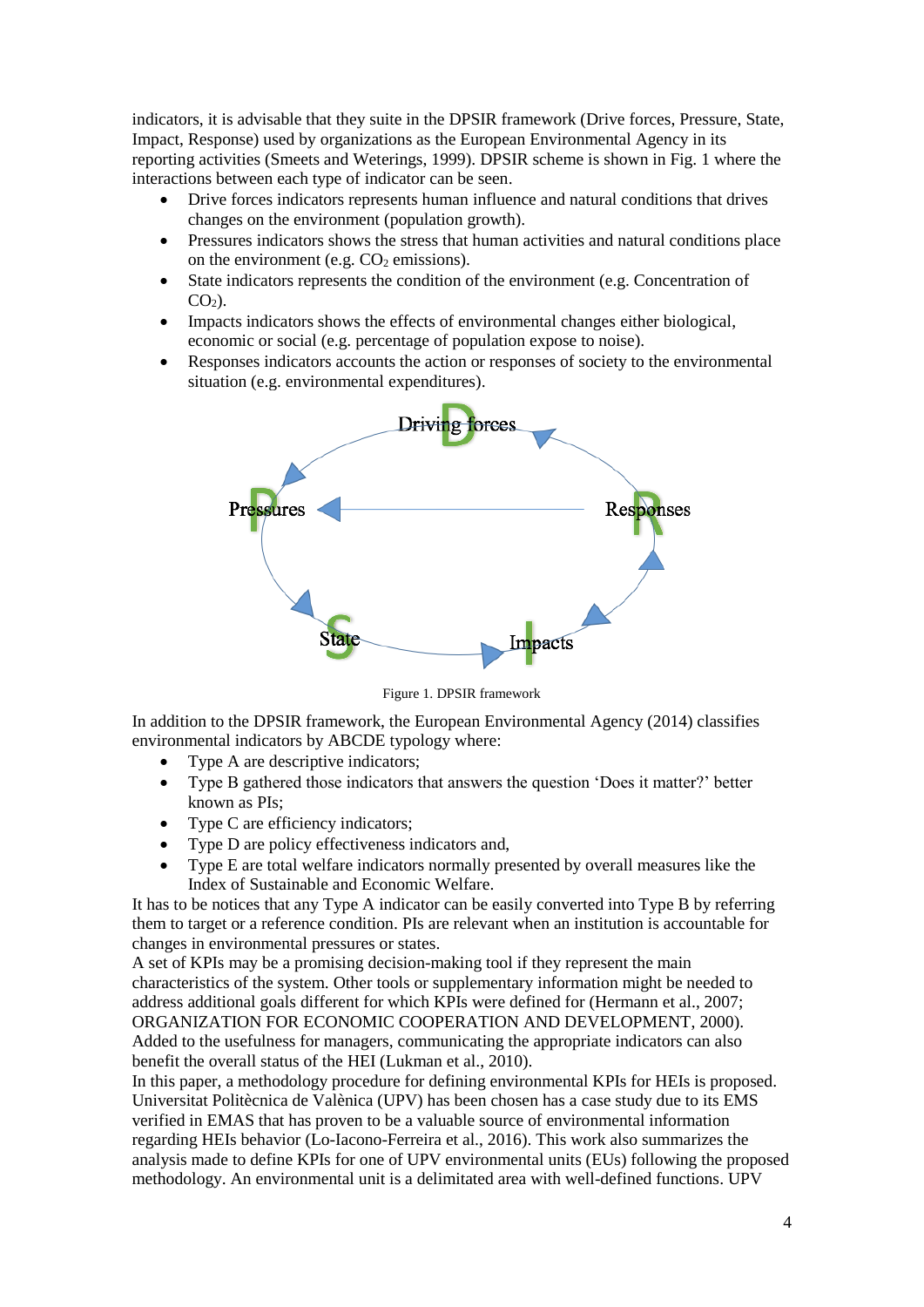EMS divided the HEI in EUs for a better tracking and management serving as a pilot for this study. The EU chosen is the Higher Polytechnic School of Alcoy -Escuela Politécnica Superior de Alcoy in Spain- (EPSA). The system boundary of this EU is defined further in this paper.

1.1 Literature review over environmental indicators relevant to HEIs There are several tools based in indicators to assess urban sustainability of cities where the environmental performance is included. Campuses have strong similarities to small cities or towns, reason why these indicators deserve consideration (Alonso-Almeida et al., 2015; Wright and Wilton, 2012). Braulio-Gonzalo et al. (2015) carried a depth analysis of these tools including LEED ND, BREEAM Communities, CASBEE UD, ECOCITY, Le Modele INDI-RU 2005, The BRIDGE project, KITCSAP among others.

García-Sánchez et al. (2014) explored the Environmental Performance Indicators (EPIs) for countries in the process of a composite index proposal based on Driving Force-Pressure-State-Exposure-Effect-Action (DPSEEA) methodology. A robust and complete method focus on the reduction of the impact of the environment over human health. LCA and multi-criteria analysis are combined with EPIs in COMPLIMENT, a tool designed to assess environmental impact of business (Hermann et al., 2007). During the process, an exhaustive and interesting description of EPIs is made highlighting its strengths and weaknesses as assessment instruments. Later, Hourneaux Jr et al. (2014) studied the real usefulness of EPIs for business. Both studies provide knowledge that can be brought to HEIs with some considerations already studied by Walton and Galea (2006).

The literature on environmental indicators is usually broad and diverse e.g. Moldan et al., (2012) compared a wide number of indicators environmentally related while Singh et al. (2012) overviewed all sustainability assessment methodologies including several environmental composite indexes as the ecological footprint. Furthermore, several handbooks and databases about EPIs definition can be found, e.g. EEA's Indicator Management System (European Environmental Agency, 2016), the Yale Center of Environmental Law & Policy Practical Guide (Hsu et al., 2013), UNSD (2016), Environmental Indicators by Wild et al. (2015) or the Organization for Economic Cooperation and Development (OECD) handbooks (Organization for Economic Cooperation and Development, 2008, 2012, 2014) that goes beyond generic EIs and focus on key environmental indicators (performance and non-performance indicators). KPIs are commonly applied with economic or financial purposes (e.g. Azma (2010), Serdar (2010)). Regarding standards, in ISO 14031 it can be found a procedure for environmental performance assessment through KPIs (ISO, 2013; Campos et al., 2015). Although HEIs have substantial differences with regular corporations (in size, aim, management structure, etc.), the procedure and outcomes also deserved consideration. Dočekalová and Kocmanová (2016) identified KPIs related to environment along with societal and economic indicators for the sustainability measurement of corporations by analyzing different sustainability reporting and managing tools also included in Braulio-Gonzalo et al. (2015) analysis.

Fernández et al. (2011) applied Bayesian networks to define the relevance of the indicators that better describe the academic performance of a HEI. Barnetson and Cutright (2000) analyzes funding related PIs applied in HEIs, including a rigorous review of voluminous literature related, to develop a typology of assumptions commonly embedded in these types of indicators contesting its objectivity.

The use of environmental indicators in HEIs is extended although they are not defined and/or managed as key indicators. Olszak (2012) study the sustainability assessment of campuses where environmental indicators are included as part of the sustainability concept. Waheed et al. (2011) developed a sustainability indicators-based tool for HEIs using DPSEEA framework where the environment is well represented.

Finally, there are two reporting tools that deserves to be highlighted: (a) Global Reporting Initiative (GRI) a sustainability reporting guidance for any time of organization (Global Reporting Initiative, 2013; Lo-Iacono-Ferreira et al., 2016b) and (b) the Sustainability Tracking, Assessment & Rating System ™ STARS (The Association for the Advancement of Sustainability in Higher Education, 2016); a self-reporting framework for HEIs to measure their sustainability performance. Both tools include environmental performance indicators as part of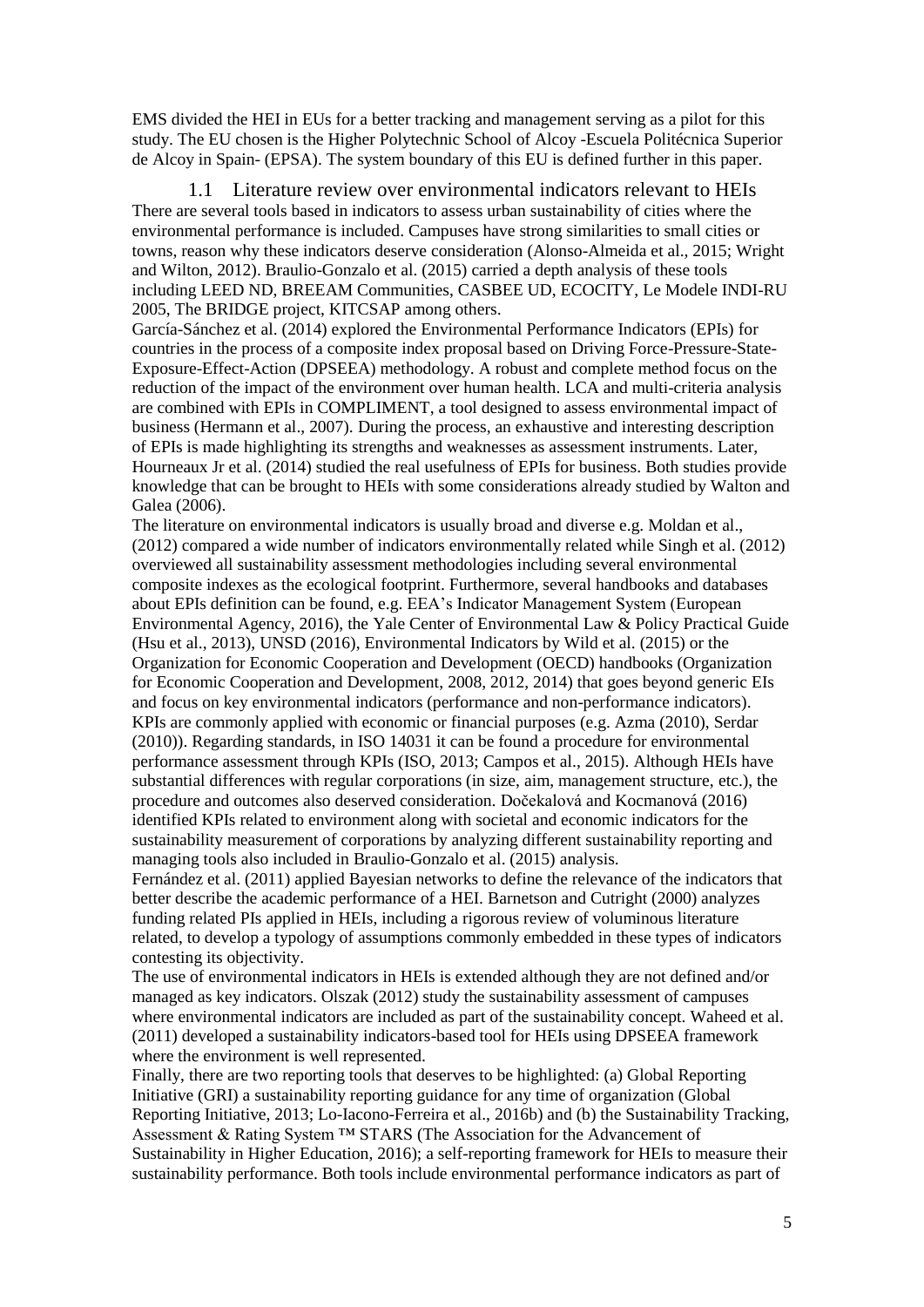their reporting process. The main difference between them is the complexity of the indicator; while GRI offers simple indicators, The Association for the Advancement of Sustainability in Higher Education (AASHE) suggests composite indicators that require significant time and resources to be measured.

#### 1.2 Methods

To address the aim of this study, developing a methodology to define environmental KPIs for HEIs with a robust EMS, a detailed review of literature has been made. The characteristics of EMS along with the particularities of HEIs has been deeply considered. Over 300 environmental indicators have been analyzed. A description and classification of the environmental indicators applicable to HEIs is presented in Annex 1. These information is used as complementary support for the methodology proposal. The knowledge acquired from the implementation and management of EMS at UPV has served as guidance. As a result, in section 2, a methodological proposal to define environmental KPIs for HEIs with robust EMS is presented. Section 3 presents the results of applying this methodology to one of the EU of UPV, EPSA, as a pilot. Conclusions and further studies are summarized defined in section 4.

# 2 Methodological proposal

In order to identify those key indicators to optimize the environmental performance of HEIs that have a robust EMS (either verified in EMAS or simply certified in ISO 14001), a procedure of continuous improvement is suggested. The entire procedure proposed is described in figure 2. Fiksel (2002) states that key indicators should be defined over the needs of the organization on stable basis. In this sense, the first step requires the definition of the reporting organization and its system boundary. If any significant changes are detected in further iterations of the study, the definition has to be updated.

The second step identifies the environmental aspects (EA) considering both the relevance and the level of control that HEI has over the aspect. As a result, those aspects with a clear relation to the environmental performance of the organization will be highlighted.

The definition of goals based on these results is the third stage. Scheme shows a link to a highly recommended procedure, the consulting of stakeholders. The relevance of this protocol is discussed further in this paper.

Goals will serve as framework for the forth step: the definition of KPIs. The definition of environmental KPIs shall be based in the list of environmental aspects and the specific goals previously described.

Once KPIs are defined, managers can integrate the set of environmental KPIs in the management system together with the other KPIs. The definition of targets, a policy development, the implementation of an action plan and the analysis of the degree of compliance are foreseen and are not within the scope of this study.

A report is expected to improve the synergies between the top-management of the HEI and the EMS. The time period of each KPI and, therefore, its next evaluation is strongly related to the targets and actions plans defined. However, as KPIs are pretended to be also fully integrated in the EMS, an annual assessment as part of the annual review of the EMS is suggested. Regarding the continuous improvement cycle, will start with the update of the register of environmental aspects.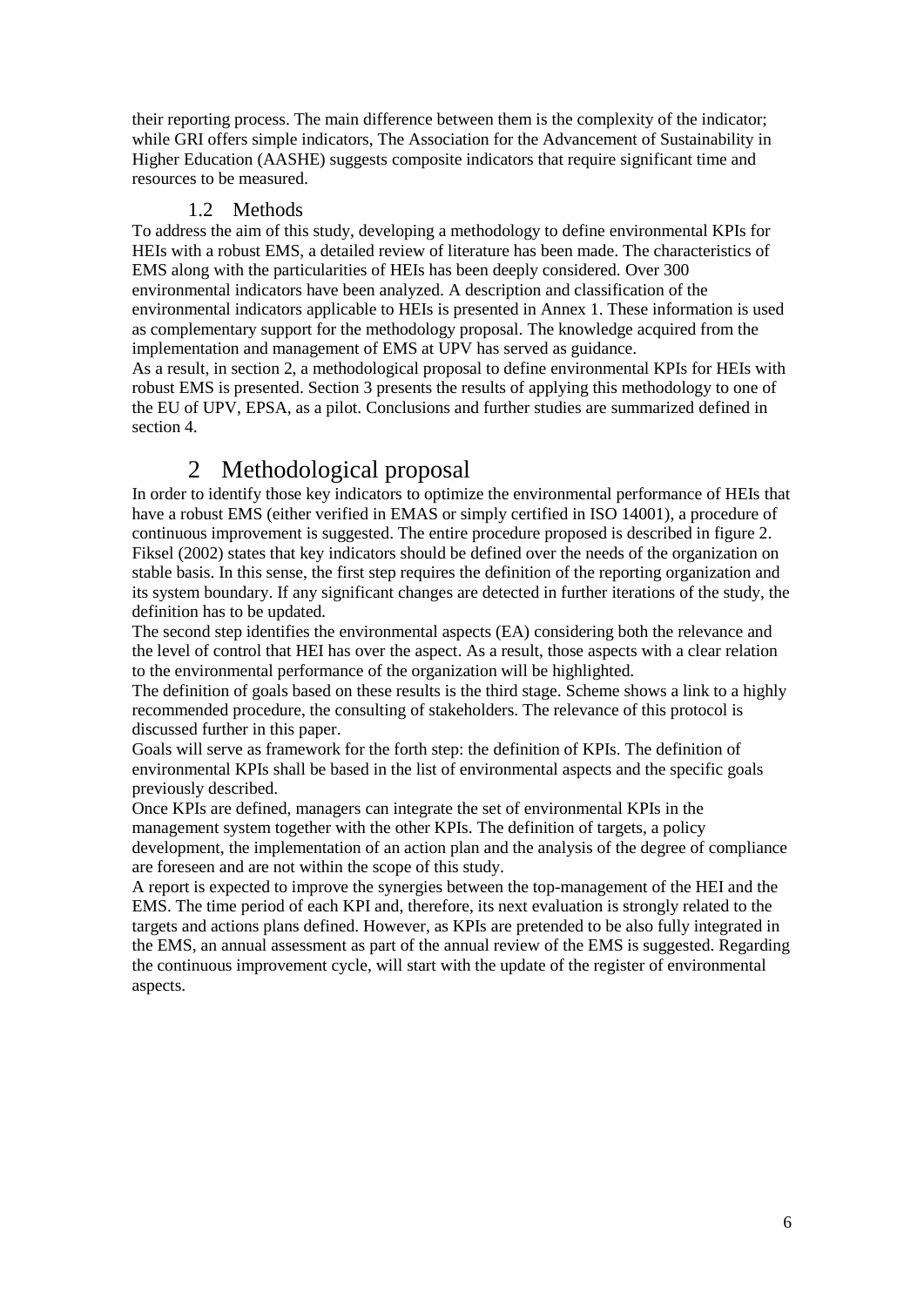

Figure 2. Methodological procedure proposal for the definitions of environmental KPIs for HEIs with EMS.

The identification of relevant aspects, the determination of goals and the definition of KPIs are described further in this section. The definition of KPIs includes the definition of a reporting organization and a validation procedure. The analysis of the EIs gathered in the literature review along with its classification is also included as a tool for the KPIs definition step. The synergies between the methodological proposal and the characteristics of EMS verified in EMAS or certified in ISO are highlighted when applicable.

## 2.1 Definition of reporting organization

The methodology requires the definition of reporting organization to describe the organization whose environmental performance want to be optimize. ISO 14072:2014 offers a guide to unambiguously state the organization to be studied, the reporting organization, its scope and system boundary. The definition of the reporting organization has to be completed with the specification of the activities and processes that takes place within the scope of the reporting organization. Following ISO 14072 standard ensure a life cycle point of view to this procedure that enriches the environmental management and builds bridges between well-recognized tools as LCA. The general goal of the study is already pre-defined - the optimization of the environmental performance of the organization - as it is the motivation of this methodological proposal.

The definition of system boundaries shall be based on Braunschweig (2014) proposal as an extension of the GHG Protocol Corporate Standard (WRI and WBCSD, 2011):

- Scope 1 for direct emissions, resources use and waste generation,
- Scope 2 for indirect emissions, resources use and waste generations associated, exclusively, with infrastructure usage,
- Scope 3 for all other indirect emissions, wastes and resources used

Complex organizations as HEIs might be difficult to assess as a whole moreover when human and economic resources are limited. For these cases, the environmental unit (EU) is suggested as a reporting organization. The EU is a physically defined area with operational control of, at least, one operation (process or activity). Although it is not a standardized concept, it has been validated during the EMAS verification of the EMS of UPV in 2009.

Any HEI can be divided in independent EUs with the proper definition. However, special care has to be taken to avoid double assignment of operations and impacts. The environmental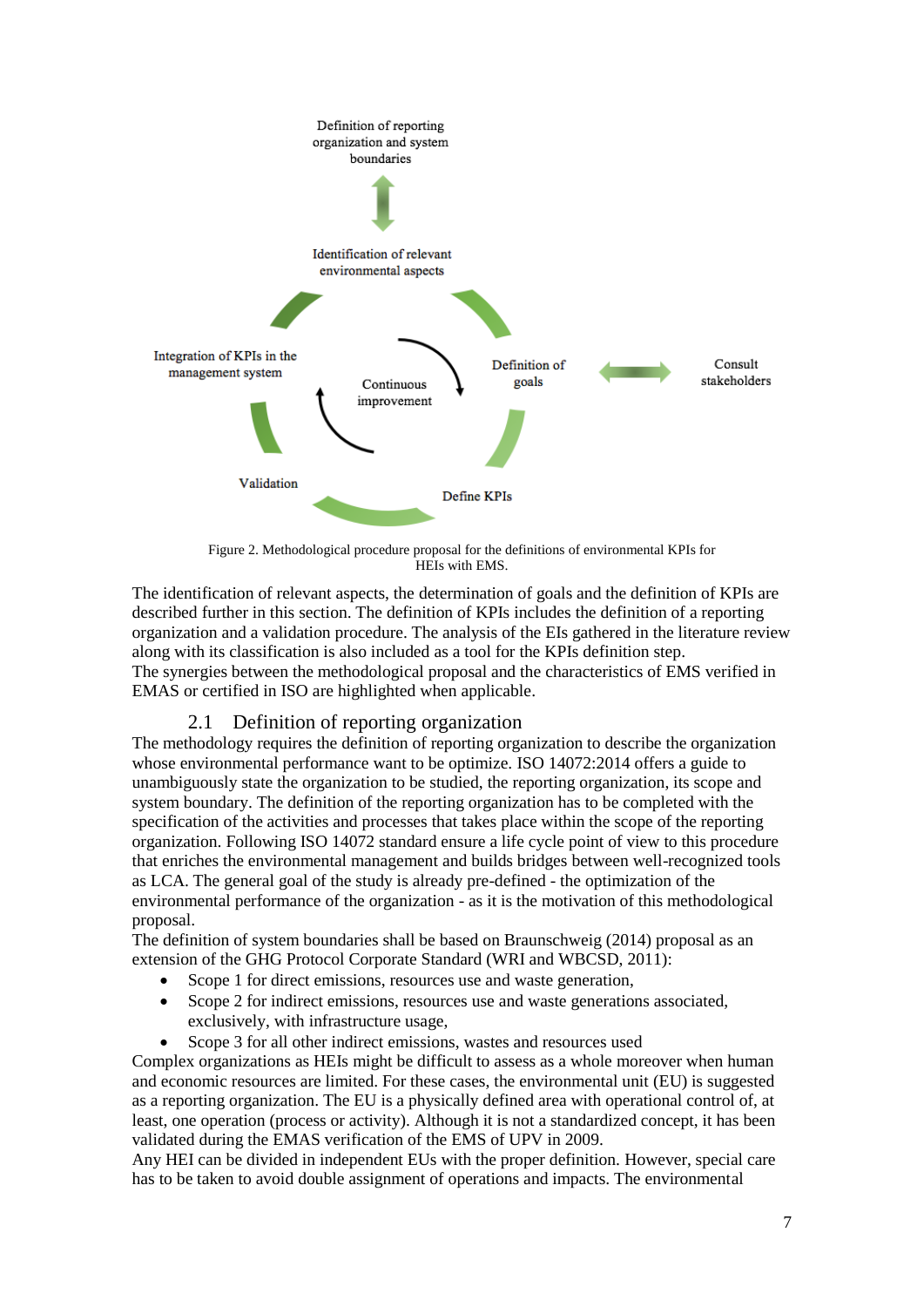reviews, mandatories for EMAS, requires a deep description of the organization itself to identified environmental impacts and legal requirements that makes the definition of EU a simple step.

As a result of this first step, assessors should document the definition of the reporting organization including:

- Description of the HEI (size, infrastructure, number of students and employees, etc.),
- System boundary definition,
- Description of HEI's operations: activities and processes that takes place within the scope defined.

The definition of the reporting organization shall be reviewed and rectified if any significant changes take place within the system boundary defined.

#### 2.2 Identification of relevant environmental aspects

The second step is to identified and prioritized the EA of the reporting organization. This step is easy to address in HEIs with EMS verified in EMAS, or certified in ISO 14001, as the identification of EA is a requirement during its implementation process. Additionally, the regular environmental review required by EMAS to identify and assess any new EA ensure that the list of EA is always up to date.

In previous studies, a prioritization procedure to assigned resources and efforts for the collection of data of EA has been developed (Lo-Iacono-Ferreira et al., 2017). The procedure considers the significance of each EA (Environmental Aspect State –EAS) and the level of operational control that the reporting organization has over the aspect, the Control State (CS). The scheme of the procedure is shown in figure 3.



Figure 3. Prioritization procedure cross-score EAS-CS. For more details see Lo-Iacono-Ferreira et al. (2017)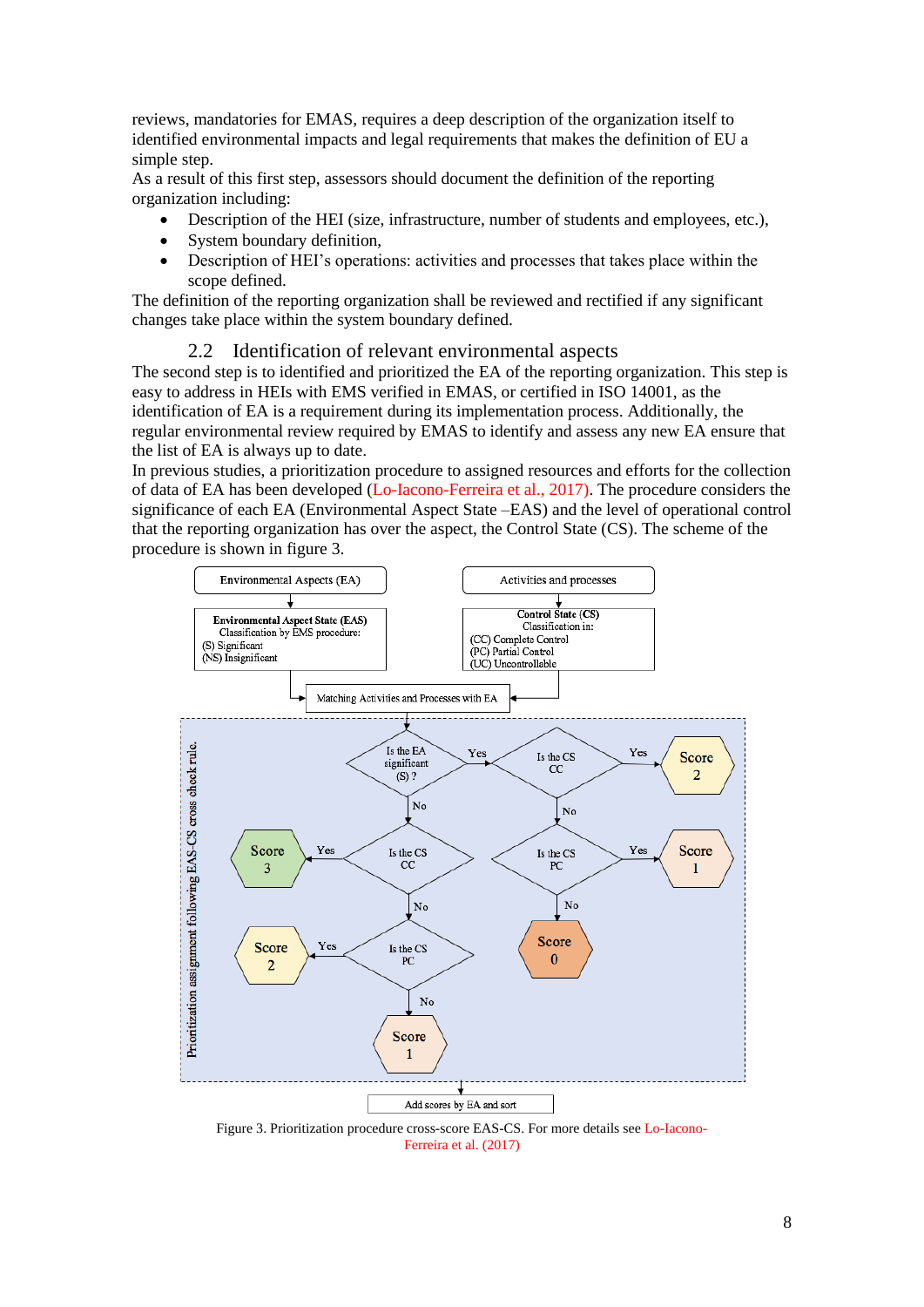Results of each EA are obtained by adding the scores of all activities and processes identified with each EA. As a result, a list of scored EA is obtained. The EA with a higher score deserves more resources (human and economic) to address a more accurate assessment of their impact. Please notices that the prioritization procedure goal is to optimize the use of resources considering, in a first place, those EA where their significance and degree of control allows more improvements with less resources. This procedure does not pretend to classified the EA by its environmental impact as, in this stage, the environmental impact is not yet assessed.

#### 2.3 Definition of goals

As is known, EMS certified in ISO or verified in EMAS must define and environmental policy appropriate to the nature, scale and environmental impacts of its activities (International Organization for Standardization, 2004; European commission, 2006). This environmental policy becomes a framework for the definitions of specific goals along with the sorted list of EA developed in the previous step. These goals would serve as seeds in the definition of KPIs process.

This proposal also encourages assessors to consult stakeholders regarding their interest over the environmental performance of the reporting unit. Attending stakeholders' interests significantly improve the chances of addressing successful action planes. Their commitment benefit the outcome of those plans where they are directly involved. Environmental issues usually required the commitment of at least some of the stakeholders, e.g. applying green purchased criteria, managing waste or changing transport mode. However, addressing stakeholders interest requires certain expertise to avoid obstacles in the decision-making process that can lead to paralysis (White, 2015). The procedure to identify stakeholders is not within the scope of this research; several methods are available and discussed by recognized authors as Achterkamp & Vos (2008) and Bryson (2007), among others. Questionnaire, interviews and behavioral analysis might serve as tools to identify stakeholders' interests. HEIs with EMAS can take advantage of their employee involvement activities to advertise the use of environmental KPIs and benefit from their driving force.

Top-managers are natural stakeholders of the organization and their commitment is extremely important as environmental projects needs to be developed as the equilibrium with the social and economic dimensions might require their full commitment. When top managers of the reporting organization are chosen by competitive elections, environmental needs of stakeholders can be easily identified if environmental issues are included in candidates' program. Goals can also be defined unilaterally by assessors and validated in further iterations analyzing the commitment of the community with the projects developed to address them. The number of goals are directly proportional with the number of KPIs to define as the aim of KPIs would be to assess the pursue of these goals environmentally related. A conservative number of goals is preferable. Goals can be added on each iteration of the procedure.

#### 2.4 Definition of KPIs

The aim of KPIs is to track the performance of the goals established; in this case, environmental goals. They have to be SMART (specific, measurable, achievable, relevant, timely), easy to use, traceable and consistent with the operation of the organization and its policies.

Defining a KPI requires identifying what is going to be measure and how, including the functional or reporting unit to be considered.

When the organization under analysis has an easily-defined outcome (product or service), the functional unit is the concept applied (International Organization for Standardization, 2006). However, for complex organizations as HEIs, the reporting unit can be also useful. The reporting unit is a concept developed for ISO 14072:2014 as a quantified performance expression of the organization to be used as a reference.

Once EA are identified and goals are defined, the definition of environmental KPIs it is mainly a matter of straightforward common sense and know-how of assessors. Notice that the defined KPIs shall be validated in the next step and, as all the methodological procedure is based on a continuous improvement cycle, the expertise of assessors will enrich the review of KPIs in the following iteration.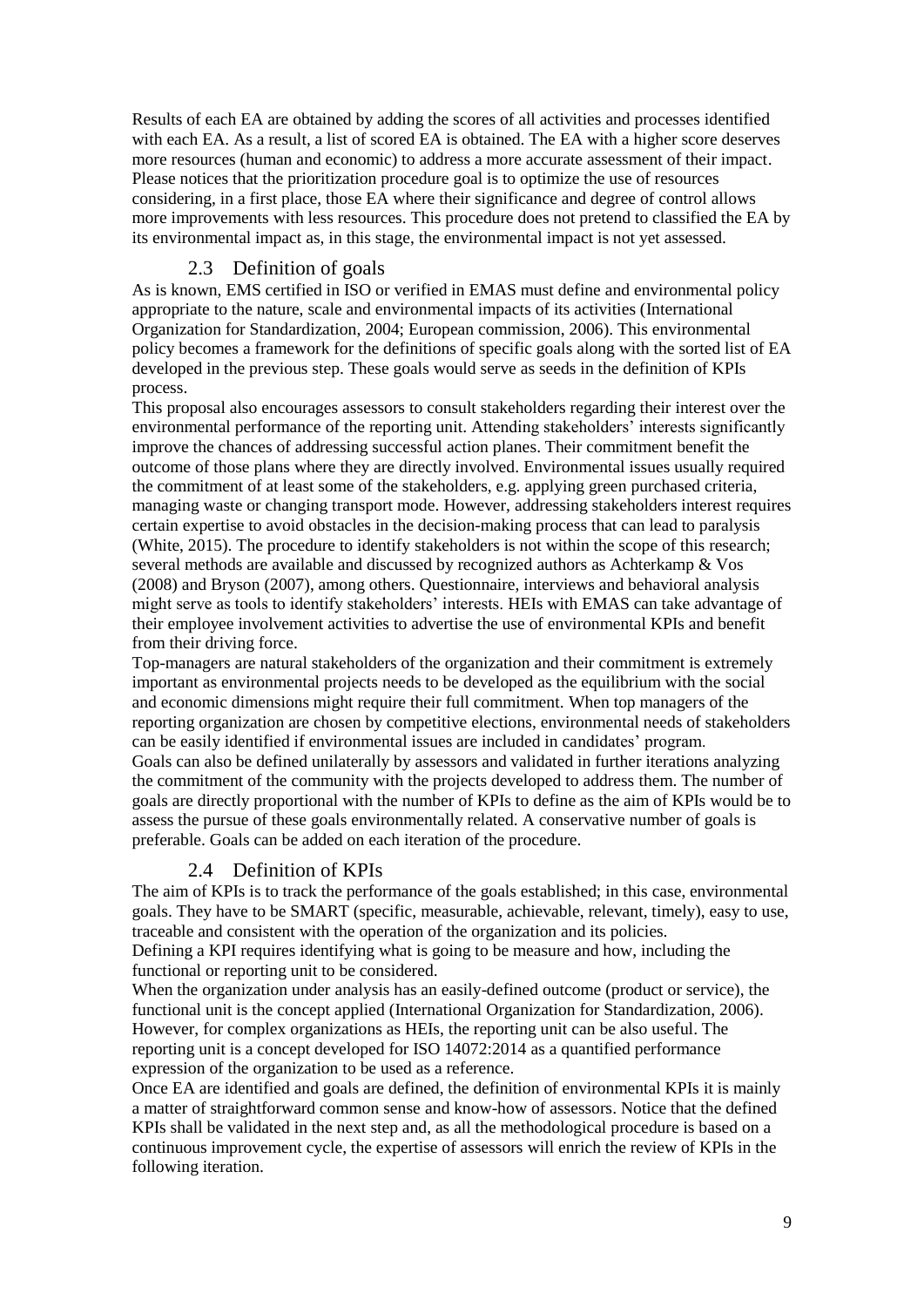A list of environmental indicators applicable to HEIs gathered for the literature review is shown in Annex 1. This list can be used as an inspiration tool to define the most appropriate environmental KPIs considering the EA and the goals previously stated. The list is composed by more than 140 indicators including types A, B, C, D and E and classified under the DPISR framework. Indicators are organized by areas: Air pollution, Biodiversity, Climate change, Energy, Environmental scenarios, Food and beverage, Green economy, Infrastructure, Land use, Materials and resources, Transport, Waste and effluents and Water. A classification of the indicators regarding if they are simple or composite is also included. It has to be considered that additional environmental indicators must be applicable when the organization has specific activities or properties different than the traditional ones, e.g. the management of a forest area with research purposed.

## 2.5 Validation method: meta-performance evaluation

An adaptation of Ramos and Caeiro (2010) meta-performance evaluation method is suggested as validation tool. The validation framework has been originally developed for the assessment of sustainable development indicators but it is flexible enough to be adapted to environmental performance indicators for HEIs. The procedure is carried in two levels:

- Level 1. Performance of KPIs system: planning and methodological approach
- Level 2. Performance of KPIs at the implementation and operation stage

Following Ramos and Caeiro (2010) method, key good-practices factors are suggested in the validation framework for each level to be used as a validation tool for the environmental KPIs defined. In addition, each key good-practice factor required at least one meta-performance evaluation indicator. The complete list of meta-performance evaluation indicators related to key good-practice factors for both levels are described in Annex 2.

The present methodological proposal encourages assessors to address the validation rigorously and strongly advice to consider all the meta-performance evaluation indicators suggested. Once environmental KPIs are defined and validated, they are ready to be integrated in the overall management system of the reporting organization for which they have been defined. If top-managers were not part of the previous process, a detail report shall be presented to them in order to provide insight of their meaning and utility. However, authors of this proposal strongly encourage the consideration of stakeholder's interest and their participation as their commitment might be vital for the success of environmental performance optimization action plans. The following stages are foreseen as part of regular management operations:

- Targets setting
- Consistency review between indicators and targets
- Policy development
- Definition and implementation of action plans
- Analysis of the degree of compliance of targets
- Reports

Once environmental KPIs are part of the overall management system of the reporting organization, it is expected to consider them in equal basis to any other KPI already integrated. However, their performance should be reported both to the EMS and to assessors in order to track their SMART characteristics and close the continuous improvement cycle.

#### 2.6 Continuous improvement cycle and reporting

EMS verified in EMAS has already a continuous improvement procedure as it is required for the verification and its maintenance. The cycle can be easily included in the annual review of the system and verified by the internal audits. International Organization for Standardization (ISO) certified EMS does not ensure this feature; however, it is compatible with the system if there are enough resources available.

The report of the environmental KPIs defined along with their value are highly recommended. The environmental awareness of the community and the commitment of stakeholders can be significantly improved along with the confidence of the society due to a transparent environmental management.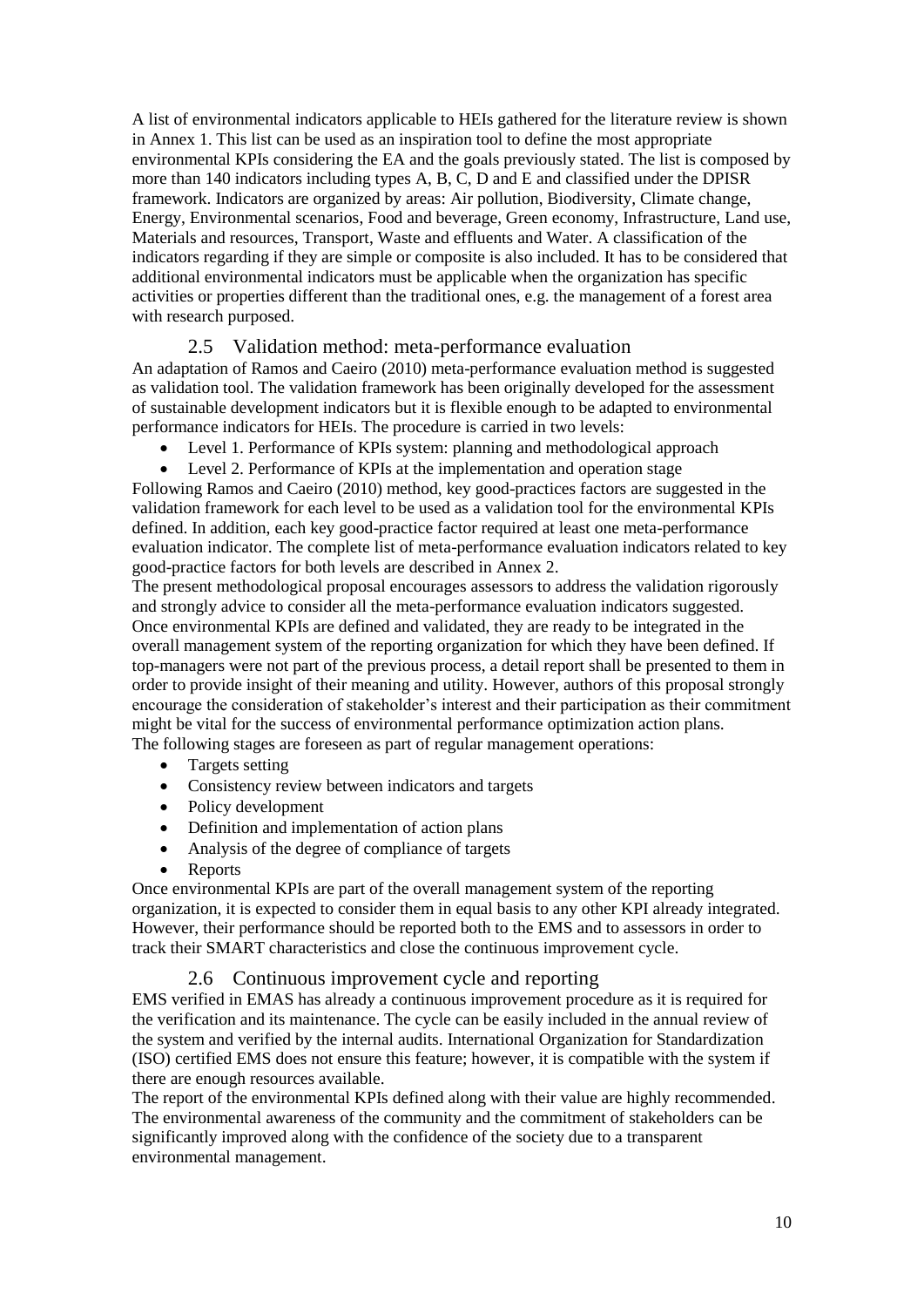For those EMS verified in EMAS, KPIs can be easily included as part as the external communications protocol already implemented. As ISO only requires internal communications, an effort has to be made in this direction to improve the benefits of the procedure.

# 3 Results: Definition of environmental KPIs for EPSA

This section presents the results of applying the methodology proposal to define environmental KPIs for a pilot EU of UPV, EPSA.

## 3.1 Definition of the reporting organization: EPSA

UPV is a medium size HEIs located in the south east of Spain and compose by three main campuses in Valencia region, with almost 70 ha of building surface and 13 ha of landscaped area. In 2015, UPV had more than 38000 students and over 8000 staff members. It is, up to now, the biggest HEI (NACE code: 85.42) with an EMS verified in EMAS for the entire university (Code: UPV.MA-INF.RSGA.2015-UPV-01). EMS is managed by the Environmental Office (EO) who takes care of the 211 EU defined.

The decision of applying the methodology to EPSA as a pilot EU of UPV is based on the following:

- Simplicity: HEIs structure are complex and heterogeneous. On the contrary of companies that has a pyramidal structure where the executive committee or president coordinates the different areas compose by several departments; each HEI is one-of-akind. The EU is a well-defined area easy to identify and assess as already defined in the introduction.
- Accessibility: the authors of this paper have extensive knowledge of the operation of EPSA as well as easy access to data related.

EPSA has 2.9 ha of building surface and 1.2 ha of green areas. In 2015 there where 2500 students in this school and 300 staff members.

As a school, EPSA has control over all of the activities that take place under its structure with different degrees of control (see Lo-Iacono-Ferreira et al. (2017) for more details). The activities and processes that takes place in EPSA are listed in table 1 where CC respond to complete operational control, PC to partial control and UC to uncontrolled. Scopes are identified according to the suggested method described in the methodological proposal.

| Table 1. Activities and processes taking place at El DAY<br><b>Activities and processes</b> | Level of control | <b>Scope</b>   |
|---------------------------------------------------------------------------------------------|------------------|----------------|
| Administrative procedures                                                                   | CC               |                |
| Air conditioning system                                                                     | PC               | $\overline{2}$ |
| Capital equipment procurement                                                               | CC               | 3              |
| Employee and students commuting                                                             | <b>UC</b>        | 3              |
| Heating system                                                                              | PC               | $\overline{2}$ |
| Lighting and lifts system                                                                   | CC               | $\overline{2}$ |
| Mobility with UPV fleet                                                                     | PC               |                |
| Outsourcing: Cafeteria                                                                      | PC               | 3              |
| <b>Outsourcing: Cleaning services</b>                                                       | PC               | 3              |
| <b>Outsourcing: Construction services</b>                                                   | PC               | 3              |
| <b>Outsourcing: Electric maintenance</b>                                                    | <b>PC</b>        | 3              |
| Outsourcing: Maintenance of infrastructure                                                  | PC               | 3              |
| Outsourcing: others                                                                         | PC               | 3              |
| <b>Outsourcing: Security system</b>                                                         | PC               | 3              |
| Sanitary system                                                                             | PC               | $\overline{2}$ |
| Waste management system                                                                     | CC               | $\overline{2}$ |

|  | Table 1. Activities and processes taking place at EPSA |  |  |  |
|--|--------------------------------------------------------|--|--|--|
|  |                                                        |  |  |  |

#### 3.1 Identification of relevant environmental aspects

The EO carries the identification and significance assessment of EA of all the EU as part of its EMS routines under EMAS. As a result of the application of the prioritization procedure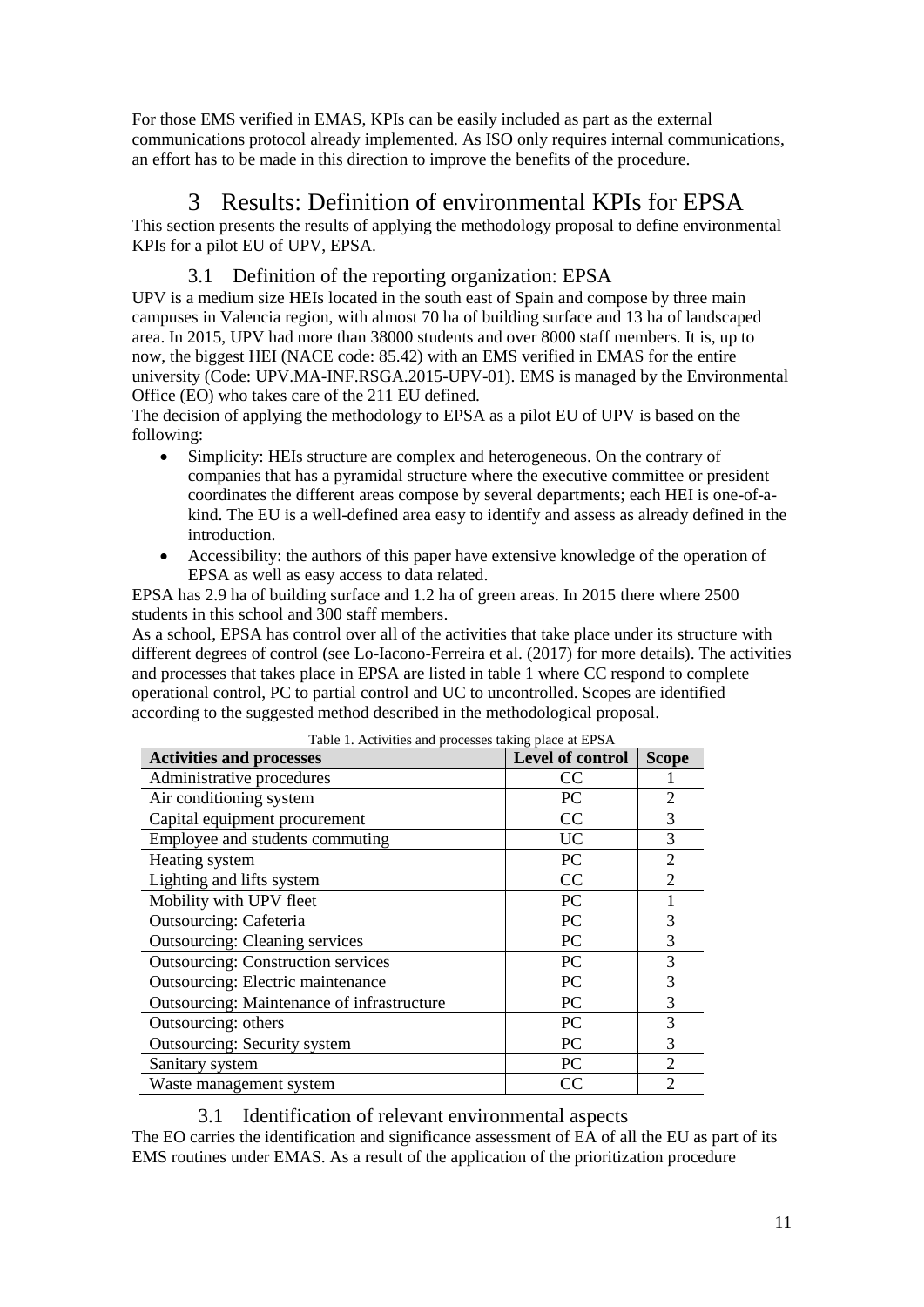described in the methodological proposal, the scored list of EA for EPSA is shown in table 2 where  $(S)$  stands for significant and NS for insignificant.

| <b>Environmental aspects</b>                      | <b>EAS</b> | <b>Score</b>                                                          |
|---------------------------------------------------|------------|-----------------------------------------------------------------------|
| Electricity consumption                           | S          | 17                                                                    |
| Environmental behavior of external companies (a)  | S          | 14                                                                    |
| Waste water generation                            | S          | 11                                                                    |
| Paper and cardboard waste generation              | S          | 10                                                                    |
| Municipal solid waste generation                  | <b>NS</b>  | 10                                                                    |
| Emissions due to electricity consumption (b)      | <b>NS</b>  | 10                                                                    |
| Water consumption                                 | S          | 9                                                                     |
| Light packaging waste generation                  | <b>NS</b>  | 9                                                                     |
| Office supplies consumption (c)                   | S          | $\overline{6}$                                                        |
| Ink and tonner waste generation                   | <b>NS</b>  | $\overline{5}$                                                        |
| Electronic waste generation                       | S          | $\overline{4}$                                                        |
| Batteries waste generation                        | S          | $\overline{3}$                                                        |
| CD waste generation                               | S          |                                                                       |
| Supplies consumption <sup>(c)</sup>               | S          | $\frac{3}{3}$                                                         |
| Movable assets consumption (c)                    | S          |                                                                       |
| Technology assets consumption (c)                 | S          |                                                                       |
| Automobile procurement (c)                        | S          |                                                                       |
| Emission generation due to gasoil consumption (b) | <b>NS</b>  |                                                                       |
| Automobile waste generation                       | S          | $\frac{3}{2}$ $\frac{2}{2}$ $\frac{2}{2}$ $\frac{2}{2}$ $\frac{2}{1}$ |
| Debris generation                                 | <b>NS</b>  |                                                                       |
| Fossil fuel consumption: natural gas (d)          | <b>NS</b>  |                                                                       |
| Emissions due to natural gas consumption (b)      | <b>NS</b>  |                                                                       |
| Emissions due to air conditioning, HFC            | <b>NS</b>  |                                                                       |
| Oil, fuel and hydrocarbons waste generation       | <b>NS</b>  | $\overline{1}$                                                        |
| Fossil fuel consumption: gasoil <sup>(d)</sup>    | <b>NS</b>  | $\mathbf{1}$                                                          |
| Noise generation                                  | <b>NS</b>  | $\overline{0}$                                                        |
| Mobility of students                              | <b>NS</b>  | $\boldsymbol{0}$                                                      |

Table 2. EA of EPSA. List in order by priority top-down (most relevant on top).

Note: (a) It refers to outsourcing. (b) EMS assessed a unified EA for emissions due to energy. It is disaggregated for a better analysis according to the scope of this work. (c) EMS assessed a unified EA for consumption. It is disaggregated for a better analysis according to the scope of this work. (d) EMS assessed a unified EA for fossil fuel consumption. It is disaggregated for a better analysis according to the scope of this work.

It has to be notices that, although some aspects might be considered insignificant from the EO point of view, their score in the prioritization procedure is high (upper third of the table) deserving consideration as it is an aspect on which EPSA has full operational control and might obtain a relevant improvement. On the contrary, other aspects that might be considered relevant (e.g. mobility of students) has a low score as EO has currently no operation control within the boundaries established (EPSA).

## 3.2 Goals definition

The motivation of the procedure is the optimization of the environmental performance of the reporting unit; EPSA. However, in order to be operative in the definition of KPIs, specific goals must be described.

As EMAS requires a public environmental policy for the organizations verified, HEIs as UPV has already this work done. The environmental policy applies to all EU, including the reporting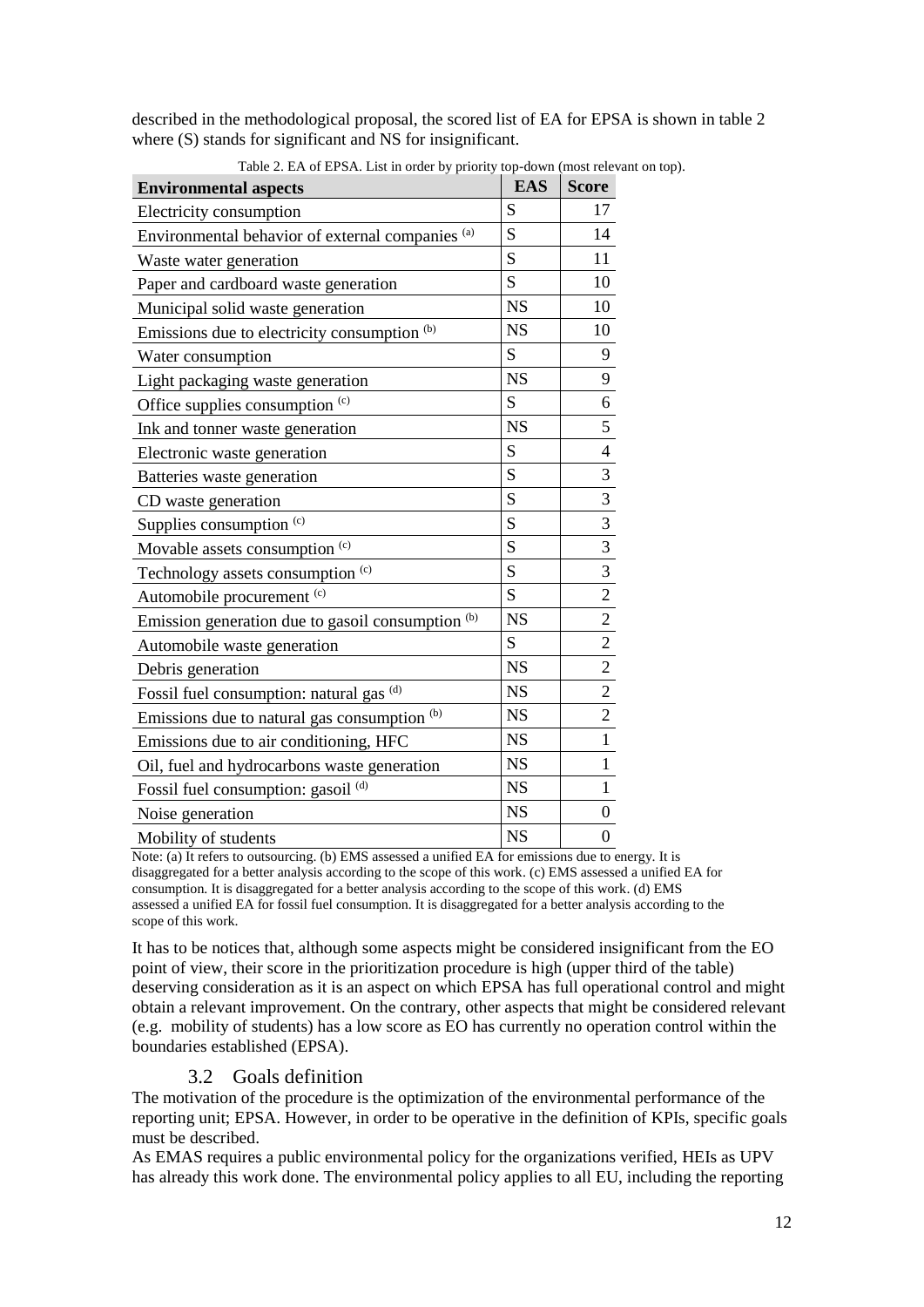organization studied here. The environmental policy of UPV can be consulted on [www.upv.es;](http://www.upv.es/) main commitments are:

- Identify, evaluate and minimize any environmental impact of its activities.
- Comply with environmental legal requirements and other requirements applicable to UPV.
- Promote adequate environmental learning for all students.

 Help improve the environmental performance of UPV community in and out HEI. Considering the environmental policy of UPV and the list of EA defined for EPSA, the following specific goals are proposed (table 3):

| Table 3 Goals proposition for EPSA    |                                                |  |  |  |  |  |
|---------------------------------------|------------------------------------------------|--|--|--|--|--|
| Macro-level goal                      | Goal                                           |  |  |  |  |  |
|                                       | (G1) Minimize non-renewable energy consumption |  |  |  |  |  |
| The conservation of natural resources | (G2) Maximize recycling waste                  |  |  |  |  |  |
|                                       | (G3) Minimize waste generation                 |  |  |  |  |  |
|                                       | (G4) Minimize GHG emissions from scope 1       |  |  |  |  |  |
| The fight against climate change      | (G5) Minimize GHG emissions from scope 2       |  |  |  |  |  |
|                                       | (G6) Minimize GHG emissions from scope 3       |  |  |  |  |  |

With these goals definition, only one EA is not represented directly: noise generation; one of the last of the list and already classified as insignificant for EPSA.

## 3.3 KPIs definition

In this section, one functional and two reporting units are defined. These units are used in the definition of specific KPIs for EPSA. The definition of KPIs is completed with the proposal of 7 environmental KPIs and a bonus hopefully applicable in further iterations.

3.3.1 Functional and reporting units for EPSA

The functional unit of a HEI has already been widely discussed (Lo-Iacono-Ferreira et al., 2016c) and several options may be considered from which is chosen, for this study, the build-up area (BUA). For those indicators that requires, due to its nature, a reporting unit, the full-time equivalent (FTE) student and the full-time employee are chosen. The description of each unit is presented below.

BUA refers to the when the physical dimension of the organization and represents a perfect unit of dimension of a traditional HEI (mostly classroom training). According to the international system of units, BUA has been measured in square meters  $(m<sup>2</sup>)$  and includes all infrastructures and green areas (classrooms, offices, common facilities, parking areas, gardens, etc.). The European Commission (2016) defines *FTE student* as student that study full-time. OECD (2016) integrates the course load and the duration of studies in the unit (Eq. 1). When no information of course load is available, OCDE instructed to consider the simplified definition, 1 FTE equals to a full-time student.

$$
FTE\ student = \frac{actual\ course\ load}{normal\ course\ load} \cdot \frac{actual\ duration\ of\ study\ during\ reference\ period}{normal\ duration\ of\ study\ during\ reference\ period} \tag{1}
$$

The number of FTE students is obtained by the relation between enrolled credits in the year of analysis and the average credits of a year of an academic course. At UPV, a full-time student takes 60 ECTS credits a year.

A similar definition can be used for FTE employees if needed comparing the average number of hours worked by an employee to the average number of hours of full-time worker (Eq. 2). In Spain, a full-time job has, in average, 40 hours a week.

$$
FTE\ employee = \frac{\text{average hours worked}}{\text{average hours of a full-time worker}}
$$
\n(2)

Notice that both the functional and the reporting unit defined are not restricted to EPSA and can be used in any HEI.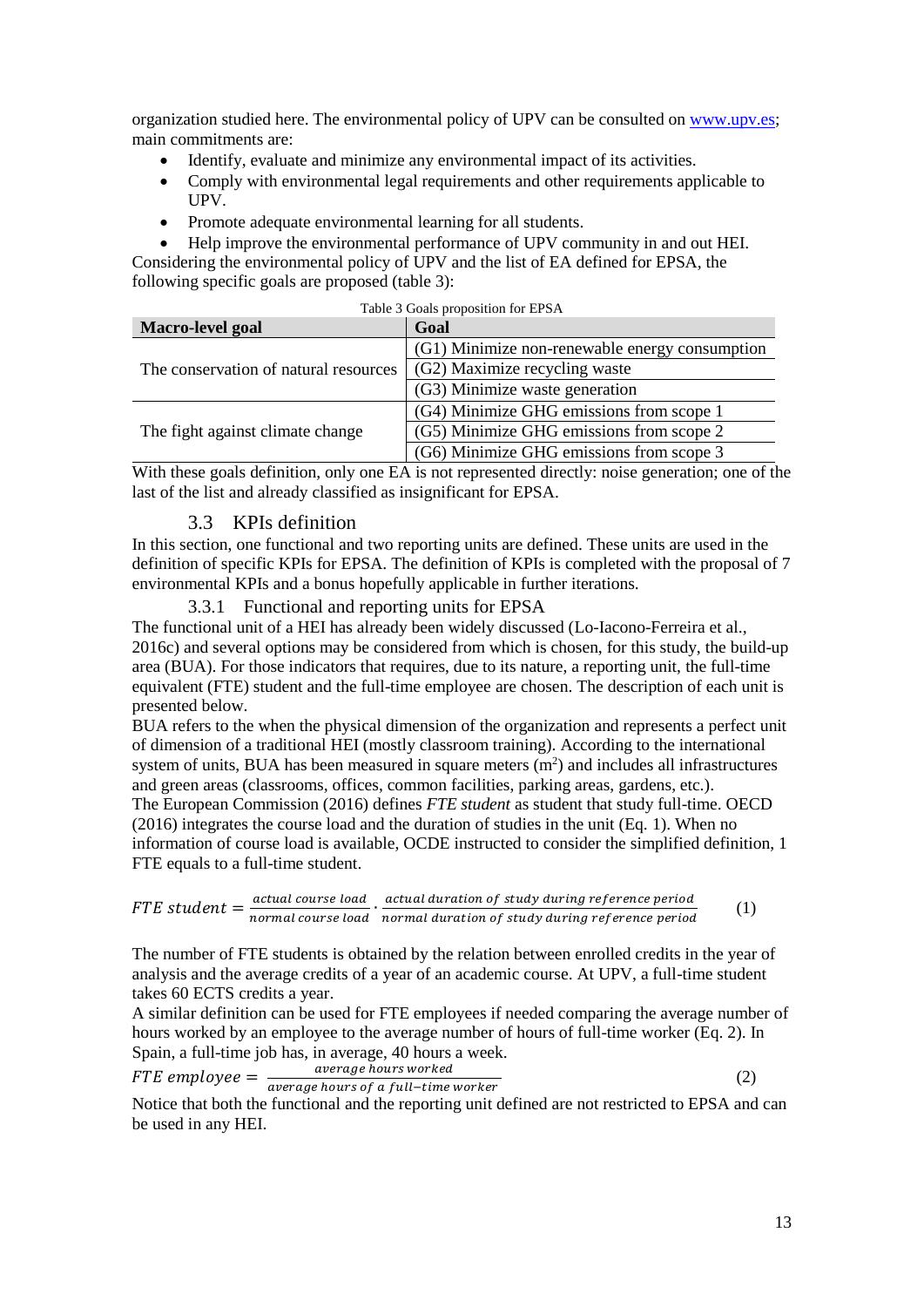### 3.3.2 Environmental KPIs proposed for EPSA

As a result of the analysis of the specific goals defined for EPSA and considering the description of environmental KPIs suggested in annex 1, the following KPIs are proposed:

*ENV KPI 1: Ratio of renewable energy consumption over the total energy consumption* This indicator measures the renewable energy consumption in MWh, both purchase and own generation, over the total energy consumption in MWh. It is a response indicator according to DPSIR framework and has no units as it is a ratio. It is directly related to goals G1 and G5 as it considers the electric energy consumption purchased and own generated. It can be easily accessed through direct measurements. Data sources for this indicator may be electric instrumentation and invoices details. The desired value is 1 where all the energy consumed comes from renewable sources.

#### *ENV KPI 2: Ratio of waste recycled over the total waste generated*

This indicator measures the amount of waste recycled over the total waste generated in kilograms. Recycling waste is considered both if it is self-processed or send to a recycling entity. It is a response indicator with no units. It is related with goals G2 and G3. Weights of wastes can be measured either in the institution before deliver or by the waste manager in which case it requires its collaboration. Although direct measures are preferable, estimation methods can be used for a first approach. As the indicator approaches unity, the percentage of unrecycled waste would gain insignificancy. It has to be considered the influence of local laws when regulating the waste treatment system and that not all waste can be recycled.

#### *ENV KPI 3: GHG emissions of Scope 1 \* by BUA*

This indicator measures the emissions due to machinery and equipment run with by combustion engines, boilers and use of own fleet (Scope 1). It is a pressure indicator assessed in tons of  $CO<sub>2</sub>e$  per m<sup>2</sup>. It is directly related to goal G4.

The assessment of GHG emissions has to be done based on a standard procedure, e.g., ISO 14064 along with a detailed definition of the scope. It is essential to have a complete inventory of vehicles, combustion engine machinery and boilers owned and installed in the institution along with their technical specifications. Targets can be set annually to help focused efforts in reducing these emissions.

#### *ENV KPI 4: Ratio of sustainable purchases over the total of purchases*

This indicator measures the monetary value (U\$S or  $\epsilon$ ) of purchases of materials and services applying a published or standardized sustainable criteria (e.g. ISO 20400) over the total of purchases made by the HEI. It is a response indicator with no units and directly related to goal G6.

The sources of information for the assessment of this indicator can be newsletter tenders, applications, invoices, etc. Having a centralize accounting system with an electronic register of purchases is desirable. The final goal would be having a rate of one to ensure all purchases are made under sustainable criteria.

#### *ENV KPI 5: Ratio of sustainable tenders over total tenders*

This indicator measures the number of contracts for tenders made with published or standardized sustainable criteria over the total of tenders of HEIs. It is a response indicator with no units and directly related to goal G6.

The sources of information for the assessment are the newsletter tenders and contracts of the tender. As ENV KPI 4, having a value of one would mean that all tenders follow sustainable criteria, therefore, the environment is carefully considered.

#### *ENV KPI 6: GHG emissions from commuting by FTE student*

This indicator measures GHG emissions from commuting in tons or kilograms of  $CO<sub>2</sub>e$  per FTE student. It is a pressure indicator related to goal G6.

It is required to know the characteristics of commuting of students. An easy way to introduce this information to the EMS is thorough regular surveys. This information can help in the development of awareness programs and other actions where the HEI can influence public transport services to benefit students.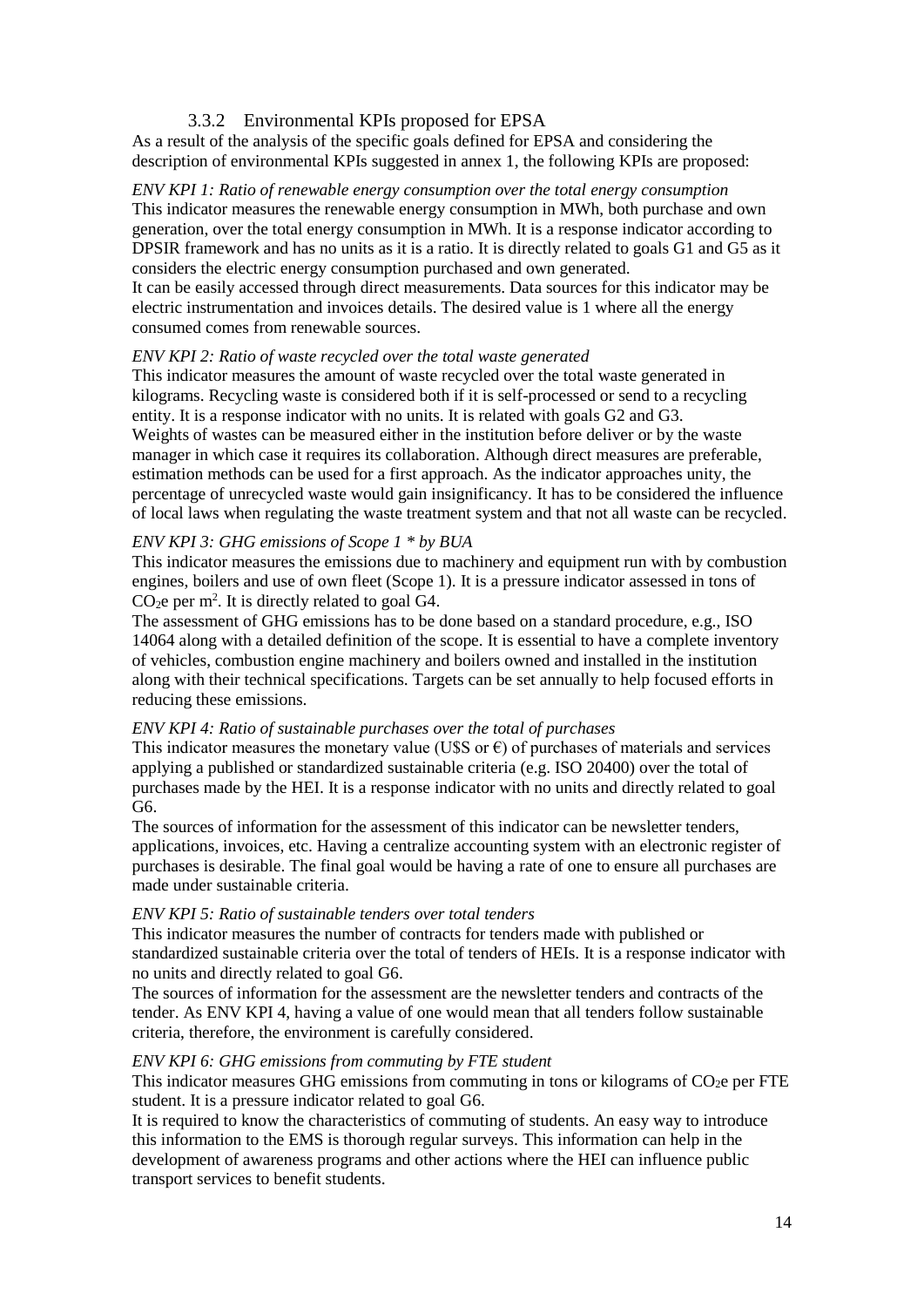#### *ENV KPI 7: GHG emissions from commuting by FTE employee*

The assessment of employees commuting is also relevant for goal G6. It is also a pressure indicator as it measures GHG emissions from commuting in tons or kilograms of  $CO<sub>2</sub>e$  but related to employees.

The performance of this indicator is different to the previous as the replacement rate is expected to be significantly lower than for student; students stays at HEIs for short periods of time (4 to 6 years in average). The outcomes of programs developed to aware employees of the benefits of an environmentally friendly mobility would stay longer in the institution and would also serve as example for students.

The seven indicators previously described can be measured in a defined time period, normally a year. They are related to, at least, one goal proving to be crucial factors representing a key indicator. They are SMART and consistence with the EMS being easy to include with small adjustments in a robust EMS as the ones verified in EMAS. Having these indicators as part of EMS ensure that they are measurable. They are also easy to use as functional and reporting units are part of the current performance analysis of the institution. Ratios are easy to read and sensible to changes of the reporting organization.

Furthermore, considering that EPSA has initiated a process to adapt its EMS to carry out a LCA (i.e. Organizational Life Cycle Assessment (OLCA)) an additional KPI is proposed. ENV KPI 8 might simplify the set of KPIs be replacing ENV KPI 4, ENV KPI 5, ENV KPI 6 and ENV KPI 7.

#### *ENV KPI 8: GHG emissions of Scope 3 \* by FTE student*

This indicator measures the emissions due to tenders, purchasing and commuting both for employees and students (Scope 3). It is a pressure indicator assessed in tons or kilograms of CO2e per FTE. It is directly related to goal G6.

The assessment of GHG emissions has to be done based on a standard procedure, e.g., ISO 14072:2014 along with a detailed definition of the scope. The difficulty of this indicators lies in gathering all the information required. For that reason, it is proposed as an indicator when a previous life cycle assessment has been carried and the data network is already stablished. Notice that, if needed for management purposes, ENV KPI indicators from 4 to 7 can be used for a deeper interpretation of the results of this indicator.

## 3.4 Assessment of environmental KPIs for EPSA

The results of assessment of these indicators for EPSA is shown in table 4.

| KPI              | <b>Result</b>          | <b>Observation</b>                                                                                                                                                                                                                                                                                                             |
|------------------|------------------------|--------------------------------------------------------------------------------------------------------------------------------------------------------------------------------------------------------------------------------------------------------------------------------------------------------------------------------|
| <b>ENV KPI 1</b> | 0.37                   | All the energy consumed by EPSA is registered by<br>the EMS using the corresponding invoices and<br>related documentation as data source. Although<br>there might be small renewable energy generators<br>installed with research purposes, research activities<br>are not within the scope of this reporting<br>organization. |
| <b>ENV KPI 2</b> | 0.43                   | It has to be considered that the weight of non-<br>recycled waste (municipal solid waste) is estimated<br>by a procedure developed by EMS.                                                                                                                                                                                     |
| <b>ENV KPI 3</b> | 9.66 kg $CO2e$ per BUA | The assessment of emissions has been made<br>following the Spanish environmental ministry<br>procedure.                                                                                                                                                                                                                        |
| <b>ENV KPI 4</b> |                        | Although there are good practices guidance for<br>green procurement available to all members of<br>UPV, there is no centralized register of<br>procurement in the system at the time of publishing<br>this article. This indicator could not be assessed.                                                                      |

Table 4 ENV KPI results for EPSA, 2015.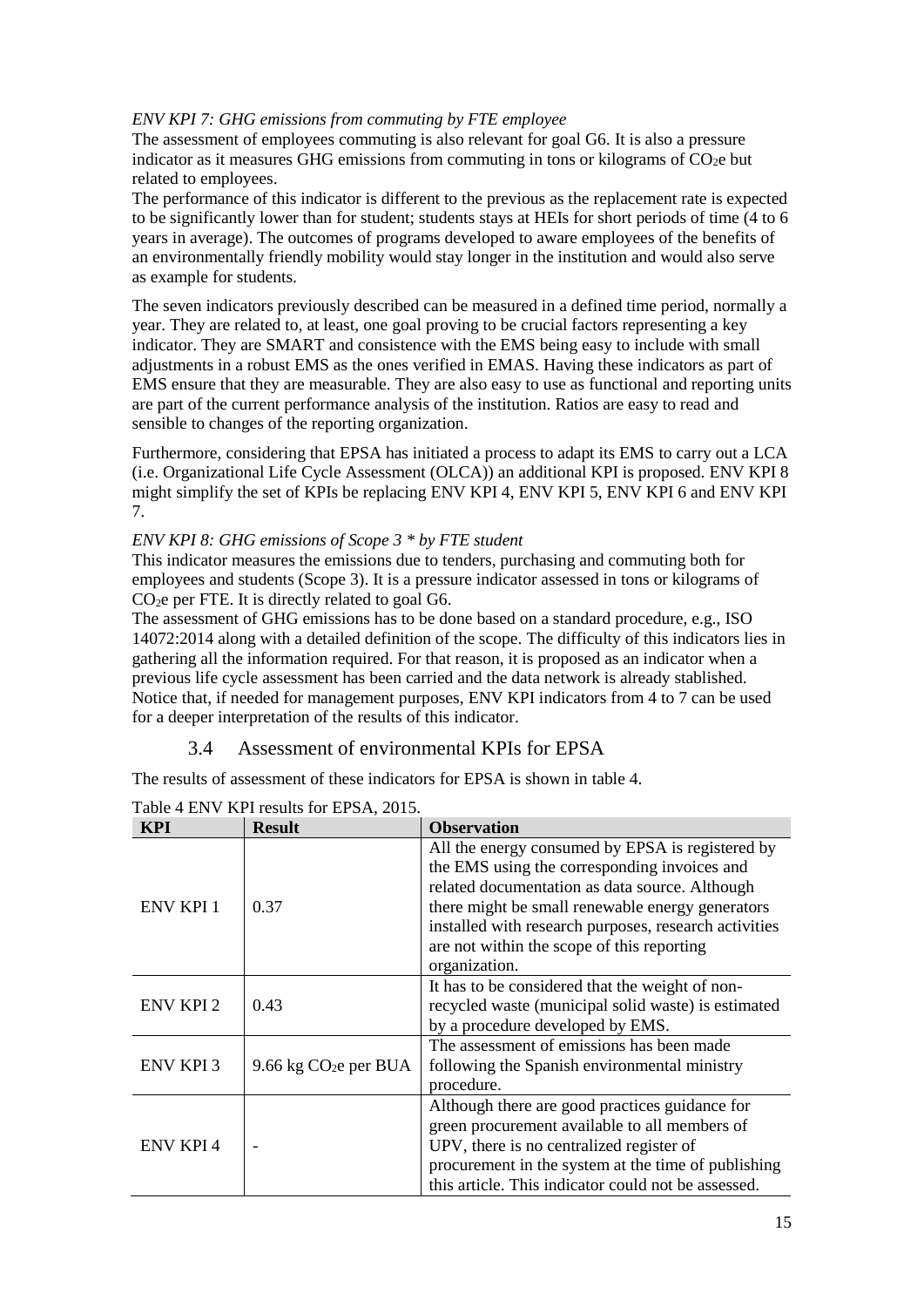| <b>ENV KPI 5</b> |                                     | UPV EMS has implemented a procedure to include<br>sustainability criteria in every tender. As EPSA is<br>under UPV general regulation, all EPSA tenders |  |  |
|------------------|-------------------------------------|---------------------------------------------------------------------------------------------------------------------------------------------------------|--|--|
|                  |                                     | include sustainability criteria.                                                                                                                        |  |  |
| <b>ENV KPI6</b>  |                                     | These indicators couldn't be assessed as the                                                                                                            |  |  |
|                  |                                     | information in the current system does not                                                                                                              |  |  |
|                  | $0.5$ t CO <sub>2</sub> e by person | disaggregate between students and employees.                                                                                                            |  |  |
| <b>ENV KPI 7</b> |                                     | However, the system did allow a result overall the                                                                                                      |  |  |
|                  |                                     | community.                                                                                                                                              |  |  |

UPV EMS as it is currently working only allows the assessment of four of the 7 KPIs proposed. Therefore, it has to be highlighted that an EMAS verification, although it is a powerful tool to identify the EA and its crucial factors, does not ensure the assessment of KPI to manage them. ENV KPI 1 can be base lines for new targets regarding energy consumption while ENV KPI 3 can be set as a reference for the efficiency of equipment and vehicles owned by UPV that produce CO2. Regarding ENV KPI 2, an additional effort to be able to have a direct measure of municipal solid waste is needed in order to have a more accurate indicator. ENV KPI 5 has the desirable value, however, there is always place for improvement.

Significant changes are required in order to be able to assess ENV KPI 4. Although the EO is working on green procurement guidance as the need is detected, neither the EMS or the accounting system have a quantitative measure of the green procurement.

ENV KPI 6 and ENV KPI 7 could not be evaluated as described because of lack of information or a lack of quality of the information available. However, estimations could be made for a different reporting unit: members of the community (person). The result cannot be disaggregated by FTE-student and FTE-employee as quality data is not available. Although it is not the desirable result, it might be useful to (a) justify the need of more resources to address the KPIs as proposed and (b) baseline for the immediate actions that top-managers would like to achieved. Yet, the disaggregation is considered essential as the profiles of students and employees are different, therefore, the targets and action plans must be particularized.

#### 3.5 Validation

Following the methodological proposal described in annex 2, the validation of each indicator has been carried out. In this section, a summary of the results of the validation process is presented.

Regarding the planning and the methodological approach (level 1) meta-performance evaluation indicators, all the proposed indicators have a positive evaluation except for the regular updating and reporting indicator and the reporting and communication to stakeholders that, although specific actions are planned, they have not yet been executed at the moment of publishing this paper. However, some related environmental information is already part of UPV EMAS annual environmental review, therefore, it is reported and communicated e.g., emission for scope 1. The results of the level 2 meta-performance evaluation indicators related to quality control cannot be considered fully successful. The ratio of indicators assessed with direct measurement is ¾. Because of the nature of GHG emissions calculation involves certain judgment and estimations, all environmental KPIs related to this output have some degree of uncertainty associates. ENV KPI 3, ENV KPI 6, ENV KPI 7 and ENV KPI 8 have two sources of uncertainty: the input and the conversion factor. ENV KPI 3 presents an uncertainty of 1%. The uncertainty of the other KPIs related to emissions could not be assessed due to a lack of quality data.

The uncertainty of ratios which data sources are measuring instruments is easy to evaluate when technical details are available. Although this information is not available for the year under analysis (2015), the procedure to include it in the system is simple: the EO has to add this information to the registers of emissions for ENV KPI 1 and weight of wastes for ENV KPI 2. These information is expected to be registered for further iterations of the assessment. ENV KPI 4 and ENV KPI 5 are not supposed to have significant uncertainties due to the nature of the indicators.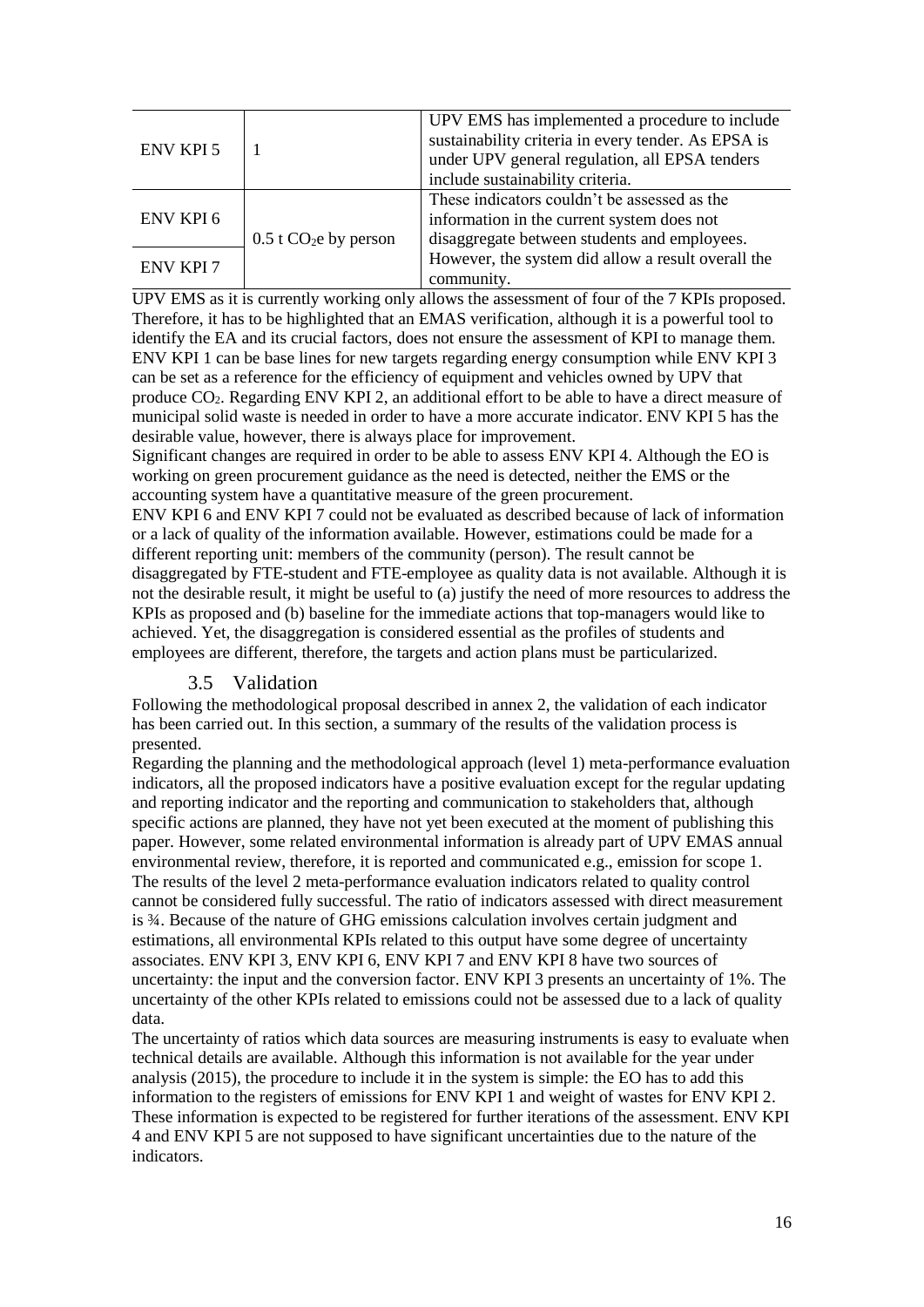The conceptual coherence indicator has an optimal value as well as the methodological approach and data calculation indicator, 0% and 100% respectively. The same outcome is obtained when considering logistical requirements and information management. EMAS requirements ensure the description and documentation of any procedure developed by the EMS along with the need of communication the result to the community. Finally, a survey to decision-makers shown that all the environmental KPIs proposed for EPSA are easy to understand.

# 4 Conclusions

HEIs have a high flow of people (students) and significant environmental aspects related to their energy consumption and waste generation but also to the scope 3 of the organization; a dimension difficult to assess. Having KPIs as part of the daily management system would make easy to considered all the impacts coming from third parties as tenders, services and materials purchasing. KPIs can be the operational tool to identify opportunities of improvement and tendencies, review system efficiency, help in the identification of strategic opportunities, assess the risk of non-compliance with legal requirements as well as report and communicate the environmental performance of the organization integrating KPIs in ISO 14031 framework. However, to apply these types of assessments and policies the support of top-managers is needed as resources and structural modifications might be necessary. Other weakness of KPIs is that, as all performance indicators, they can only report on aspects that can be measured. Qualitative information, that may be also relevant for performance assessments, is difficult to express through an indicator. On the contrary, KPIs are 100% adaptable to the characteristics and needs of the organization, even to particular ones as HEIs.

The proposed procedure for the definition of KPI as the validation method chosen proven to be adequate for a HEIs with an EMS already implemented. However, an EMS verified in EMAS does not ensure the availability and desirable quality of all data required. Several advantages have been identified of having an EMS verified in EMAS:

- The institution has already an environmental policy that helps with the definition of goals.
- The system boundaries of the institution are easy to define as the process and activities are clearly identified.
- The environmental aspects are already identified as its significance.

There is a system that collects data related to the environmental aspects of the institution. Regarding UPV KPIs for EPSA, the following conclusions can be taken:

- The energy policy of UPV can be updated and specific actions might be needed to address a better rate of renewable energy.
- Although there are estimation procedures for some data as municipal solid waste generation allowing the assessment of indicators related, these results need to be interpret with care.
- Tenders are handle on sustainable responsible basis while the evidence of green procurement for products and services is hard to find. Resources are needed in order to have a centralized system that gather more accurate information about purchases.
- By assessing GHG emission indicators (Scope 1 by BUA) decision makers have a base line to set targets and policies for the next period time.
- More resources are needed in order to be able to assessed the required data for 3 of the 7 KPIs proposed.

Improving the data quality will improve, significantly, the accuracy of KPIs which make them more useful and will benefit the decision-maker process so as to improve the environmental performance of HEIs.

A set of KPIs may result in a Complex Performance Indicator. Further research can focus on the integration of defined indicators with economic and social KPIs in order to build a Complex Performance Indicator for HEIs.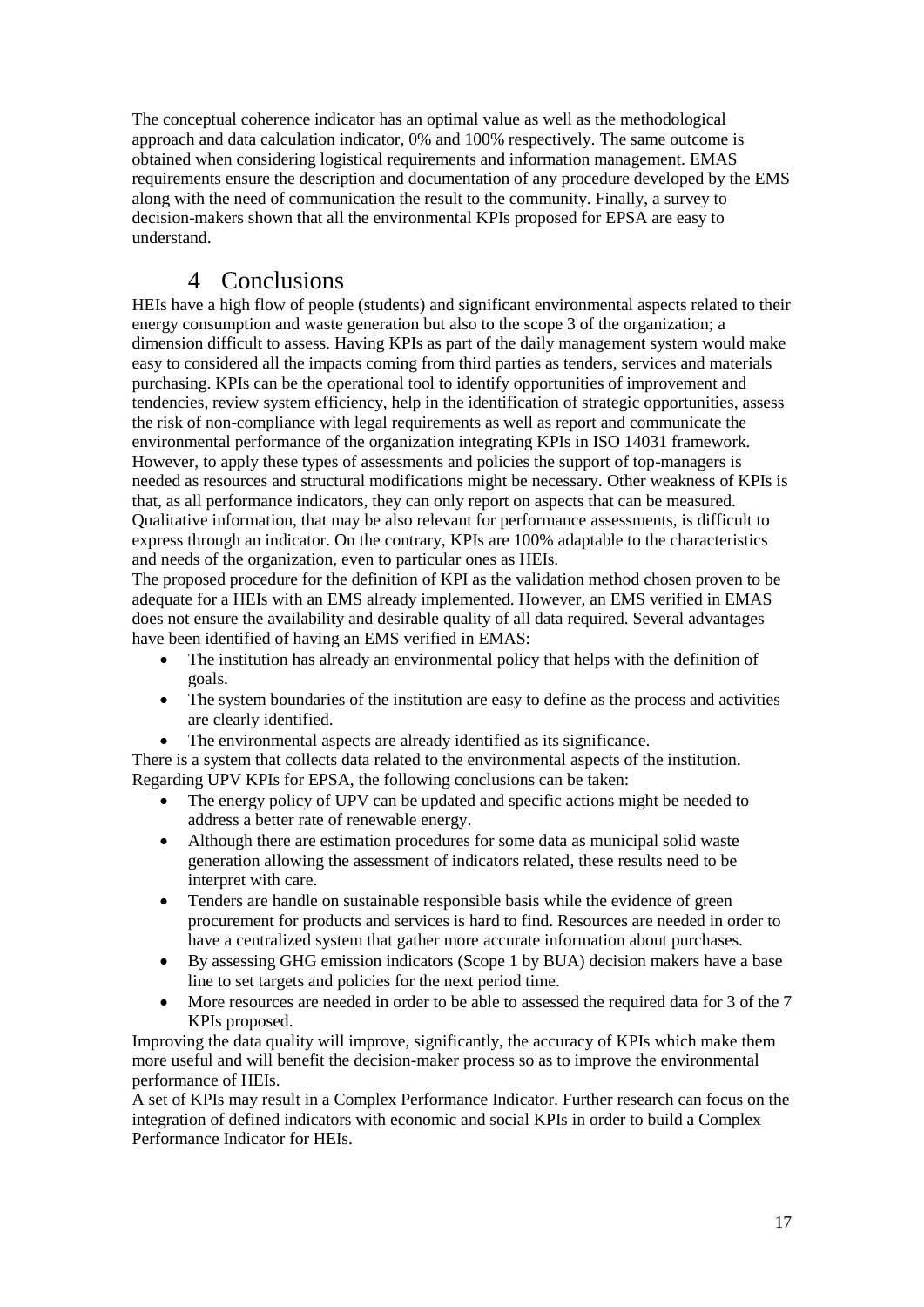# 5 References

Achterkamp, M. C., & Vos, J. F. J. (2008). Investigating the use of the stakeholder notion in project management literature, a meta-analysis. International Journal of Project Management, 26:7, 749–757. http://doi.org/10.1016/j.ijproman.2007.10.001

Alam, M., Dupras, J., & Messier, C. (2016). A framework towards a composite indicator for urban ecosystem services. Ecological Indicators, 60, 38–44.

<http://doi.org/10.1016/j.ecolind.2015.05.035>

Alonso-Almeida, M. D. M., Marimon, F., Casani, F., & Rodriguez-Pomeda, J. (2015). Diffusion of sustainability reporting in universities: current situation and future perspectives. Journal of Cleaner Production, 106, 144–154.<http://doi.org/10.1016/j.jclepro.2014.02.008>

Azma, F. (2010). Qualitative Indicators for the evaluation of universities performance. Procedia - Social and Behavioral Sciences, 2(2), 5408–5411.<http://doi.org/10.1016/j.sbspro.2010.03.882>

Barnetson, B., & Cutright, M. (2000). Performance indicators as conceptual technologies. Higher Education, 40, 277–292.<http://doi.org/10.1023/a:1004066415147>

Bauler, T. (2012). An analytical framework to discuss the usability of (environmental) indicators for policy. Ecological Indicators, 17, 38–45.

<http://doi.org/10.1016/j.ecolind.2011.05.013>

Bonaccorsi, A., Daraio, C., Lepori, B., & Slipersæter, S. (2007). Indicators on individual higher education institutions: addressing data problems and comparability issues. Research Evaluation, 16(2), 66–78.<http://doi.org/10.3152/095820207X218141>

Braulio-Gonzalo, M., Bovea, M. D., & Ruá, M. J. (2015). Sustainability on the urban scale: Proposal of a structure of indicators for the Spanish context. Environmental Impact Assessment Review, 53, 16–30[. http://doi.org/10.1016/j.eiar.2015.03.002](http://doi.org/10.1016/j.eiar.2015.03.002)

Braunschweig A. (2014) GHG-balances and LCA: Applying the concept of scopes in organisational LCAs. E2 Management Consulting. Retrieved from [http://www.e2mc.com.](http://www.e2mc.com/) Accessed 1 July 2016.

Bryson, J.M. (2004) What to do when Stakeholders matter. Stakeholder Identification and Analysis Techniques. Journal Public Management review 6:1 21-53 <http://dx.doi.org/10.1080/14719030410001675722>

Buonocore, E., Mellino, S., De Angelis, G., Liu, G., & Ulgiati, S. (2016). Model Life cycle assessment indicators of urban wastewater and sewage sludge treatment. Ecological Indicators. <http://doi.org/10.1016/j.ecolind.2016.04.047>

Campos, L. M. S., Melo Heinzen, D. A. De, Verdinelli, M. A., & Augusto Cauchick Miguel, P. (2015). Environmental Performance Indicators: A Study on ISO 14001 Certified Companies. Journal of Cleaner Production, 99, 286–296.<http://doi.org/10.1016/j.jclepro.2015.03.019>

Disterheft, A., da Silva Caeiro, S. S. F., Ramos, M. R., & de Miranda Azeiteiro, U. M. (2012). Environmental Management Systems (EMS) implementation processes and practices in European Higher Education Institutions–top-down versus participatory approaches. Journal of

Cleaner Production, 31, 80-90.<http://dx.doi.org/10.1016/j.jclepro.2012.02.034>

Dočekalová, M. P., & Kocmanová, A. (2016). Composite indicator for measuring corporate sustainability. Ecological Indicators, 61, 612–623.<http://doi.org/10.1016/j.ecolind.2015.10.012> Doran, George T. "There's a SMART way to write management's goals and objectives." Management review 70.11 (1981): 35-36.

European Commission (2009) European Commission Regulation (EC) No. 1221/2009 of the European Parliament and of the Council of 25 November 2009 on the voluntary participation by organisations in a Community eco-management and audit scheme (EMAS), repealing Regulation (EC) No. 761/2001 and Commission Decisions 2001/681/EC and 2006/193/EC

European Commission (2016) Eurostat Glossary. Retrieved July 1, 2016, from

[http://ec.europa.eu/eurostat/statistics-explained/index.php/Glossary:Full-time\\_equivalent\\_\(FTE\)](http://ec.europa.eu/eurostat/statistics-explained/index.php/Glossary:Full-time_equivalent_(FTE)) European Environment Agency. (2014). Digest of EEA indicators. Luxembourg. Retrieved July 1, 2016, fro[m http://www.eea.europa.eu/publications/digest-of-eea-indicators-2014](http://www.eea.europa.eu/publications/digest-of-eea-indicators-2014)

European Environmental Agency. (2016). Indicators. Retrieved July 1, 2016, from <http://www.eea.europa.eu/data-and-maps/indicators/>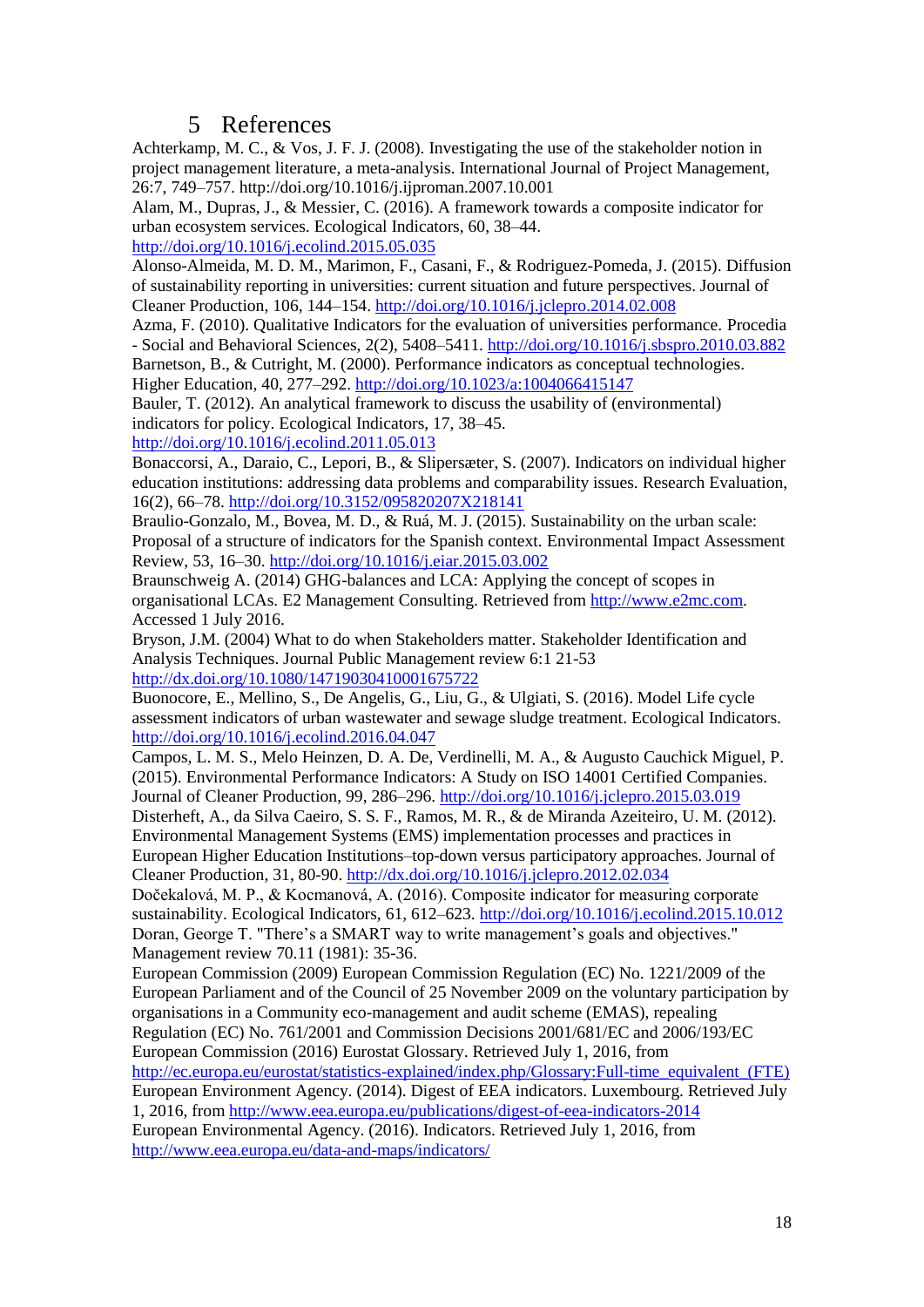Fernández, A., Morales, M., Rodríguez, C., & Salmerón, A. (2011). A system for relevance analysis of performance indicators in higher education using Bayesian networks. Knowledge and Information Systems, 27(3), 327–344.<http://doi.org/10.1007/s10115-010-0297-9>

Fiksel, J., Spitzely, D., & Brunetti, T. (2002). Key Performance Indicators (Vol. Substudy 5). Retrieved July 1, 2016, from [http://www.wbcsdcement.org/pdf/battelle/final\\_report5.pdf](http://www.wbcsdcement.org/pdf/battelle/final_report5.pdf)

García-Sánchez, I. M., Almeida, T. A. D. N., & Camara, R. P. D. B. (2015). A proposal for a Composite Index of Environmental Performance (CIEP) for countries. Ecological Indicators, 48, 171–188.<http://doi.org/10.1016/j.ecolind.2014.08.004>

Global Reporting Initiative. (2013). G4 Guidelines. Retrieved March 1, 2016, from <https://www.globalreporting.org/resourcelibrary/G4-Package.zip>

Gustavo De Lima, R., Lins, H. N., Pfitscher, E. D., Garcia, J., Suni, A., Salgueirinho Osório De Andrade Guerra, J. B., & Caroline Renata Delle, F. (2016). A sustainability evaluation framework for Science and Technology Institutes: An international comparative analysis. Journal of Cleaner Production, 125, 145–158.<http://doi.org/10.1016/j.jclepro.2016.03.028> Hancock, L., & Nuttman, S. (2014). Engaging higher education institutions in the challenge of sustainability: Sustainable transport as a catalyst for action. Journal of Cleaner Production, 62, 62–71.<http://doi.org/10.1016/j.jclepro.2013.07.062>

Hermann, B. G., Kroeze, C., & Jawjit, W. (2007). Assessing environmental performance by combining life cycle assessment, multi-criteria analysis and environmental performance indicators. Journal of Cleaner Production, 15(18), 1787–1796. <http://doi.org/10.1016/j.jclepro.2006.04.004>

Hourneaux, F., Hrdlicka, H. A., Gomes, C. M., & Kruglianskas, I. (2014). The use of environmental performance indicators and size effect: A study of industrial companies. Ecological Indicators, 36, 205–212.<http://doi.org/10.1016/j.ecolind.2013.07.009>

Hsu, A., Johnson, L., & Lloyd, A. (2013). MEASURING PROGRESS. A Practical Guide from the Developers of the Environmental Performance Indez (EPI). New Haven: Yale Center for Environmental Law & Policy. Retrieved July 1, 2016, from

[http://epi.yale.edu/content/measuring-progress-practical-guide-developers-environmental](http://epi.yale.edu/content/measuring-progress-practical-guide-developers-environmental-performance-index-epi)[performance-index-epi](http://epi.yale.edu/content/measuring-progress-practical-guide-developers-environmental-performance-index-epi)

International Organization for Standardization (2006) ISO 14044: Environmental Management — Life Cycle Assessment — Requirements and Guidelines. Geneva, Switzerland: International Organization for Standardization.

International Organization for Standardization (2013). Environmental Management – Environmental Performance Evaluation – Guidelines. International Organization for Standardization

International Organization for Standardization (2014) ISO/TS 14072: Environmental management — Life cycle assessment — Requirements and guidelines for Organizational Life Cycle Assessment. Geneva, Switzerland: International Organization for Standardization. Kerzner, H. R. Project management metrics, KPIs, and dashboards: a guide to measuring and monitoring project performance (2011) John Wiley & Sons. doi: <http://doi.org/10.1002/9781118086254>

Lambrechts, W., & Van Liedekerke, L. (2014). Using ecological footprint analysis in higher education: Campus operations, policy development and educational purposes. Ecological Indicators, 45, 402–406. [http://doi.org/http://dx.doi.org/10.1016/j.ecolind.2014.04.043](http://doi.org/http:/dx.doi.org/10.1016/j.ecolind.2014.04.043) Lo-Iacono-Ferreira, V. G., Torregrosa-López, J. I., & Capuz-Rizo, S. F. (2016c). Use of Life

Cycle Assessment methodology in the analysis of Ecological Footprint Assessment results to evaluate the environmental performance of universities. Journal of Cleaner Production, 133. <http://doi.org/10.1016/j.jclepro.2016.05.04>

Lo-Iacono-Ferreira, V.G., Capuz-Rizo, S.F., Torregrosa-López, J.I. (2016a) Ecological Footprint Assessment of Higher Education applying Life Cycle Assessment framework. Case study: Universitat Politència de València. XX International Congress on Project Management and Engineering. Cartagena. 1423-1432. ISBN: 978-84-617-4180-9

Lo-Iacono-Ferreira, V.G., Torregrosa-López, J.I., Capuz-Rizo, S.F., (2016b) Applicability of global reporting initiative to assess the environmental performance of higher education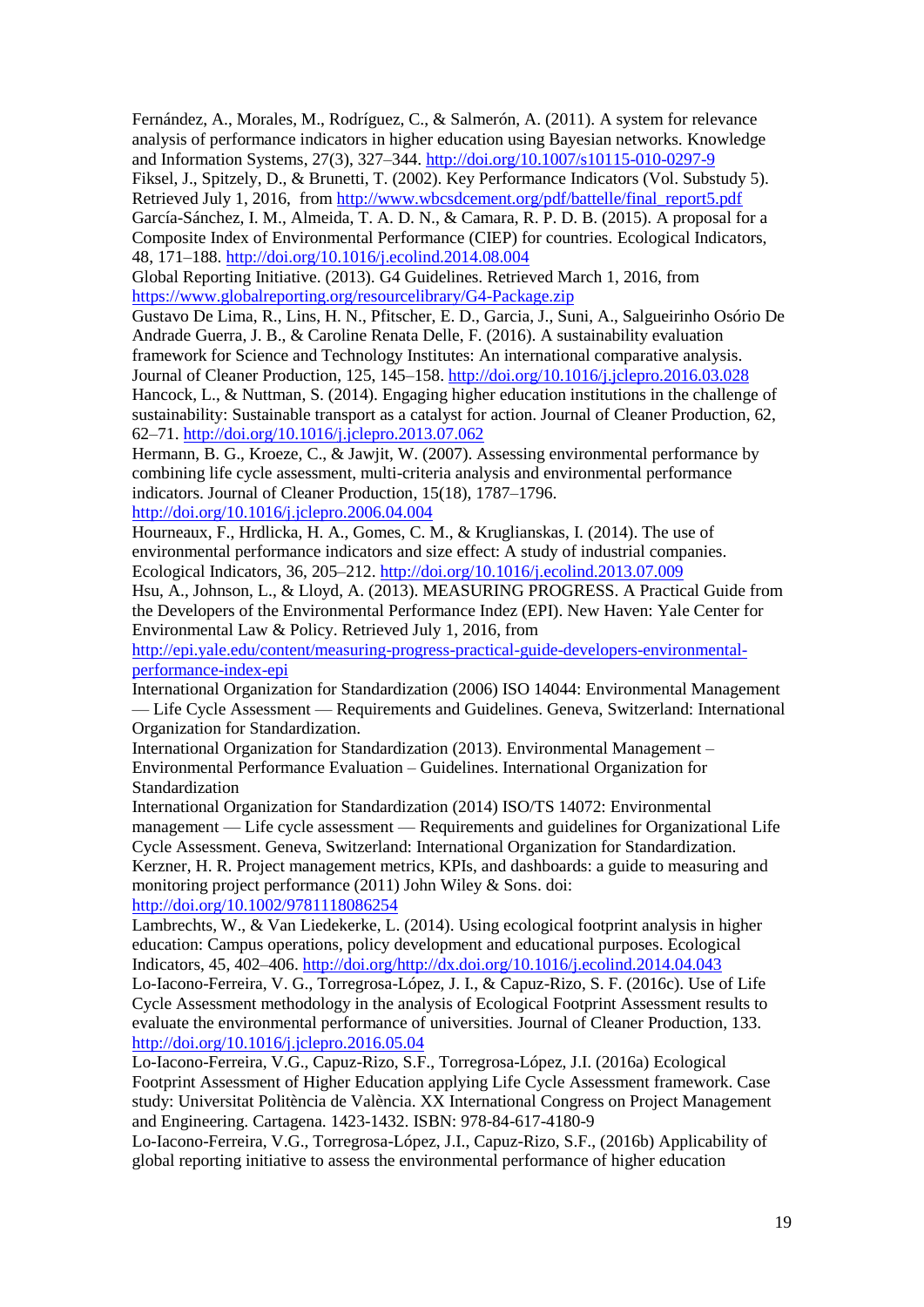institutions. XX International Congress on Project Management and Engineering. Cartagena. 1433-1444. ISBN: 978-84-617-4180-9

Lo-Iacono-Ferreira, V.G., Torreogrsa-López, J.I., Capuz-Rizo, S.F. (2017) Organizational Life Cycle Assessment: suitability for Higher Education Institutions with Environmental Management System. International Journal of Life Cycle Assessment (accepted - under review). Lozano, R., Ceulemans, K., Alonso-Almeida, M., Huisingh, D., Lozano, F. J., Waas, T., … Hugé, J. (2014). A review of commitment and implementation of sustainable development in higher education: results from a worldwide survey. Journal of Cleaner Production, 108. <http://doi.org/10.1016/j.jclepro.2014.09.048>

Lukman, R., Krajnc, D., & Glavi??, P. (2010). University ranking using research, educational and environmental indicators. Journal of Cleaner Production, 18(7), 619–628. <http://doi.org/10.1016/j.jclepro.2009.09.015>

Mazzi, A., Mason, C., Mason, M., & Scipioni, A. (2012). Is it possible to compare environmental performance indicators reported by public administrations? Results from an Italian survey. Ecological Indicators, 23, 653–659.<http://doi.org/10.1016/j.ecolind.2012.05.006> Moldan, B., Sková, S. J., & Charles, T. s H. (2012). How to understand and measure environmental sustainability: Indicators and targets. Ecological Indicators, 17, 4–13. <http://doi.org/10.1016/j.ecolind.2011.04.033>

Organization for Economic Cooperation and Development. (2008). Key environmental indicators. Paris. Retrieved July 1, 2016, fro[m https://www.oecd.org/env/indicators-modelling](https://www.oecd.org/env/indicators-modelling-outlooks/37551205.pdf)[outlooks/37551205.pdf](https://www.oecd.org/env/indicators-modelling-outlooks/37551205.pdf)

Organization for Economic Cooperation and Development. (2014). Green Growth Indicators 2014, 147[. http://doi.org/10.1787/9789264202030-en](http://doi.org/10.1787/9789264202030-en)

Organization for Economic Cooperation and Development. (2015). Environment at a Glance 2000: OECD Indicators. OECD Publishing.<http://doi.org/10.1787/eag-2013-en>

Organization for Economic Cooperation and Development. (2016). Glossary of Statistical Terms. Retrieved July 1, 2016, from<http://stats.oecd.org/glossary/detail.asp?ID=5369> Olszak, E. (2012). Composite indicators for a sustainable campus - Design rationale and

methodology: The case of the Catholic Institute of Lille. Ecological Indicators, 23, 573–577. <http://doi.org/10.1016/j.ecolind.2012.05.021>

Perotto, E., Canziani, R., Marchesi, R., & Butelli, P. (2008). Environmental performance, indicators and measurement uncertainty in EMS context: a case study. Journal of Cleaner Production, 16(4), 517–530.<http://doi.org/10.1016/j.jclepro.2007.01.004>

Ramos, T. B., & Caeiro, S. (2010). Meta-performance evaluation of sustainability indicators. Ecological Indicators, 10(2), 157–166[. http://doi.org/10.1016/j.ecolind.2009.04.008](http://doi.org/10.1016/j.ecolind.2009.04.008)

Serdar, A. M. (2010). Performance management and key performance indicators for higher education institutions in Serbia. Perspectives of Innovations, Economics and Business, 6(3), 116–119.<http://dx.doi.org/10.15208/pieb.2010.95>

Smeets, E., & Weterings, R. (1999). Environmental indicators: Typology and overview. Copenhagen. Retrieved July 1, 2016, from<http://www.eea.europa.eu/publications/TEC25> The Association for the Advancement of Sustainability in Higher Education. (2016). stars

Technical Manual. Version 2.1. Retrieved July 1, 2016, from

[http://www.aashe.org/files/documents/STARS/stars\\_2.1\\_technical\\_manual\\_-](http://www.aashe.org/files/documents/STARS/stars_2.1_technical_manual_-_administrative_update_one.pdf) [\\_administrative\\_update\\_one.pdf](http://www.aashe.org/files/documents/STARS/stars_2.1_technical_manual_-_administrative_update_one.pdf)

Torregrosa-López, Juan Ignacio; Lo-Iacono-Ferreira, Vanesa; Martí-Barranco, Cristina, Bellver-Navarro, C.-G. (2016). The strengths of EMAS as an environmental management system for European university campuses Cristina Martí-Barranco and. International Journal of Environment and Sustainable Development, 15(1), 89–106.

[http://doi.org/http://dx.doi.org/10.1504/IJESD.2016.073339](http://doi.org/http:/dx.doi.org/10.1504/IJESD.2016.073339)

United Nations Environment Programme (UNEP). (2012). Key environmental indicators. Retrieved July 1, 2016, from [http://www.unep.org/yearbook/2012/pdfs/UYB\\_2012\\_CH\\_4.pdf](http://www.unep.org/yearbook/2012/pdfs/UYB_2012_CH_4.pdf) United Nations Statistics Division (UNSD). (2016). Environmental indicators. Retrieved July 1, 2016, fro[m http://unstats.un.org/unsd/environment/qindicators.htm](http://unstats.un.org/unsd/environment/qindicators.htm)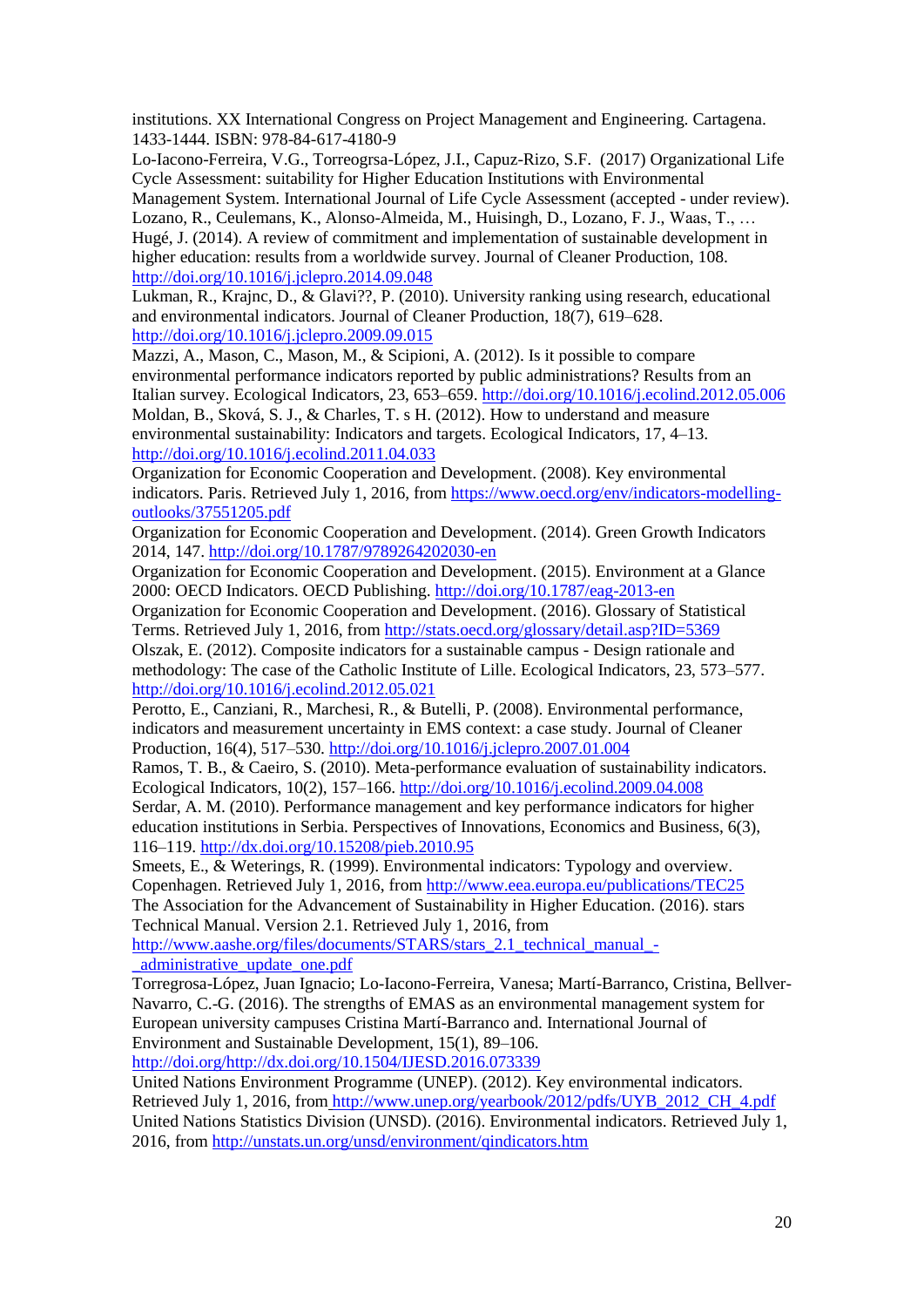Waheed, B., Khan, F. I., & Veitch, B. (2011). Developing a quantitative tool for sustainability assessment of HEIs. International Journal of Sustainability in Higher Education, 12(4), 355– 368.<http://doi.org/10.1108/14676371111168278>

Walton, S. V., & Galea, C. E. (2006). Some considerations for applying business sustainability practices to campus environmental challenges. International Journal of Sustainability in Higher Education, 6(2), 147–160. [http://doi.org/http://dx.doi.org/10.1108/1467637051058986](http://doi.org/http:/dx.doi.org/10.1108/1467637051058986)

White, J. (2015) How much attention to Stakeholders interests? A practitioner's view of the need to take account of stakeholder interests. Global Policy 6:4. 501-503.doi: 10.1111/1758- 5899.12254

Wild, C., Jessen, C., Bednarz, V. N., Rix, L., & Teichberg, M. (2015). Environmental Indicators. (R. H. Armon & O. Hänninen, Eds.). Springer. [http://doi.org/10.1007/978-94-017-](http://doi.org/10.1007/978-94-017-9499-2) [9499-2](http://doi.org/10.1007/978-94-017-9499-2)

WRI and WBCSD (2011) Corporate Value Chain (Scope 3) Accounting and Reporting Standard – Supplement to the GHG Protocol Corporate Accounting and Reporting Standard. World Resources Institute and World Business Council for Sustainable Development. Retrieved from http://www.ghgprotocol.org/files/ghgp/public/Corporate-Value-Chain- Accounting-Reporing-Standard 041613.pdf. Accessed 1 June 2016.

Wright, T. S. A., & Wilton, H. (2012). Facilities management directors' conceptualizations of sustainability in higher education. Journal of Cleaner Production, 31, 118–125. <http://doi.org/10.1016/j.jclepro.2012.02.030>

Zaman, A. U. (2014). Identification of key assessment indicators of the zero waste management systems. Ecological Indicators, 36, 682–693.<http://doi.org/10.1016/j.ecolind.2013.09.024>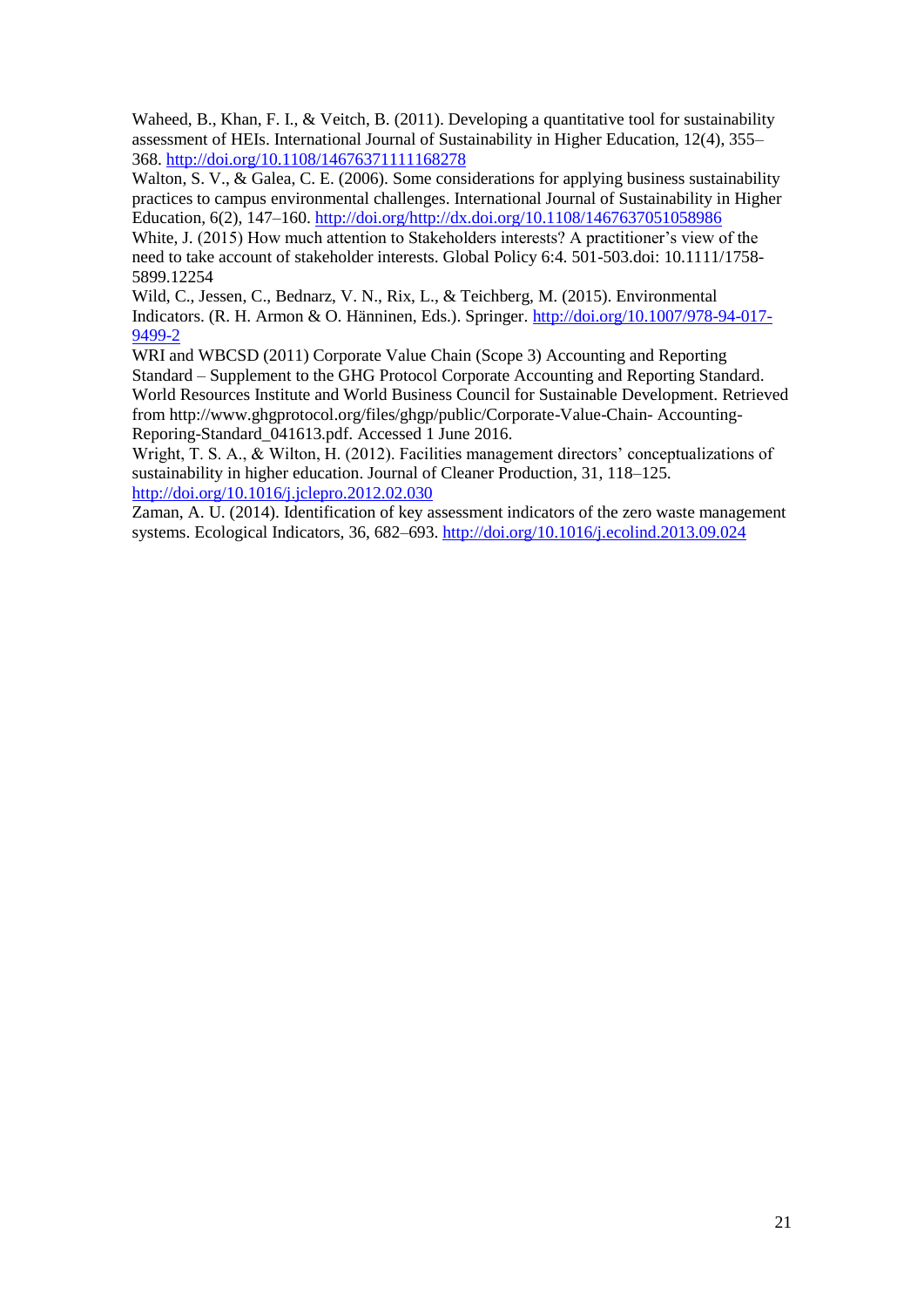# Annex 1

The development of this work includes a deep analysis of all the environmental indicators published or included in the main references related. As a result, a recompilation of those environmental indicators applicable to HEIs has been carried along with the classification of each indicator by DPSIR framework and ABCDE typology.

Results are presented in this annex structured in tables by environmental areas. Observations are included when considered appropriate. Further information can be found in the references related. The environmental areas defined are:

- Air pollution (Table 6)
- $\bullet$  Biodiversity (Table 7)
- Climate (Table 8)
- Energy (Table 9)
- Environmental scenarios (Table 10)
- Food and beverage (Table 11)
- Green economy (Table 12)
- Infrastructure (Table 13)
- Materials and resources (Table 14)
- Mobility (Table 15)
- Waste and effluents (Table 16)
- Water (Table 17)

The applicability criteria have been carried considering the activities and processes of a medium size institution with a wide range of studying programs. Indicators regarding specific activities that are not of general development (e.g. management of forest) are not included. In those cases, it is suggested to consult specific literature.

*Abbreviations and acronyms in tables*

AASHE: Association for the Advancement of Sustainability in Higher Education C: Composite indicator CO2e: carbon dioxide equivalent EEA: European Environmental Agency FU: Functional Unit GHG: Greenhouse gases GRI: Global Reporting Initiative ODS: ozone-depleting substances OP: operations. Refers to AASHE naming for its operational indicators OECD: Organization for Economic CO-operation and Development S: Simple indicator UNSD: United Nations Statistics Division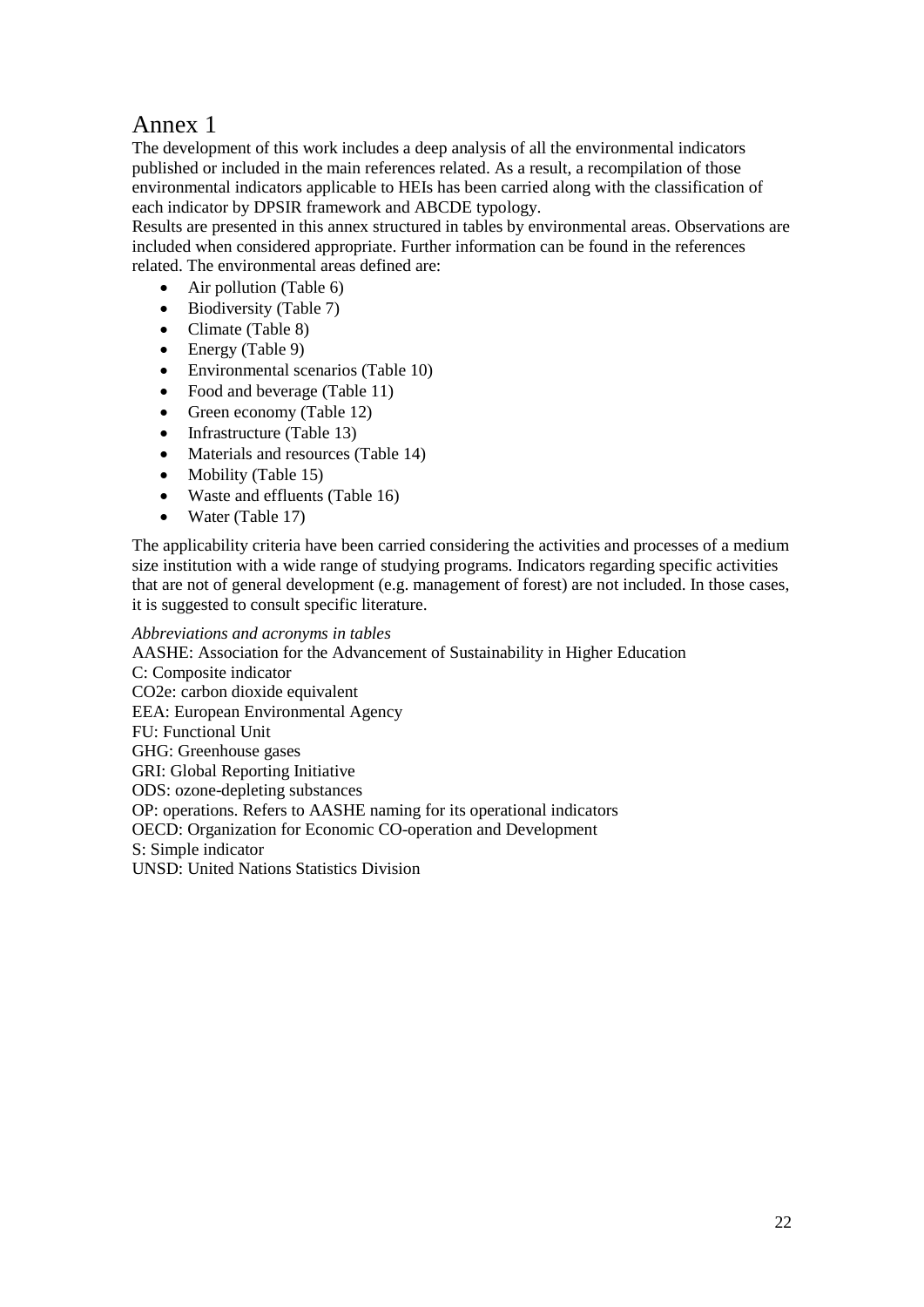| <b>Indicator</b>                                                                        | Unit          | <b>DPSIR</b> | <b>ABCDE</b> | S or C       | <b>Reference</b> | <b>Observations</b>                                                                                                                                                                   |
|-----------------------------------------------------------------------------------------|---------------|--------------|--------------|--------------|------------------|---------------------------------------------------------------------------------------------------------------------------------------------------------------------------------------|
| Emission of acidifying<br>substances                                                    | tons          | P            | B            | S            | (EEA, 2014)      |                                                                                                                                                                                       |
| Emissions of ozone precursors                                                           | tons          | P            | B            | S            | (EEA, 2014)      |                                                                                                                                                                                       |
| Emissions of ozone particulate<br>matter and secondary particulate<br>matter precursors | tons          | $\mathbf{P}$ | B            | S            | (EEA, 2014)      |                                                                                                                                                                                       |
| Exceedance of air quality limit<br>values in urban areas                                | $\%$          | S            | A            | S            | (EEA, 2014)      |                                                                                                                                                                                       |
| Outdoor air quality                                                                     | <b>Points</b> | S            | A            | $\mathsf{C}$ | (AASHE, 2016)    | AASHE index by points that accounts for having policies or<br>guidelines to improve outdoor air quality and inventory of<br>significant air emissions from stationary campus sources. |
| Particulates PM10 emissions                                                             | tons          | P            | B            | S            | (OCDE, 2014)     |                                                                                                                                                                                       |
| Particulates PM2.5 emissions                                                            | tons          | P            | B            | S            | (OCDE, 2014)     |                                                                                                                                                                                       |
| Exposure of ecosystems to<br>acidification, eutrophication and<br>ozone                 |               | S            | B            |              | (EEA, 2014)      |                                                                                                                                                                                       |

Table 5 Air pollution indicators applicable to HEIs.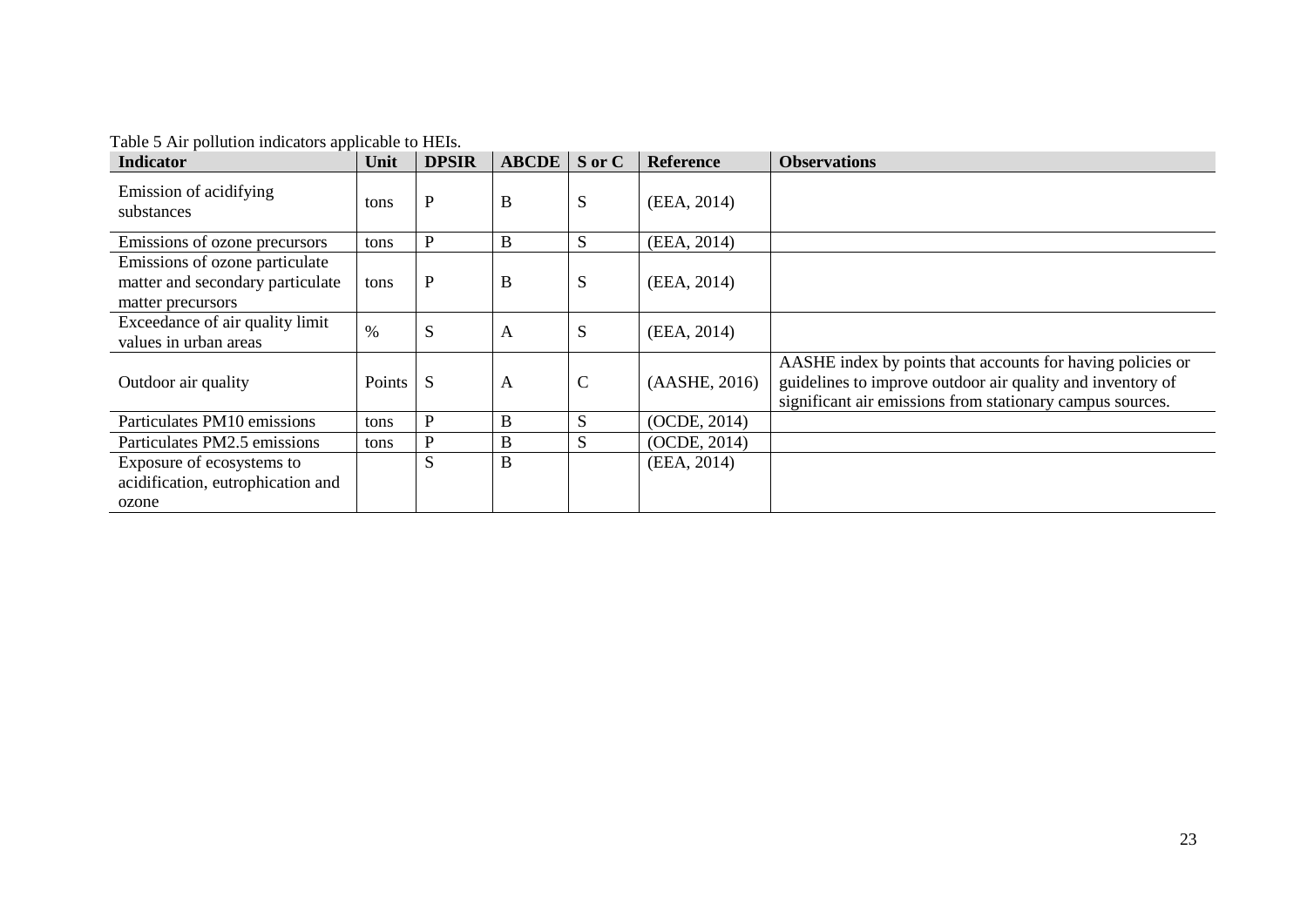| <b>Indicator</b>                                                      | Unit                                           | <b>DPSIR</b>   ABCDE   S or |              | Reference                              | <b>Observations</b>                                                                                                                                                                                 |
|-----------------------------------------------------------------------|------------------------------------------------|-----------------------------|--------------|----------------------------------------|-----------------------------------------------------------------------------------------------------------------------------------------------------------------------------------------------------|
|                                                                       |                                                |                             |              |                                        |                                                                                                                                                                                                     |
| <b>Ecological Footprint</b>                                           |                                                | A                           | $\mathsf{C}$ | $(EEA, 2014;$ Singh et al.,<br>2012)   | Composite indicator                                                                                                                                                                                 |
| Area protected to<br>maintain biological<br>diversity to surface area | per cent of<br>total territorial<br>area<br>ha | A                           |              | (UNEP, 2012; UNSD,<br>2016; GRI, 2013) | GRI propose this indicator as to be measured by<br>operational sites owned, leased, managed in, or<br>adjacent to, protected areas and areas of high<br>biodiversity value outside protected areas. |

Table 6 Biodiversity indicators applicable to HEIs.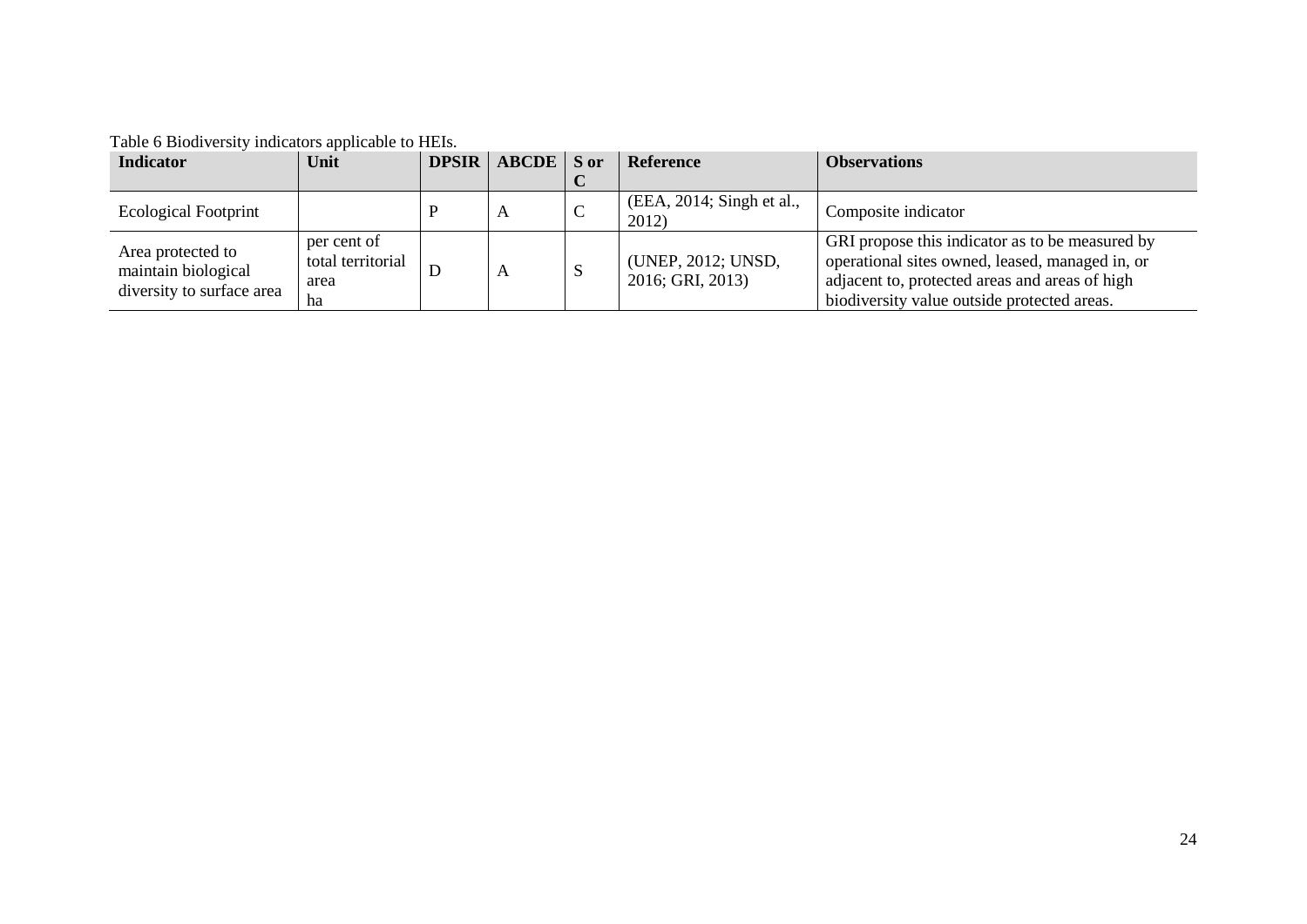Table 7 Climate indicators applicable to HEIs.

| <b>Indicator</b>                                               | Unit                                                                                    | <b>DPSIR</b> | $\bf ABCDE$ | S or C        | <b>Reference</b>                                                                 | <b>Observations</b>                                                                                                                                                                         |
|----------------------------------------------------------------|-----------------------------------------------------------------------------------------|--------------|-------------|---------------|----------------------------------------------------------------------------------|---------------------------------------------------------------------------------------------------------------------------------------------------------------------------------------------|
| Irrigation water requirement                                   |                                                                                         |              | A           | S             | (EEA, 2014)                                                                      |                                                                                                                                                                                             |
| Production and consumption<br>of ozone depleting<br>substances |                                                                                         | D            | D           | S             | (EEA, 2014)                                                                      |                                                                                                                                                                                             |
| GHG emission trends                                            |                                                                                         | $\mathbf P$  | $\bf{B}$    | S             | (EEA, 2014)                                                                      |                                                                                                                                                                                             |
| GHG emissions intensity                                        | tons CO <sub>2</sub> e<br>per FU                                                        | $\bf{l}$     | B           | S.            | (GRI, 2013)                                                                      |                                                                                                                                                                                             |
| GHG emissions                                                  | Points                                                                                  | $\mathbf{P}$ | B           | $\mathcal{C}$ | (AASHE, 2016)                                                                    | AASHE index that recognizes HEIs that<br>assess GHG emissions for Scope 1, Scope 2<br>and Scope 3 (optative).                                                                               |
| GHG emissions                                                  | billion tons<br>of CO <sub>2</sub> e<br>billion tons<br>CO <sub>2</sub> e per<br>capita | $\mathbf{P}$ | B           | S             | (UNEP, 2012; OECD, 2014,<br>2015; UNSD, 2016;<br>Docekalova, 2016; GRI,<br>2013) | UNSD proposed this indicator as a net value<br>and disaggregated by areas (agriculture,<br>energy, industry, transport and waste).<br>GRI propose this indicator disaggregated by<br>scope. |
| HFCs emissions - all gases                                     | gig grams                                                                               | $\, {\bf P}$ | $\bf{B}$    | S             | (UNEP, 2012; OCDE, 2014)                                                         | OCDE proposed this indicator as net<br>emission and disaggregated by sector<br>(industry and household).                                                                                    |
| CH4emissions                                                   | tons                                                                                    | ${\bf P}$    | B           | S             | (OCDE, 2014; UNSD,<br>2016)                                                      | This indicator is proposed both as net<br>emission and disaggregated by sector<br>(industry and household).                                                                                 |
| N <sub>2</sub> O emissions                                     | tons                                                                                    | ${\bf P}$    | B           | S             | (OCDE, 2014; UNSD,<br>2016)                                                      |                                                                                                                                                                                             |
| Perfluorocarbons emissions                                     | tons                                                                                    | ${\bf P}$    | $\bf{B}$    | S             | (OCDE, 2014; UNSD,<br>2016)                                                      | This indicator is proposed both as net<br>emission and disaggregated by sector<br>(industry and household).                                                                                 |
| Sulphur hexafluoride<br>emissions                              | tons                                                                                    | ${\bf P}$    | B           | S             | (OCDE, 2014)                                                                     | This indicator is proposed both as net<br>emission and disaggregated by sector<br>(industry and household).                                                                                 |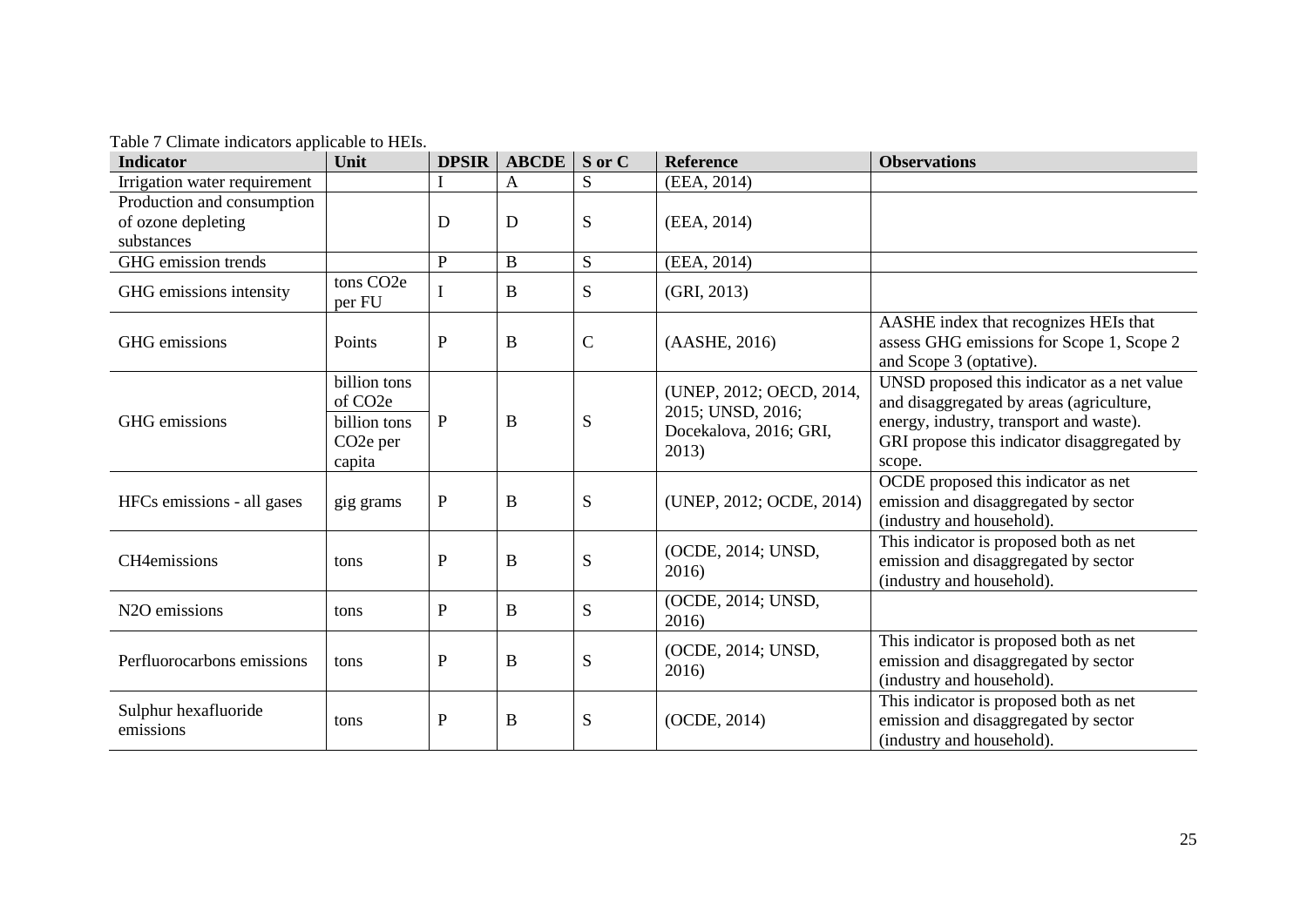| <b>Indicator</b>                               | Unit | <b>DPSIR</b> | $\triangle$ ABCDE $\parallel$ S or C |   | <b>Reference</b>                                                                                 | <b>Observations</b>                                                                                         |
|------------------------------------------------|------|--------------|--------------------------------------|---|--------------------------------------------------------------------------------------------------|-------------------------------------------------------------------------------------------------------------|
| Nitrogen trifluoride<br>emissions              | tons | D            | B                                    | S | (OCDE, 2014)                                                                                     | This indicator is proposed both as net<br>emission and disaggregated by sector<br>(industry and household). |
| CO <sub>2</sub> emissions per capita           | tons | D            | B                                    | S | (UNEP, 2012; OECD, 2014,<br>2015; García-Sánchez,<br>2015; Moldan et al., 2012;<br>Olszak, 2012) |                                                                                                             |
| Process to greenhouse gas<br>emissions targets |      | D            | A                                    | ◡ | (EEA, 2014)                                                                                      |                                                                                                             |

# Table 8 Energy indicators applicable to HEIs

| <b>Indicator</b>                               | Unit       | <b>DPSIR</b> | <b>ABCDE</b>  | S or C | <b>Reference</b>                           | <b>Observations</b>                                                                                                               |
|------------------------------------------------|------------|--------------|---------------|--------|--------------------------------------------|-----------------------------------------------------------------------------------------------------------------------------------|
| Energy efficiency                              |            | P            | A             | S      | (EEA, 2014; Docekalova, 2016)              |                                                                                                                                   |
| Energy intensity                               | MWh/FU     | $\mathbf{P}$ | B             | S      | (GRI, 2013)                                |                                                                                                                                   |
| Energy consumption                             | <b>MWh</b> | D            | A             | S      | (EEA, 2014; UNSD, 2016; García-            | EEA propose this indicator as a net                                                                                               |
|                                                |            |              |               |        | Sánchez, 2015; Olszak, 2012; GRI,<br>2013) | value and disaggregated by sectors.                                                                                               |
| Energy consumption outside<br>the organization | <b>MWh</b> | $\mathbf{P}$ | A             | S      | (GRI, 2013)                                |                                                                                                                                   |
| Renewable energy<br>consumption                | <b>MWh</b> | $\mathbf R$  | $\bf{B}$      | S      | (EEA, 2014; Olszak, 2012)                  |                                                                                                                                   |
| Progress of energy efficiency                  |            | $\mathbf R$  | $\mathbf C$   | S      | (EEA, 2014)                                |                                                                                                                                   |
| Building energy consumption                    | kW/m2      | D            | $\mathcal{C}$ | S      | Own development                            | Reduction of energy usage by area<br>referred to a baseline year.                                                                 |
| Reduction of energy<br>consumption             | $\%$       | D            | D             | S      | (GRI, 2013)                                |                                                                                                                                   |
| Clean and Renewable Energy                     | Points     | $\mathbf R$  | A             | S      | (AASHE, 2016)                              | AASHE index (OP 6) that recognizes<br>HEIs that support the development and<br>use of energy from clean and renewable<br>sources. |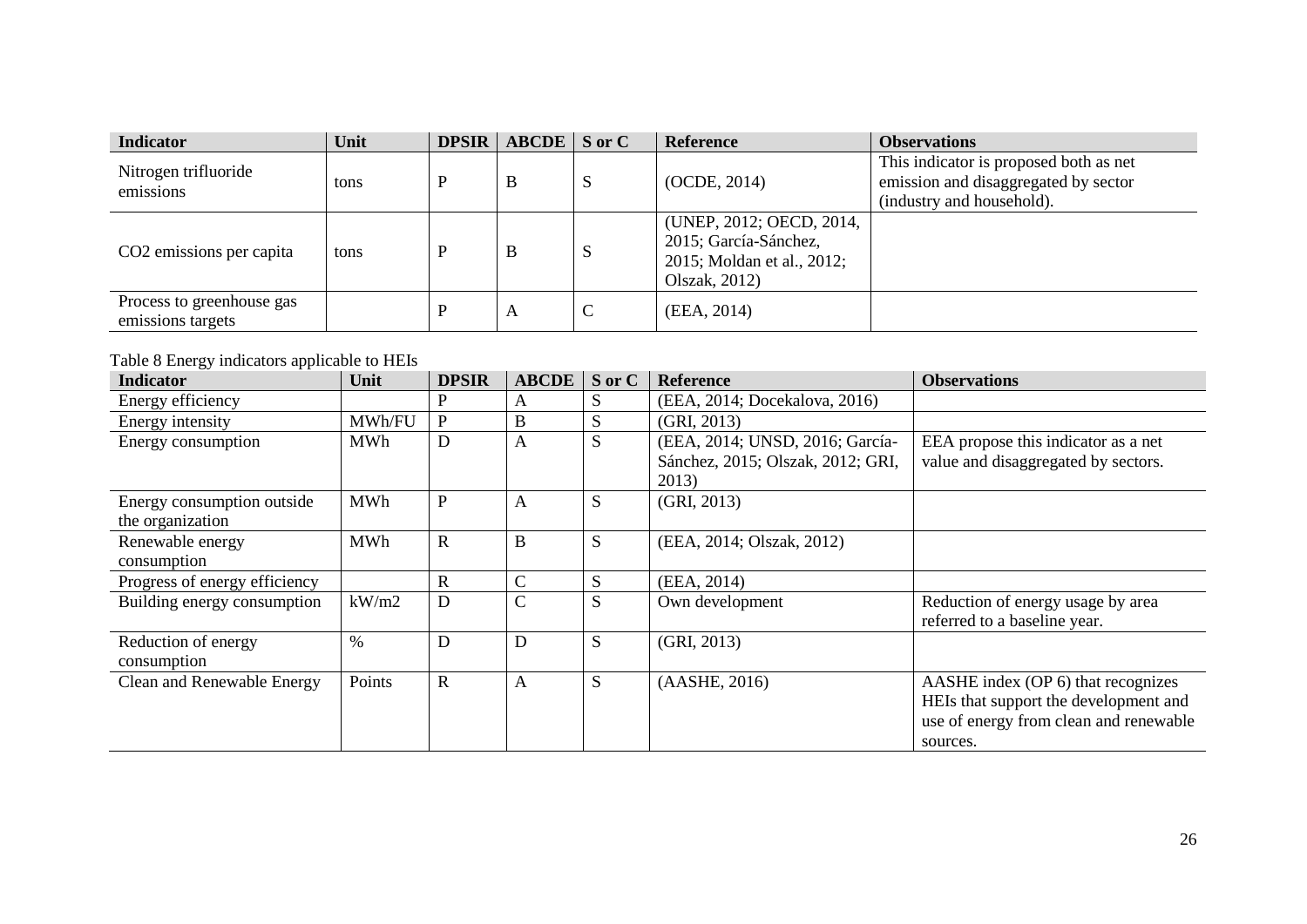| <b>Indicator</b>                                                                                                                                                                        | Unit               | <b>DPSIR</b> | <b>ABCDE</b> | S or C      | Reference                                        | <b>Observations</b>                                                                                                                                                                      |
|-----------------------------------------------------------------------------------------------------------------------------------------------------------------------------------------|--------------------|--------------|--------------|-------------|--------------------------------------------------|------------------------------------------------------------------------------------------------------------------------------------------------------------------------------------------|
| Environmentally related<br><b>Research and Development</b><br>projects                                                                                                                  |                    | $\mathbb{R}$ | $\mathbf{A}$ | S           | (OCDE, 2014, 2015)                               |                                                                                                                                                                                          |
| Environmental grievance<br>mechanisms                                                                                                                                                   |                    | $\mathbf R$  | D            | S           | (GRI, 2013)                                      | Number of grievances about environmental<br>impacts filed, addressed, and resolved through<br>formal grievance mechanisms                                                                |
| Total population                                                                                                                                                                        |                    | D            | $\mathbf{A}$ | S           | (EEA, 2014; OCDE, 2014;<br>García-Sánchez, 2015) |                                                                                                                                                                                          |
| Investments                                                                                                                                                                             | U\$s or $\epsilon$ | $\mathbf R$  | D            | ${\bf S}$   | (OCDE, 2014; Docekalova,<br>2016; GRI, 2013)     | This indicator is proposed as net valua and also<br>dissagregated by area and by industrial sector.                                                                                      |
| Expenditures                                                                                                                                                                            | U\$s or $\epsilon$ | $\mathbf R$  | D            | S           | (Docekalova, 2016; GRI,<br>2013)                 |                                                                                                                                                                                          |
| <b>Environmental fines</b>                                                                                                                                                              | U\$s or $\epsilon$ | $\mathbf{R}$ | D            | S           | (GRI, 2013)                                      | GRI discribe this indicator in detail as the value<br>of significant fines and total number of non-<br>monetary sanctions for non-compliance with<br>environmental laws and regulations. |
| Compliance with legal<br>requirements                                                                                                                                                   | $\%$               | R            | $\mathbf C$  | S           | (Docekalova, 2016)                               |                                                                                                                                                                                          |
| Description of significant<br>impacts of activities, products,<br>and services on biodiversity in<br>protected areas and areas of<br>high biodiversity value outside<br>protected areas |                    | S            | A            | $\mathbf C$ |                                                  |                                                                                                                                                                                          |

Table 9 Environmental scenario indicators applicable to HEIs.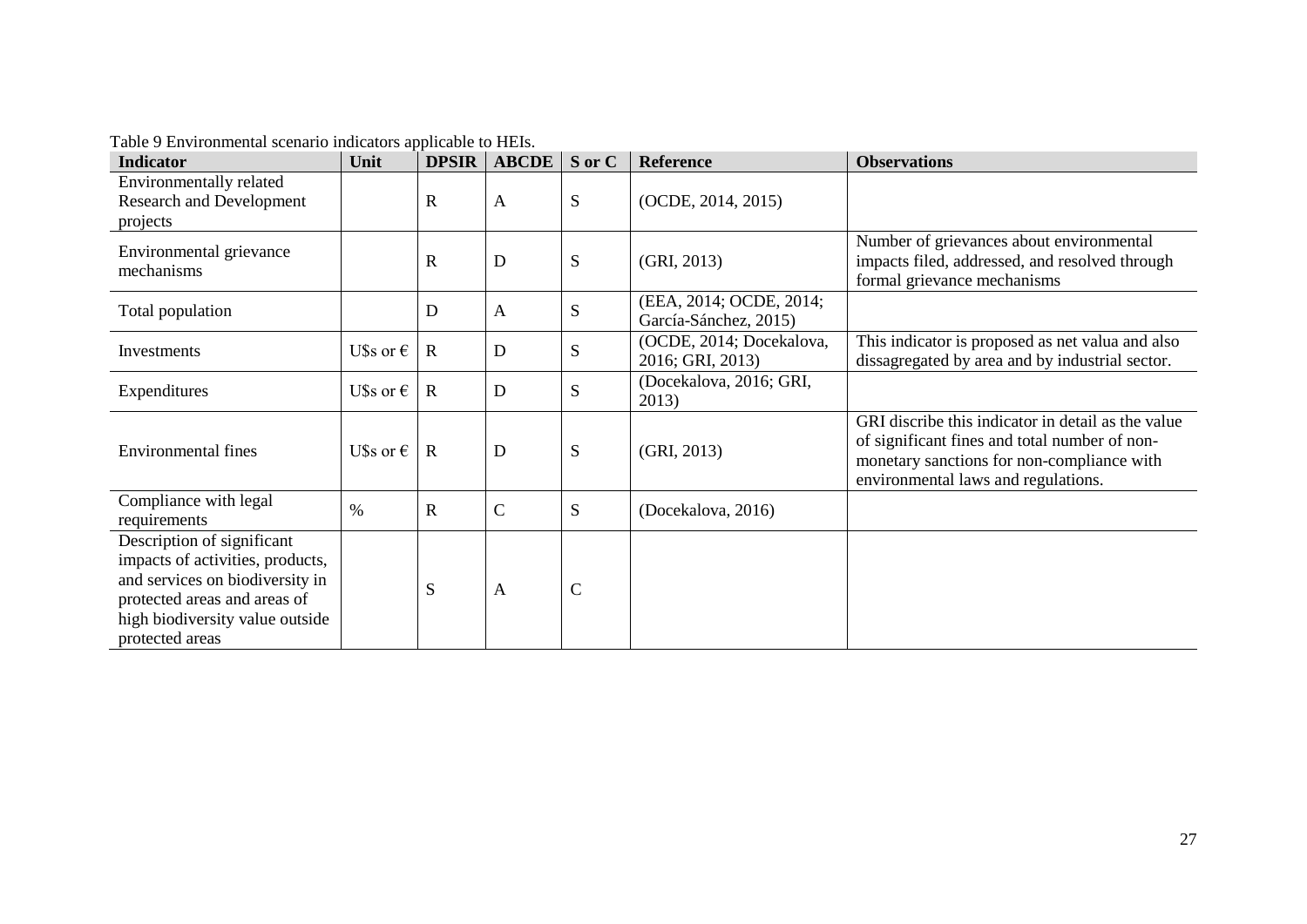Table 10 Food and beverage indicators applicable to HEIs.

|                                    | Tuble To I god and ceverage marched applicable to Time. |              |              |        |                  |                                                                                                                                                   |  |  |  |
|------------------------------------|---------------------------------------------------------|--------------|--------------|--------|------------------|---------------------------------------------------------------------------------------------------------------------------------------------------|--|--|--|
| <b>Indicator</b>                   | Unit                                                    | <b>DPSIR</b> | <b>ABCDE</b> | S or C | <b>Reference</b> | <b>Observations</b>                                                                                                                               |  |  |  |
| Food and<br>beverage<br>purchasing | Points                                                  | D            |              | ◡      | (AASHE,<br>2016) | AASHE index (OP 7) that recognizes HEIs that support environmentally and<br>socially responsible purchase of food and beverage.                   |  |  |  |
| Sustainable<br>Dining              | Points                                                  | R            |              | ◡      | (AASHE,<br>2016) | AASHE index (OP 8) that recognizes HEIs that offer low impact dining<br>options and educates its customers about sustainable practices in dining. |  |  |  |

Table 11 Green economy indicators applicable to HEIs.

| <b>Indicator</b>                                                                                            | Unit                        | <b>DPSIR</b> | <b>ABCDE</b> | S or C      | <b>Reference</b> | <b>Observations</b>                                                                                                                                                                                                                                                                                                                                                                                                                                                                    |
|-------------------------------------------------------------------------------------------------------------|-----------------------------|--------------|--------------|-------------|------------------|----------------------------------------------------------------------------------------------------------------------------------------------------------------------------------------------------------------------------------------------------------------------------------------------------------------------------------------------------------------------------------------------------------------------------------------------------------------------------------------|
| Number of organizations with<br>registered EMS according to<br>EMAS and ISO 14001                           | number of<br>organizations  | $\mathbf R$  | $\mathbf{A}$ | S           | (EEA,<br>2014)   |                                                                                                                                                                                                                                                                                                                                                                                                                                                                                        |
| Number of certifications of the<br>ISO 14001 standard                                                       | number of<br>certifications | $\mathbf R$  | A            | S           | (UNEP,<br>2012)  |                                                                                                                                                                                                                                                                                                                                                                                                                                                                                        |
| Technology development<br>environmentally related                                                           | number of<br>patents        | $\mathbf R$  | A            | S           | (OCDE,<br>2014)  | This indicator is proposed as a net value and<br>disaggregated by area related (environmental<br>management, water, climate change mitigation) and<br>more specific subareas for a deeper analysis. The<br>identification of international collaboration for each<br>subarea is also suggested. The list of sub-indicators<br>proposed it extends to more than 150 indicators. This<br>number doubles when the diffusion coverage of each<br>indicator is assessed as a new indicator. |
| New suppliers that were screened<br>using environmental criteria                                            | $\frac{0}{0}$               | $\mathbf R$  | D            | S           | (GRI, 2013)      |                                                                                                                                                                                                                                                                                                                                                                                                                                                                                        |
| Significant actual and potential<br>negative environmental impacts in<br>the supply chain and actions taken |                             | $\mathbf R$  | D            | $\mathbf C$ | (GRI, 2013)      |                                                                                                                                                                                                                                                                                                                                                                                                                                                                                        |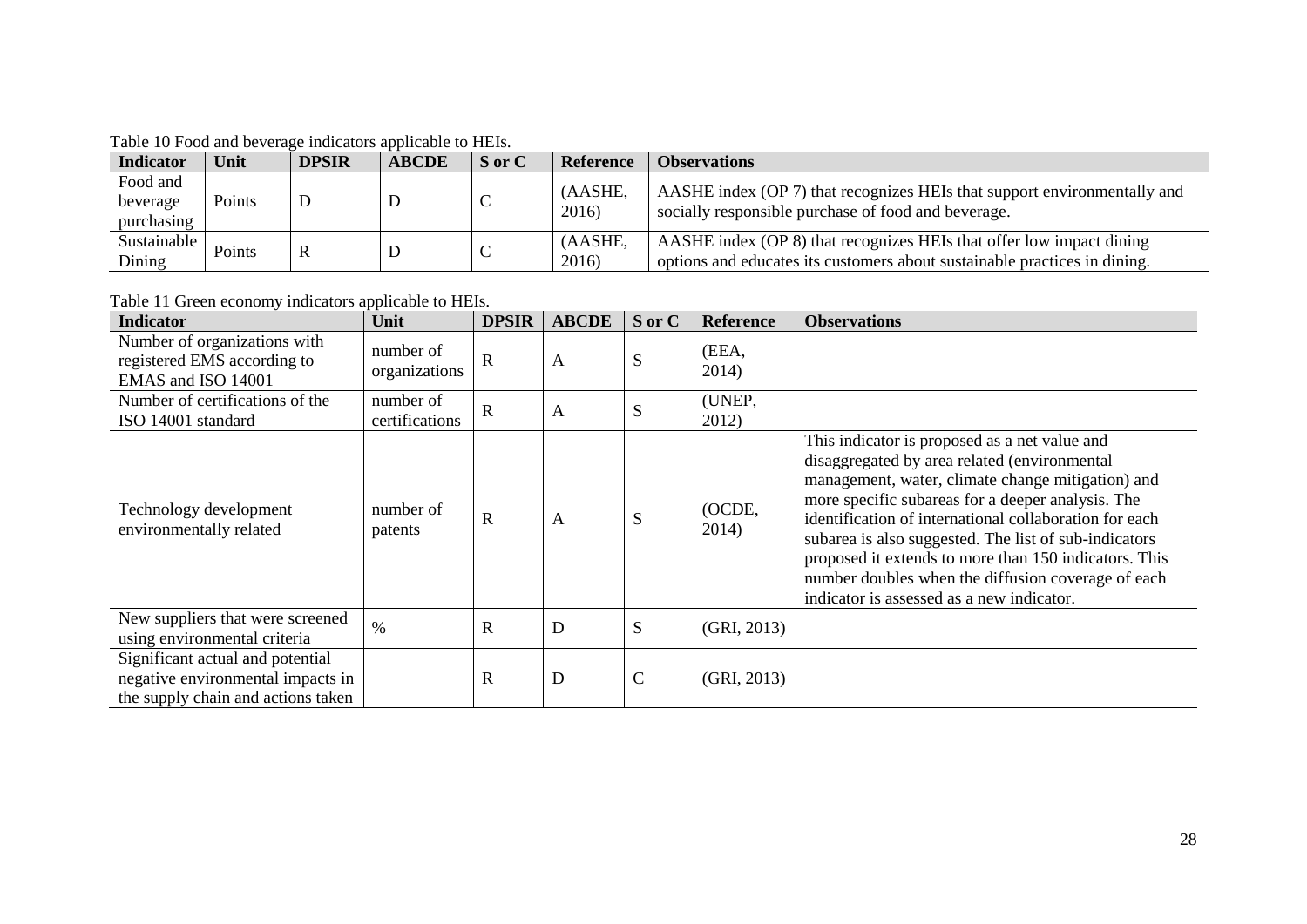| <b>Indicator</b>                              | Unit   | <b>DPSIR</b>   | <b>ABCDE</b> | S or C        | <b>Reference</b>                                                | <b>Observations</b>                                                                                                                                                                              |
|-----------------------------------------------|--------|----------------|--------------|---------------|-----------------------------------------------------------------|--------------------------------------------------------------------------------------------------------------------------------------------------------------------------------------------------|
| Building operations<br>and maintenance        | Points | $\mathbf R$    | $\mathbf{A}$ | $\mathcal{C}$ | (AASHE,<br>2016)                                                | AASHE index (OP 3) relates to the area and type of certification or under<br>published operation and maintenance guidelines and policies of all<br>buildings                                     |
| Building operations<br>and maintenance        |        | $\mathbf R$    | A            | S             | Own<br>development<br>based on<br><b>AASHE</b><br>$(2016)$ OP 3 | No. of buildings certified under green building rating system or under<br>any published operation and maintenance guidelines and policies.                                                       |
| Buildings with<br>HEQ certification           | $\%$   | $\mathbf R$    | $\mathbf{A}$ | S             | (Olszak,<br>2012)                                               |                                                                                                                                                                                                  |
| <b>Building operations</b><br>and maintenance | m2     | $\overline{R}$ | A            | S             | Own<br>development<br>based on<br><b>AASHE</b><br>$(2016)$ OP 3 | Area of buildings certified under green building rating system or under<br>any published operation and maintenance guidelines and policies.                                                      |
| Building design<br>and construction           | Points | $\mathbf R$    | $\mathbf{A}$ | $\mathbf C$   | (AASHE,<br>2016)                                                | AASHE index (OP 4) relates to the surface and type of certification of<br>buildings constructed or major renovated in the last five years.                                                       |
| Building design<br>and construction           |        | $\mathbf R$    | $\mathbf{A}$ | S             | Own<br>development<br>based on<br><b>AASHE</b><br>$(2016)$ OP 4 | No. of buildings certified constructed or major renovated in the last five<br>years with a green building certification or developed under published<br>green building guidelines and policies.  |
| Building design<br>and construction           | m2     | $\mathbf R$    | A            | S             | Own<br>development<br>based on<br><b>AASHE</b><br>$(2016)$ OP 4 | Area of buildings certified constructed or major renovated in the last five<br>years with a green building certification or developed under published<br>green building guidelines and policies. |
| Building energy<br>consumption                | Points | D              | A            | $\mathbf C$   | (AASHE,<br>2016)                                                | AASHE index (OP 5) that recognizes institutions that have reduce their<br>building energy usage.                                                                                                 |

Table 12 Infrastructure indicators applicable to HEIs.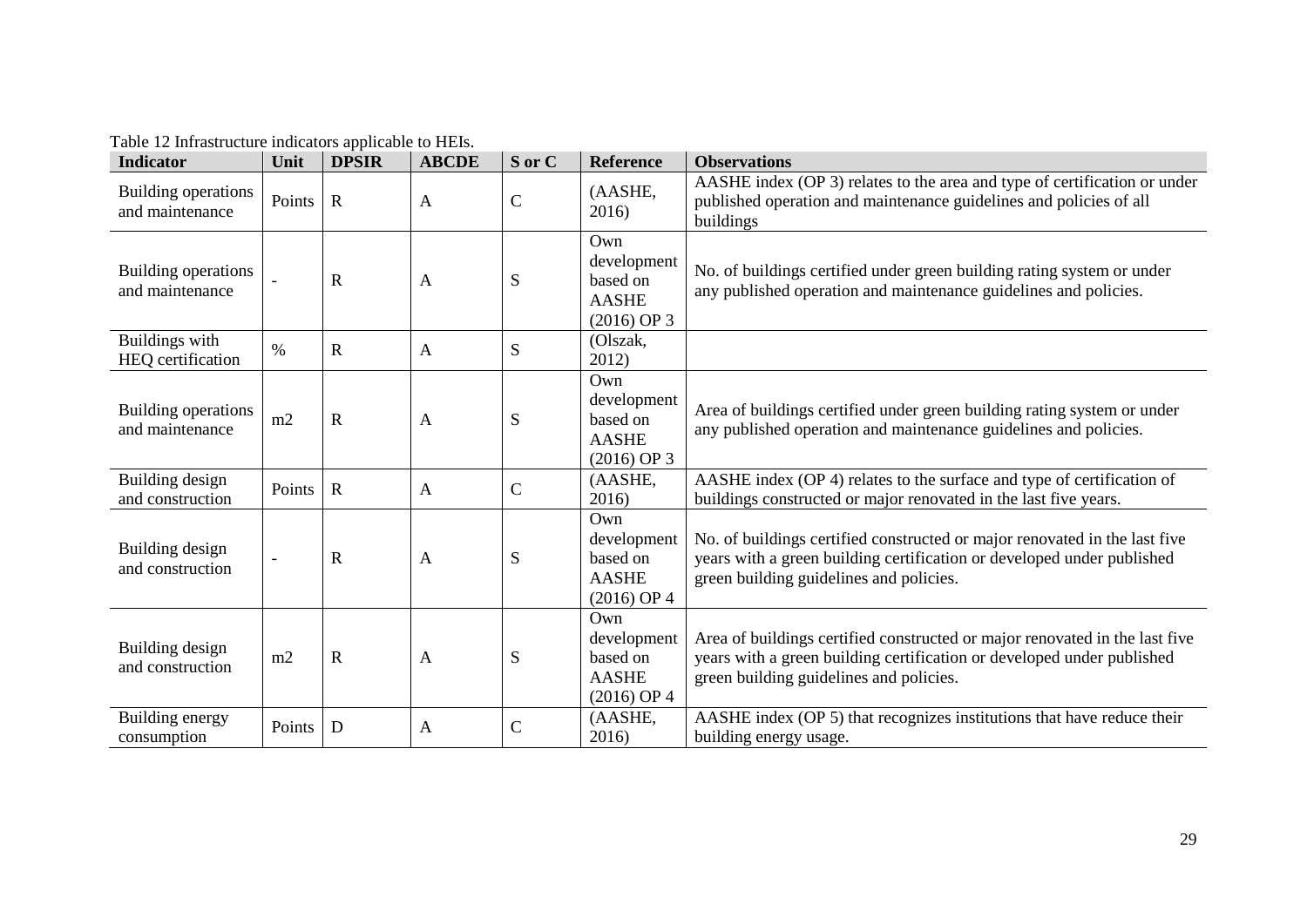| Indicator                                  | Unit          | <b>DPSIR</b> | <b>ABCDE</b> | S or C      | Reference                                       | Observations                                                                                                                                                                                 |
|--------------------------------------------|---------------|--------------|--------------|-------------|-------------------------------------------------|----------------------------------------------------------------------------------------------------------------------------------------------------------------------------------------------|
| Land take                                  | ha            | P            | A            | S           | (EEA, 2014, OCDE,<br>2014; Docekalova,<br>2016) |                                                                                                                                                                                              |
| Green open space                           | $\%$          | S            | $\mathbf{A}$ | S.          | (Olszak, 2012)                                  |                                                                                                                                                                                              |
| Landscape Management                       | Points        | $\mathbf R$  | D            | $\mathbf C$ | (AASHE, 2016)                                   | AASHE index (OP 9) that recognize HEIs that<br>manage land take to meet human needs and<br>maintain healthy ecosystems through Integrated<br>Pest Management or Organic Land Care Standards. |
| Arable land and permanent<br>crops         | ha            | D            | A            | S           | (OCDE, 2014; UNSD,<br>2016)                     |                                                                                                                                                                                              |
| Permanent meadows and<br>pastures          | ha            | D            | $\mathbf{A}$ | S           | (OCDE, 2014; UNSD,<br>2016)                     |                                                                                                                                                                                              |
| Forest                                     | ha            | D            | $\mathbf{A}$ | S           | (OCDE, 2014; UNSD,<br>2016)                     |                                                                                                                                                                                              |
| Other areas                                | ha            | D            | A            | S           | (OCDE, 2014)                                    |                                                                                                                                                                                              |
| Arable and cropland, % total<br>land area  | $\%$          | D            | A            | S           | (OCDE, 2014)                                    |                                                                                                                                                                                              |
| Pastures and meadows, % total<br>land area | $\frac{0}{0}$ | D            | $\mathbf{A}$ | S           | (OCDE, 2014)                                    |                                                                                                                                                                                              |
| Forest, % total land area                  | $\%$          | D            | A            | S           | (OCDE, 2014; Moldan<br>et al., 2012)            |                                                                                                                                                                                              |
| Other land, % total land area              | $\%$          | D            | A            | S           | (OCDE, 2014)                                    |                                                                                                                                                                                              |

Table 13 Land use indicators applicable to HEIs.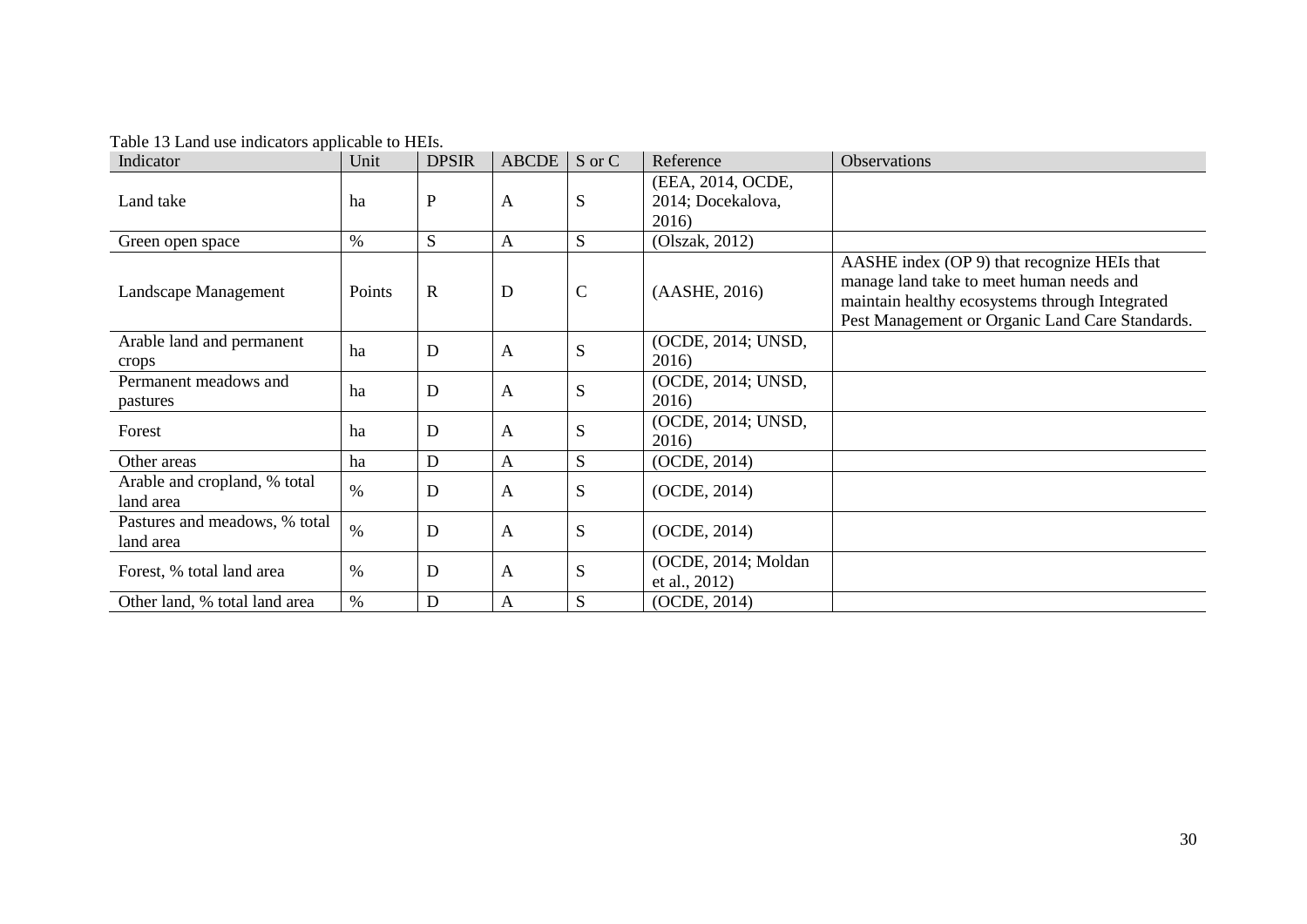|  |  | Table 14 Materials and resources |
|--|--|----------------------------------|
|  |  |                                  |

| <b>Indicator</b>                                                        | Unit                      | <b>DPSIR</b> | <b>ABCDE</b> | S<br>or<br>$\overline{C}$ | <b>Reference</b>                    | <b>Observations</b>                                                                                                                                                                                       |
|-------------------------------------------------------------------------|---------------------------|--------------|--------------|---------------------------|-------------------------------------|-----------------------------------------------------------------------------------------------------------------------------------------------------------------------------------------------------------|
| Materials and raw<br>materials<br>consumption                           | tons or<br>m <sub>3</sub> | D            | A            | S                         | (Docekalova,<br>2016; GRI,<br>2013) |                                                                                                                                                                                                           |
| Percentage of<br>materials used<br>that are recycled<br>input materials | $\%$                      | $\mathbf R$  | $\mathsf C$  | S                         | (GRI, 2013)                         |                                                                                                                                                                                                           |
| Paper<br>consumption                                                    | tons                      | D            | A            | S                         | (Olszak,<br>2012)                   |                                                                                                                                                                                                           |
| Sustainable<br>Procurement                                              | Points                    | D            | $\mathbf D$  | $\mathcal{C}$             | (AASHE,<br>2016)                    | AASHE index (OP 11) that recognizes HEIs that apply sustainability criteria<br>(published and/or standardized) when making procurement decisions, e.g. LIFE<br><b>CYCLE COST ANALYSIS)</b>                |
| Environmentally<br>friendly products<br>used                            | $\%$                      | $\mathbf R$  | $\mathbf D$  | S                         | (Olszak,<br>2012)                   |                                                                                                                                                                                                           |
| Electronics<br>Purchasing                                               | Points                    | D            | $\mathbf D$  | $\mathbf C$               | (AASHE,<br>2016)                    | AASHE index (OP 12) that recognizes HEIs that are supporting markets for<br>environmentally preferable computers and other electronic products by<br>published and/or standardizes criteria (e.g. EPEAT). |
| Cleaning and<br>Janitorial<br>Purchasing                                | Points                    | D            | $\mathbf D$  | $\mathcal{C}$             | (AASHE,<br>2016)                    | AASHE index (OP 13) that recognizes HEIs that purchase non-toxic cleaning<br>products (green cleaning) certified (e.g. Green Seal).                                                                       |
| Office Paper<br>Purchasing                                              | Points                    | D            | D            | $\mathbf C$               | (AASHE,<br>2016)                    | AASHE index (OP 14) that recognizes HEIs that purchase recycled-content and<br>third party certified office paper.                                                                                        |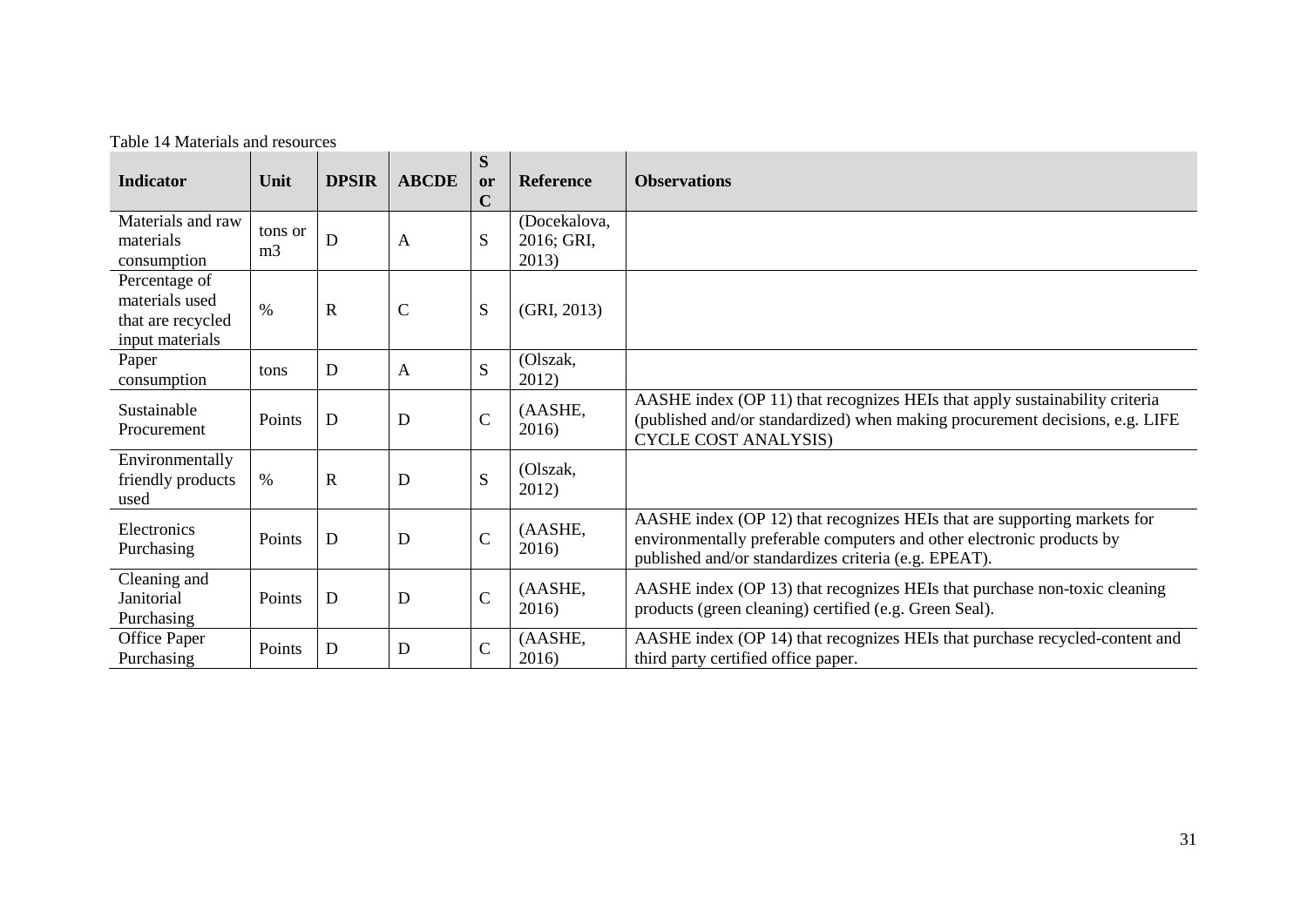Table 15 Mobility indicators applicable to HEIs.

| able to hisomit, maleatols applicable to it<br><b>Indicator</b>                                                                                                                | Unit   | <b>DPSIR</b> | <b>ABCDE</b>   | S or C       | Reference        | <b>Observations</b>                                                                                                                                                             |
|--------------------------------------------------------------------------------------------------------------------------------------------------------------------------------|--------|--------------|----------------|--------------|------------------|---------------------------------------------------------------------------------------------------------------------------------------------------------------------------------|
| Exceedances of air quality objectives due to traffic                                                                                                                           |        | S            | $\mathbf{A}$   | S            | (EEA, 2014)      |                                                                                                                                                                                 |
| Road traffic, vehicles and networks                                                                                                                                            |        | D            | $\mathbf{A}$   | S            | (OCDE, 2015)     | This is a composite index that aggregates<br>traffic intensity and infrastructural density.<br>It is defined as a key indicator.                                                |
| Use of cleaner and alternative fuels                                                                                                                                           |        | $\mathbf R$  | D              | S            | (EEA, 2014)      |                                                                                                                                                                                 |
| Transport final energy consumption by mode                                                                                                                                     |        | $\mathbf P$  | $\mathbf{A}$   | S            | (EEA, 2014)      |                                                                                                                                                                                 |
| Transport emissions of greenhouse gases                                                                                                                                        |        | ${\bf P}$    | A              | S            | (EEA, 2014)      |                                                                                                                                                                                 |
| Transport emissions of air pollutants                                                                                                                                          |        | $\mathbf P$  | $\mathbf{A}$   | S            | (EEA, 2014)      |                                                                                                                                                                                 |
| Traffic noise: exposure and annoyance                                                                                                                                          |        | $\mathbf I$  | $\mathbf{A}$   | S            | (EEA, 2014)      |                                                                                                                                                                                 |
| Occupancy rates of passenger vehicles                                                                                                                                          |        | D            | $\mathbf{A}$   | S            | (EEA, 2014)      |                                                                                                                                                                                 |
| Size of the vehicle fleet                                                                                                                                                      |        | $\mathbf{P}$ | $\overline{C}$ | S            | (EEA, 2014)      |                                                                                                                                                                                 |
| Average age of the vehicle fleet                                                                                                                                               |        | D            | A              | S            | (EEA, 2014)      |                                                                                                                                                                                 |
| Proportion of vehicle fleet meeting certain<br>emission standards                                                                                                              |        | D            | $\mathbf{A}$   | S            | (EEA, 2014)      |                                                                                                                                                                                 |
| Campus fleet                                                                                                                                                                   | Points | D            | $\mathbf{A}$   | S            | (AASHE,<br>2016) | AASHE index (OP 15) that recognized<br>HEIs that use cleaner fuels and fuel-<br>efficient vehicles.                                                                             |
| Significant environmental impacts of transporting<br>products and other goods and materials for the<br>organization's operations, and transporting<br>members of the workforce |        | I            | $\mathbf{P}$   | $\mathbf C$  | (GRI, 2013)      |                                                                                                                                                                                 |
| Student Commute Model Split                                                                                                                                                    | Points | D            | $\mathbf{A}$   | $\mathsf{C}$ | (AASHE,<br>2016) | AASHE index (OP 16) that recognized<br>HEIs where students us preferable modes<br>of transportation to travel to and from<br>institution (e.g. Bicycling, carpooling).          |
| Employee Commute Model Split                                                                                                                                                   | Points | D            | $\mathbf{A}$   | $\mathbf C$  | (AASHE,<br>2016) | AASHE index (OP 17) that recognized<br>HEIs where employees use preferable<br>modes of transportation to travel to and<br>from the institution (e.g. Bicycling,<br>carpooling). |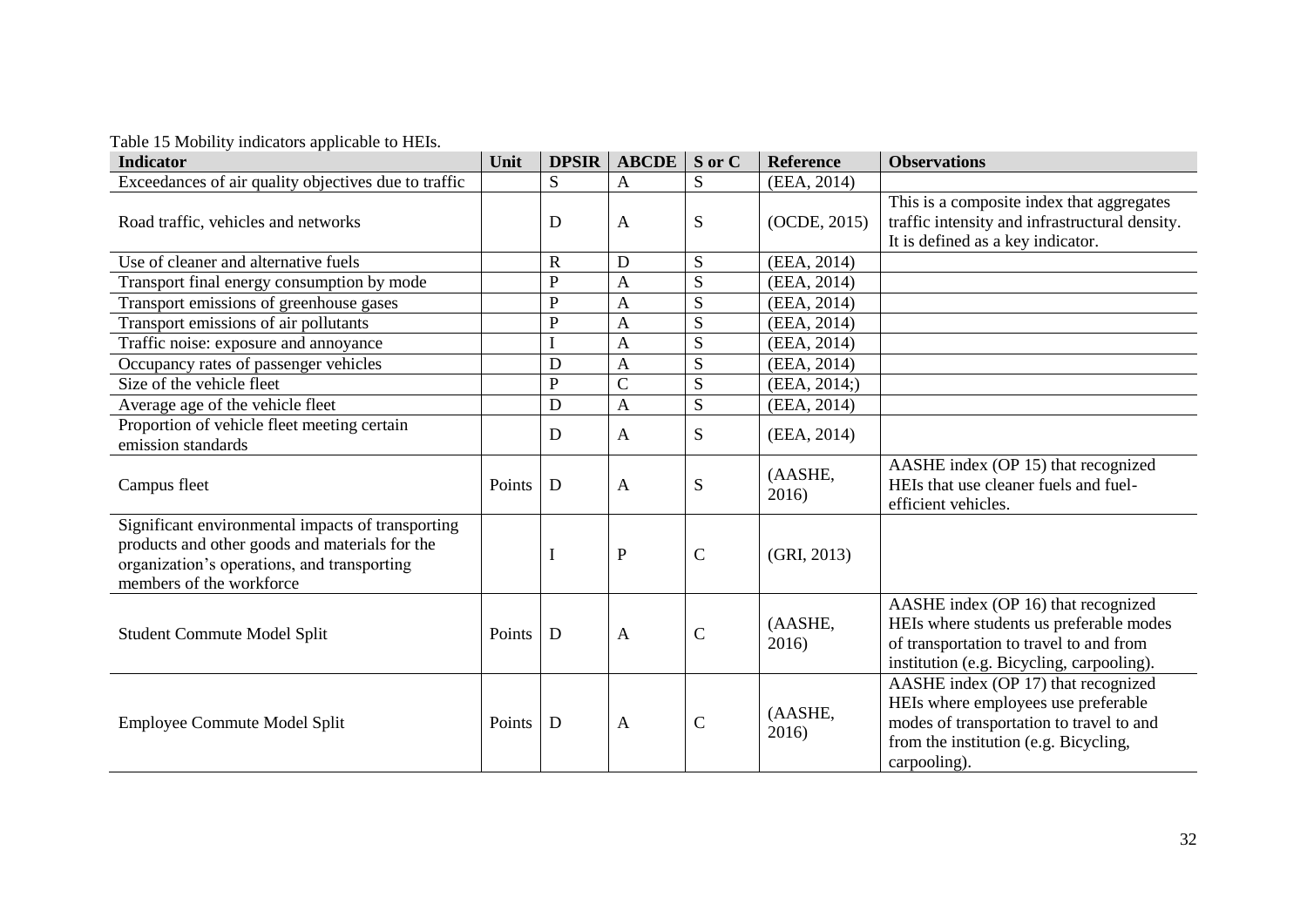| <b>Indicator</b>                                  | Unit          | <b>DPSIR</b> | $\triangle B CDE$ S or C | <b>Reference</b>      | <b>Observations</b>                                                                                                                                                                                                                                                                                |
|---------------------------------------------------|---------------|--------------|--------------------------|-----------------------|----------------------------------------------------------------------------------------------------------------------------------------------------------------------------------------------------------------------------------------------------------------------------------------------------|
| Employees not using their vehicles to get to work | %             |              | $\mathbf{A}$             | (Olszak, 2012)        |                                                                                                                                                                                                                                                                                                    |
| Support for Sustainable Transportation            | <b>Points</b> | R            | D                        | (AASHE,<br>2016)      | AASHE index (OP 18) that recognized<br>HEIs that support active transportation and<br>commuting alternatives for students and<br>employees by the implementation of<br>sustainable transport strategies (e.g.<br>Providing secure bicycle storage, having a<br>bike and pedestrian plan or policy) |
| Fuel consumption                                  |               | ע            | A                        | (Docekalova,<br>2016) |                                                                                                                                                                                                                                                                                                    |

Table 16 Waste and effluents indicators applicable to HEIs

| <b>Indicator</b>                                                                                   | Unit           | <b>DPSIR</b> | <b>ABCDE</b> | S or C | <b>Reference</b>                                            | <b>Observations</b>                                                                                                                                                                                                 |
|----------------------------------------------------------------------------------------------------|----------------|--------------|--------------|--------|-------------------------------------------------------------|---------------------------------------------------------------------------------------------------------------------------------------------------------------------------------------------------------------------|
| Wastewater treated                                                                                 | m <sup>3</sup> | $\mathbf R$  | A            | S      | (UNSD, 2016)                                                | This indicator is proposed as a net value and<br>disaggregated by treatments                                                                                                                                        |
| Municipal solid waste<br>generation                                                                | tons           | $\mathbf P$  | A            |        | (EEA, 2014; UNEP, 2012;<br>OCDE, 2014, 2015; UNSD,<br>2016) | OCDE (2014) proposed this indicator as a net<br>value and disaggregated by origin, recovery<br>operation and disposal operation. When<br>disaggregated, the indicator can be presented in<br>tons or in % of total. |
| Waste generation                                                                                   | tons           | $\mathbf{P}$ | A            |        | (OCDE, 2014; Docekalova,<br>2016; Olszak, 2012; GRI, 2013)  | "OCDE proposed this indicator as a net value<br>and disaggregated by industrial sector.                                                                                                                             |
| GRI propose this indicator as<br>a net value and disaggregated<br>by type and disposal<br>method." |                |              |              |        |                                                             |                                                                                                                                                                                                                     |
| Production of hazardous<br>waste                                                                   | tons           | ${\bf P}$    | A            |        | (Docekalova, 2016)                                          |                                                                                                                                                                                                                     |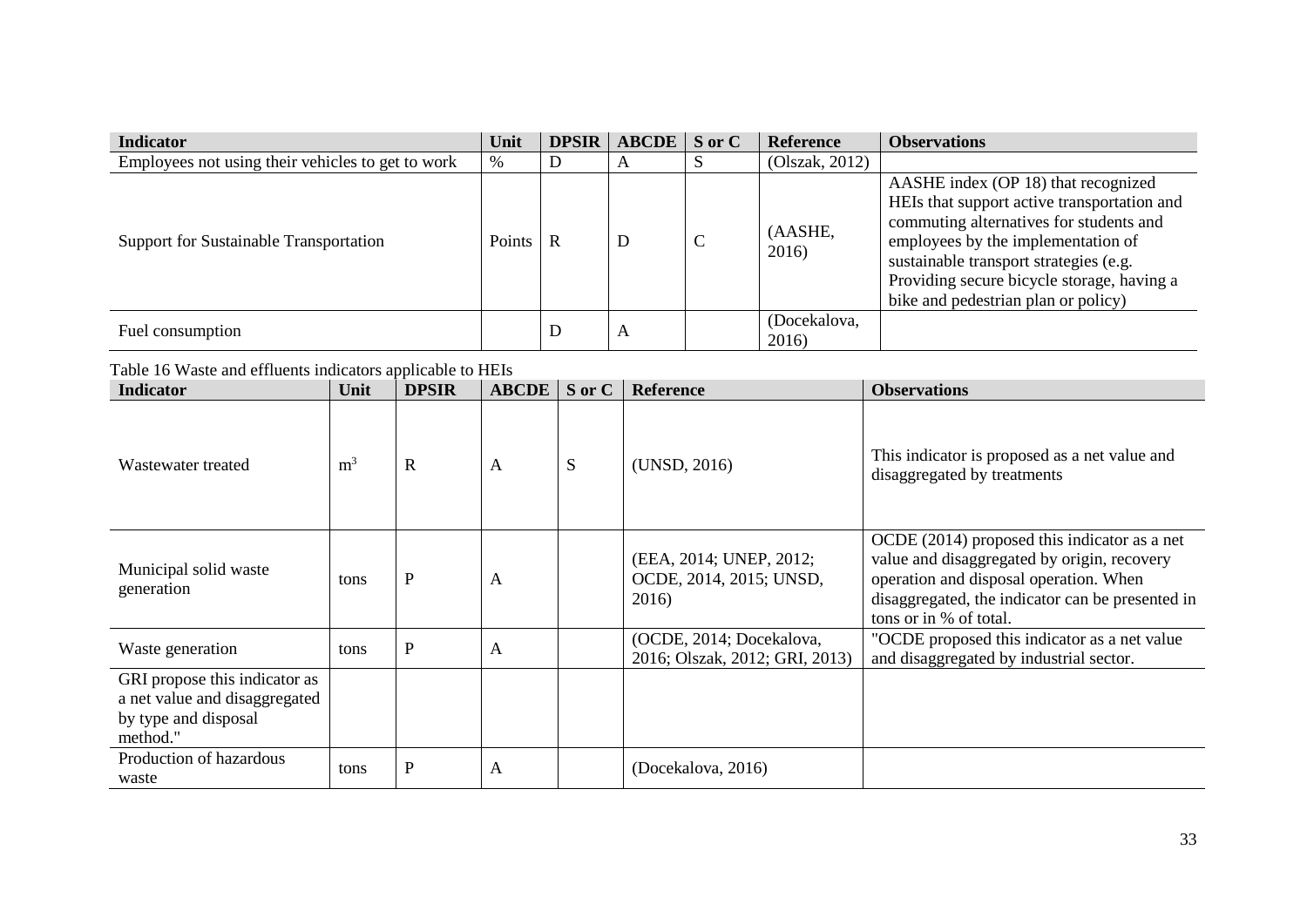| <b>Indicator</b>                                             | Unit           | <b>DPSIR</b> | <b>ABCDE</b> | S or C | Reference                     | <b>Observations</b>                                                                                                                                                                                                             |
|--------------------------------------------------------------|----------------|--------------|--------------|--------|-------------------------------|---------------------------------------------------------------------------------------------------------------------------------------------------------------------------------------------------------------------------------|
| Waste electrical and<br>electronic equipment                 | tons           | $\mathbf R$  | A            |        | (EEA, 2014)                   |                                                                                                                                                                                                                                 |
| Food waste                                                   | tons           | $\mathbf P$  | A            |        | (OCDE, 2014)                  | This indicator is proposed as a net value and<br>disaggregated by type of food (drkinks, edible,<br>fresh, frozen, etc.) and place of origin<br>(leftovers, kitchen caddy, etc.)                                                |
| Waste Minimization and<br>Diversion                          | Points         | $\mathbf R$  | D            |        | (AASHE, 2016)                 | AASHE index (OP 19) that recognizes HEIs<br>that has implemented stroategies to reduce the<br>total ampunt of waste tenerated and diverts<br>materials from landfill or incinerator by<br>recycling, composting, donating, etc. |
| <b>Construction and Demolition</b><br><b>Waste Diversion</b> | Points         | D            | D            |        | (AASHE, 2016)                 | AASHE index (OP 20) that recognizes HEIs<br>that have diverted construction and demolition<br>wastes.                                                                                                                           |
| <b>Hazardous Waste</b><br>Management                         | Points         | $\mathbf R$  | D            |        | (AASHE, 2016)                 | AASHE index (OP 21) that recognizes HEIs<br>that has strategies to safely dispose of all<br>hazardous waste. Recicylin, reuse and<br>refurbish programs are also considered in this<br>index.                                   |
| Composition of municipal<br>waste                            |                | D            | A            |        | (UNSD, 2016)                  |                                                                                                                                                                                                                                 |
| Wastewater discharged                                        | m <sup>3</sup> | D            | A            |        | (Docekalova, 2016; GRI, 2013) | GRI propose this indicator as a net value and<br>disaggregated by quality and destination.                                                                                                                                      |
| Significant spill                                            | m <sup>3</sup> | ${\bf P}$    | A            | S      | (GRI, 2013)                   | GRI propose this indicator disaggregated by<br>composition of spill.                                                                                                                                                            |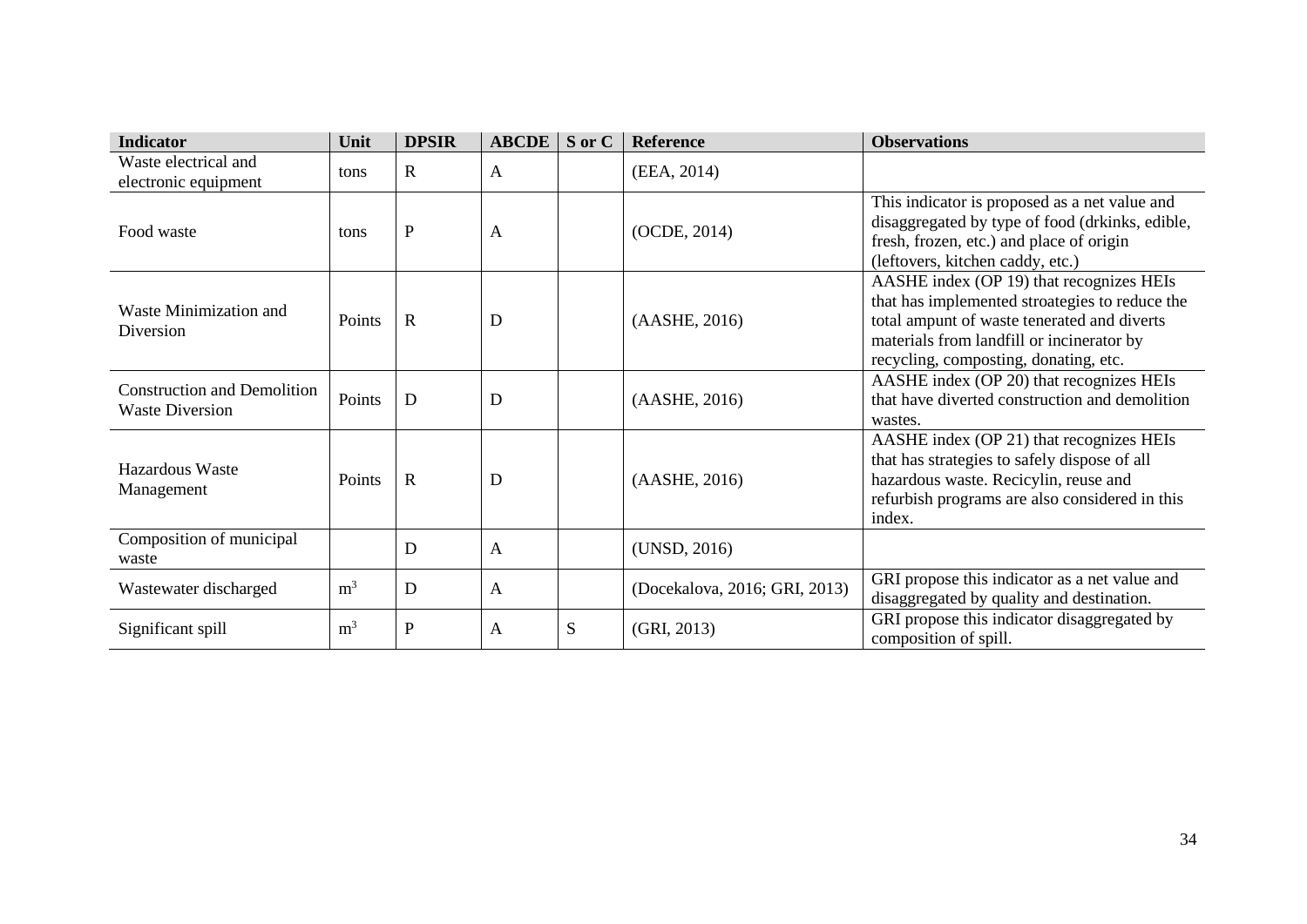| raone 17 maior maneators applicable to Times<br><b>Indicator</b> | Unit                                          | <b>DPSIR</b> | <b>ABCDE</b> | S<br>or<br>$\mathbf C$ | <b>Reference</b>                                                                   | <b>Observations</b>                                                                                                                                                         |
|------------------------------------------------------------------|-----------------------------------------------|--------------|--------------|------------------------|------------------------------------------------------------------------------------|-----------------------------------------------------------------------------------------------------------------------------------------------------------------------------|
| Urban wastewater<br>treatment                                    |                                               | $\mathbf R$  | $\mathbf{A}$ | S                      | (EEA, 2014; OCDE, 2015;<br><b>UNSD, 2016)</b>                                      |                                                                                                                                                                             |
| Water footprint per<br>capita of national<br>production          | $\overline{m}^3$ per<br>year<br>per<br>person | $\mathbf P$  | $\, {\bf B}$ | S                      | (UNEP, 2012)                                                                       |                                                                                                                                                                             |
| Population<br>connected to<br>independent<br>treatment           |                                               | D            | D            | S                      | (OCDE, 2014; UNSD; 2016)                                                           | OCDE (2014) propose this indicator as a net value and<br>disaggregated by sectors in m3 and related to population.                                                          |
| Water consumption                                                | m <sup>3</sup>                                | D            | $\mathbf{A}$ |                        | (UNSD, 2016; Docekalova, 2016;<br>Moldan et al., 2012; Olszak,<br>2012; GRI, 2013) | GRI propose this indicator as a net value and<br>disaggregated by source.                                                                                                   |
| Use of freshwater<br>resources                                   | m <sup>3</sup><br>$m3$ per<br>capita          | ${\bf P}$    | $\mathbf{A}$ |                        | (EEA, 2014; OCDE, 2014, 2015)                                                      | OCDE (2014) propose this indicator as a net value and<br>disaggregated by sectors in m3 and related to population.<br>UNSD propose this indicator disaggregated by source." |
| Generation and<br>discharge of<br>wastewater                     | m <sup>3</sup>                                | ${\bf P}$    | $\mathbf{A}$ |                        | (OCDE, 2014, UNSD, 2016)                                                           | OCDE (2014) propose this indicator as a net value and<br>discriminated in household and industry                                                                            |
| Water Use                                                        | Points                                        | $\mathbf D$  | $\mathbf C$  |                        | (AASHE, 2016)                                                                      | AASHE index (OP 22) that recognizes HEIs that has<br>reduced water use (potable and non-potable).                                                                           |
| Rainwater<br>Management                                          | Points                                        | $\mathbf R$  | D            |                        | (AASHE, 2016)                                                                      | AASHE index (OP 23) that recognizes HEIs with<br>policies and programs to reduce storm water runoff and<br>resultant water pollution treating rainwater as a resource.      |
| Evapotranspiration                                               | m <sup>3</sup>                                | ${\bf P}$    | $\mathbf{A}$ |                        | (OCDE, 2014)                                                                       | Indicators in averages to assess freshwater resources in<br>long-term.                                                                                                      |
| Freshwater 95% of<br>time                                        | m <sup>3</sup>                                | $\mathbf P$  | $\mathbf{A}$ |                        | (OCDE, 2014)                                                                       | Indicators in averages to assess freshwater resources in<br>long-term.                                                                                                      |

Table 17 Water indicators applicable to HEIs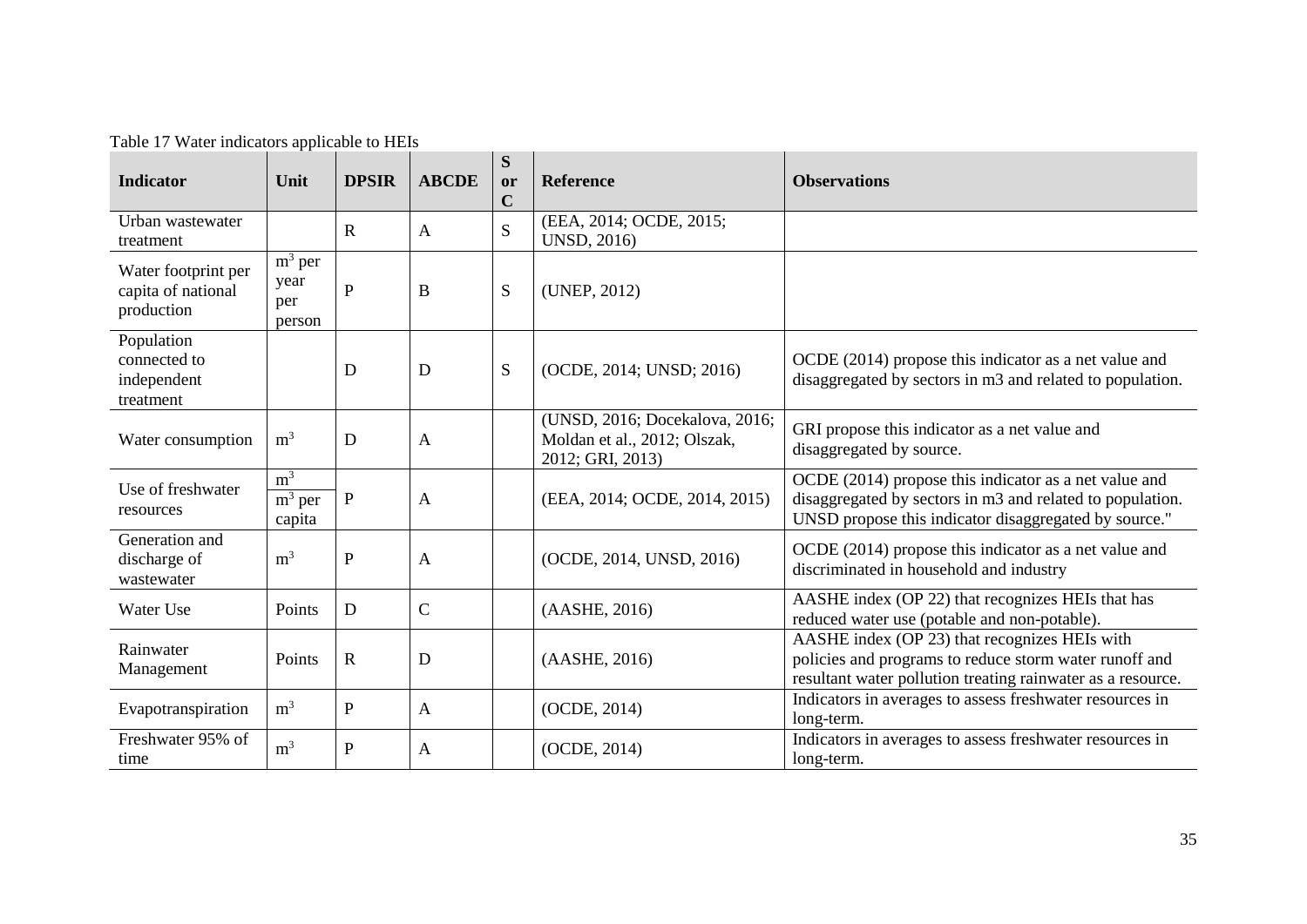| <b>Indicator</b>               | Unit                | <b>DPSIR</b> | <b>ABCDE</b> | S<br><b>or</b> | <b>Reference</b>         | <b>Observations</b>                                                    |
|--------------------------------|---------------------|--------------|--------------|----------------|--------------------------|------------------------------------------------------------------------|
| Groundwater for<br>abstraction | m <sup>3</sup>      | P            | A            |                | (OCDE, 2014; UNSD, 2016) | Indicators in averages to assess freshwater resources in<br>long-term. |
| <b>Inflows</b>                 | m <sup>3</sup>      | P            | A            |                | (OCDE, 2014)             | Indicators in averages to assess freshwater resources in<br>long-term. |
| Internal resources             | m <sup>3</sup>      | P            | A            |                | (OCDE, 2014)             | Indicators in averages to assess freshwater resources in<br>long-term. |
| Outflow total                  | m <sup>3</sup>      | $\mathbf P$  | A            |                | (OCDE, 2014)             | Indicators in averages to assess freshwater resources in<br>long-term. |
| Total renewable                | $m^3$ per<br>capita | P            | B            |                | (OCDE, 2014; GRI, 2013)  | Indicators in averages to assess freshwater resources in<br>long-term. |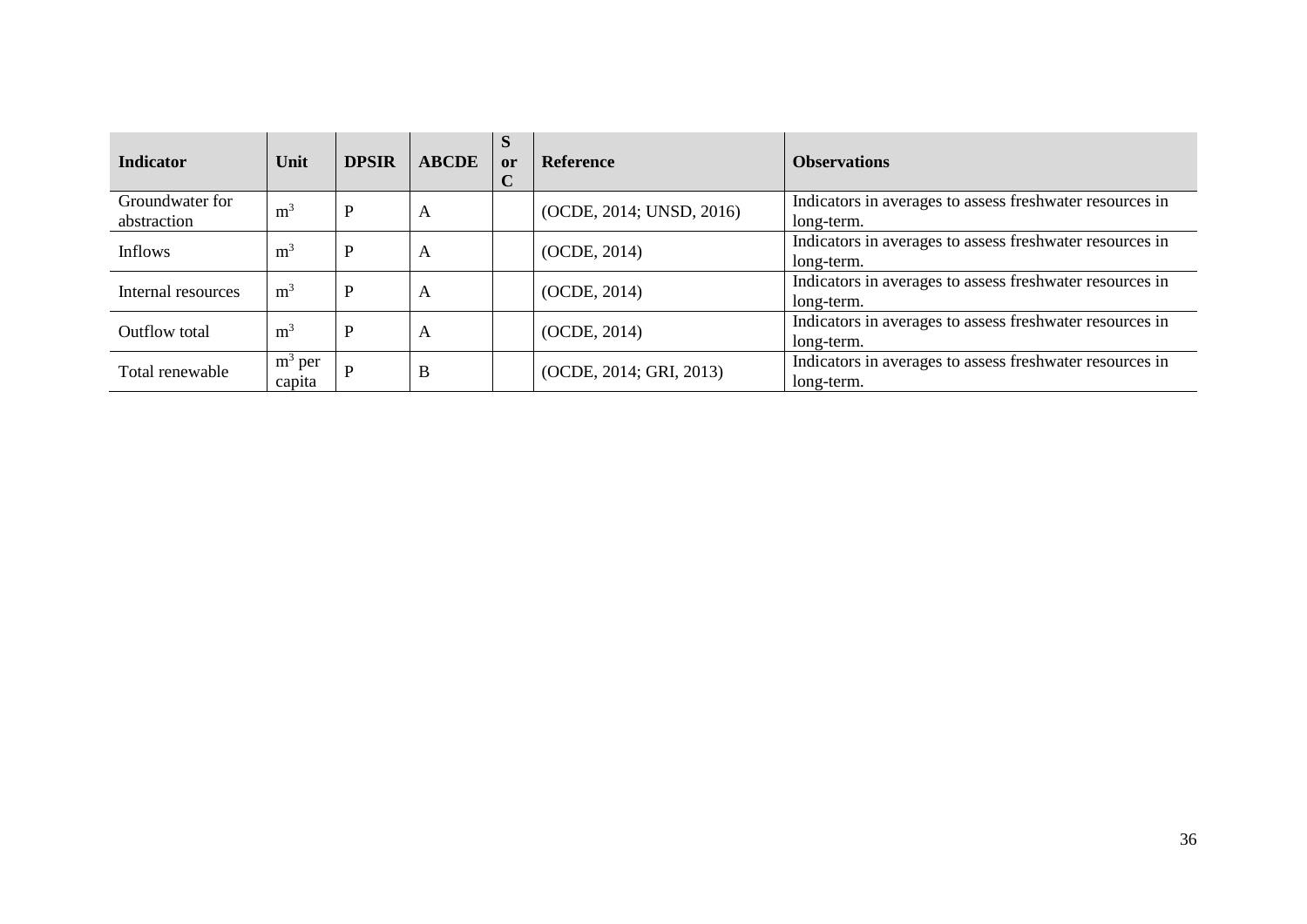# Annex 2. Validation method

Key good-practice factors and meta-performance evaluation indicators are described, following Ramos and Caeiro (2010) proposal for each level. Table 18 presents the proposal for level 1: Performance of KPIs system: planning and methodological approach. Table 19 presents level 2 key good-practices, performance of KPIs at the implementation and operation stage. Observations are included in both tables for a better interpretation.

| <b>Key good-practice</b><br>factor                 | Meta-performance<br>evaluation indicators                    | <b>Possible answers</b>      | <b>Observation</b>                                                                                                                                                                                                    |
|----------------------------------------------------|--------------------------------------------------------------|------------------------------|-----------------------------------------------------------------------------------------------------------------------------------------------------------------------------------------------------------------------|
| Objectives                                         | Identification of specific                                   | Yes / No                     | It is vital to verify that the set of KPIs are consistent with the motivation and                                                                                                                                     |
|                                                    | targets                                                      | + specifications             | the specific goals of the assessment.                                                                                                                                                                                 |
| Management<br>framework                            | Identification of a                                          | Yes / No                     | Although KPIs are aimed to be used by any decision maker, identifying the<br>management model and the author of the set of KPI gives them stability.                                                                  |
|                                                    | management model                                             | + specifications             |                                                                                                                                                                                                                       |
|                                                    | Cooperation                                                  | Yes / No                     |                                                                                                                                                                                                                       |
|                                                    |                                                              | + specifications             |                                                                                                                                                                                                                       |
| Indicator structure<br>and organization            | Use of conceptual<br>framework                               | Yes / No<br>+ specifications | The use of DPSIR framework, as suggested, would result in a better<br>description and transparency of the definition procedure itself and the use of<br>the KPIs set.                                                 |
| Regularity and<br>review process                   | Revision of the EMS<br>processes                             | Yes / No<br>+ specifications | An annual assessment, review and report of the indicators is suggested<br>following the proposal procedure. Including the definition of KPIs in the<br>EMS review would add coherency to the linkage with the system. |
|                                                    | Regular updating and<br>reporting                            | Yes / No<br>+ specifications |                                                                                                                                                                                                                       |
| Promotion and<br>communication                     | Reporting and<br>communication to<br>stakeholders            | Yes / No<br>+ specifications | KPIs should be reported within the annual environmental declaration of the<br>HEI and properly identified in the communication channel with stakeholders,<br>if any.                                                  |
| Decision-makers'<br>and stakeholders'<br>responses | Linkage between KPIs and<br>policies, plans and<br>programs. | Yes / No<br>+ specifications | Environmental policies, the list of EA and the know-how of assessors should<br>be basis of KPIs definition process.                                                                                                   |

Table 18 Level 1 key good-practice factors and its meta-performance evaluation indicators for environmental KPIs for HEIs